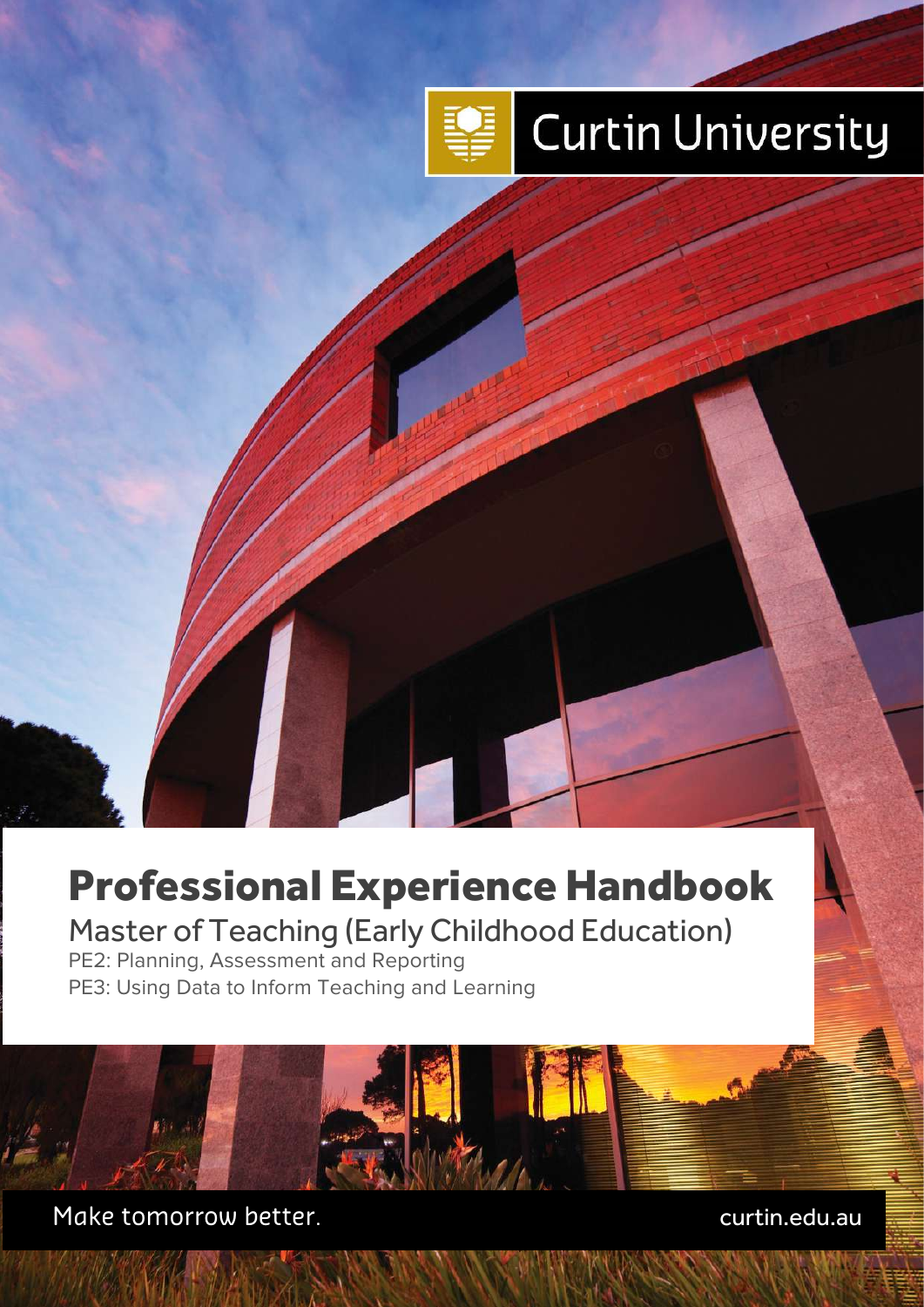### Contents

| <b>General information</b>                                                      |  |
|---------------------------------------------------------------------------------|--|
|                                                                                 |  |
|                                                                                 |  |
|                                                                                 |  |
|                                                                                 |  |
|                                                                                 |  |
|                                                                                 |  |
|                                                                                 |  |
|                                                                                 |  |
|                                                                                 |  |
|                                                                                 |  |
|                                                                                 |  |
|                                                                                 |  |
|                                                                                 |  |
|                                                                                 |  |
|                                                                                 |  |
|                                                                                 |  |
|                                                                                 |  |
|                                                                                 |  |
| Early Childhood Professional Experience 2: Planning, Assessment and Reporting11 |  |
|                                                                                 |  |
|                                                                                 |  |
|                                                                                 |  |
|                                                                                 |  |
|                                                                                 |  |
|                                                                                 |  |
|                                                                                 |  |
|                                                                                 |  |
|                                                                                 |  |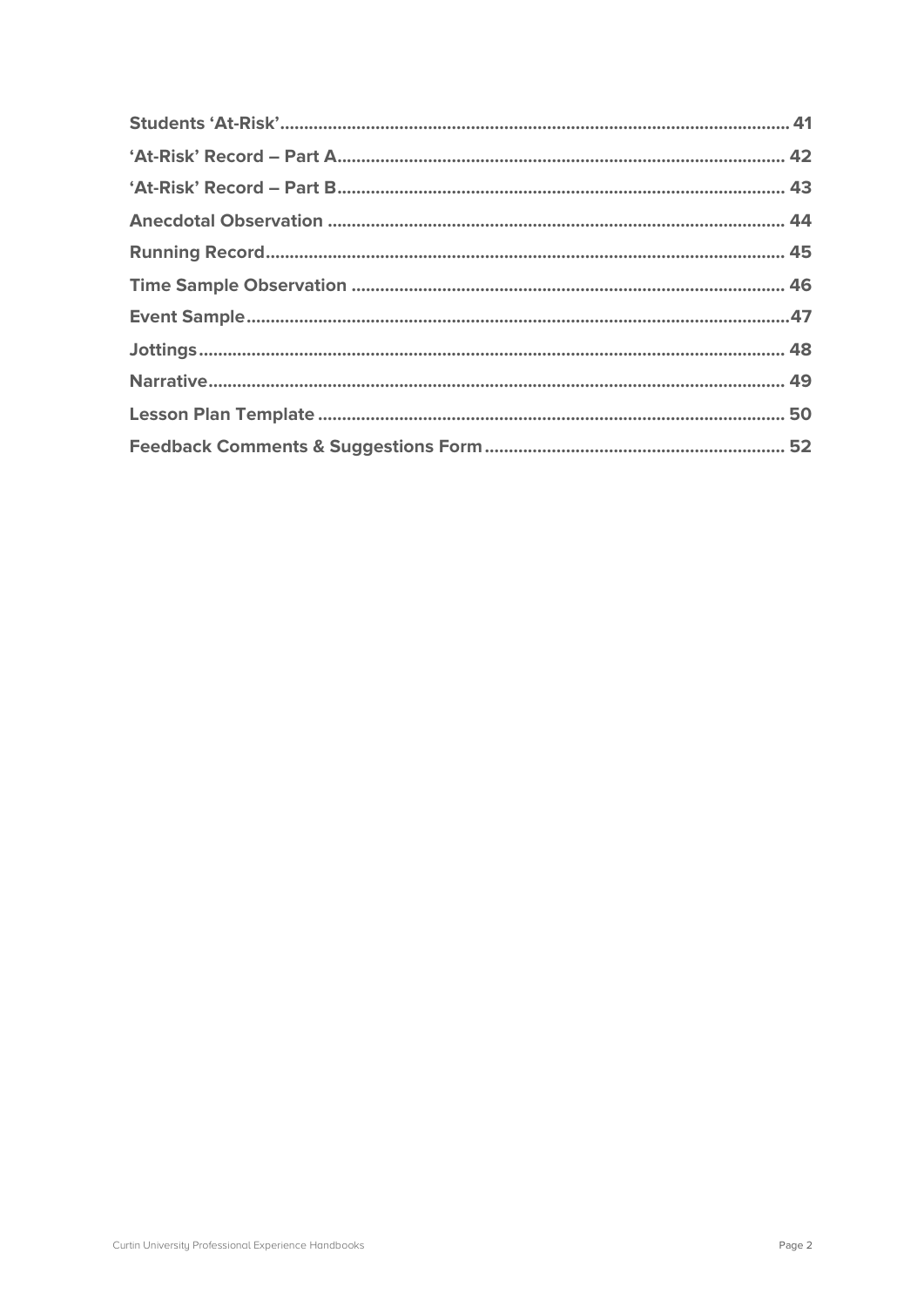## Professional Experience Staff Contact **Details**

Curtin Professional Experience Office: **Phone: 9266 3688 Email: Professional.Experience@curtin.edu.au**

Course Coordinator: **Dr Samantha Owen Email: CCMteach@curtin.edu.au**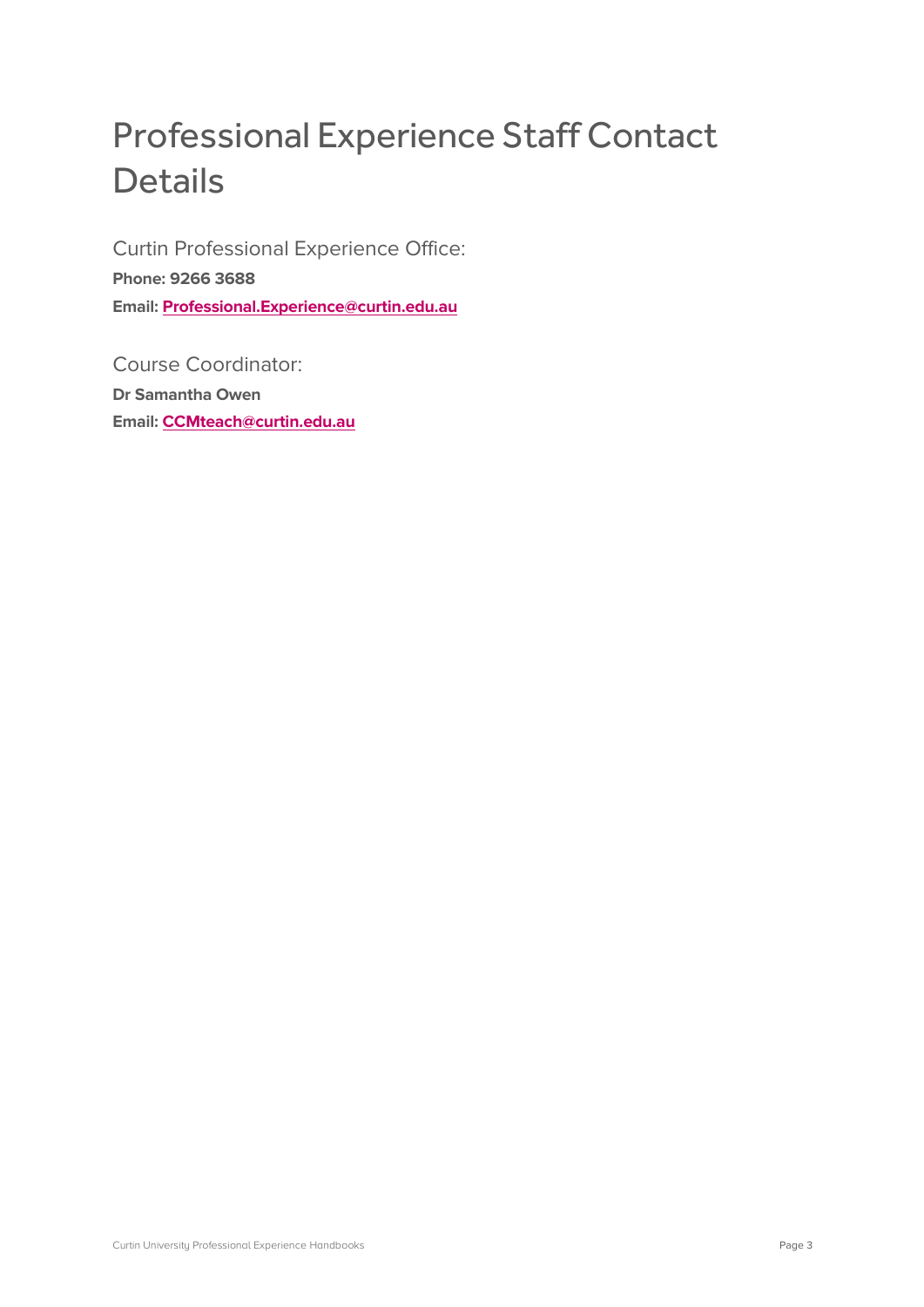### Welcome to Professional Experience at Curtin University

**The Professional Experience program is an integral part of Initial Teacher Education (ITE) courses at Curtin University. The program is based on three major premises: gradual, varied and integrated experiences. Success in Professional Experience is essential for pre-service teachers' professional development and for continuation in the course. Pre-service teachers must satisfactorily complete each stage of the Professional Experience program.**

#### Some key points to note:

- It is expected that all pre-service teachers will prepare Lesson Plans, observations and reflections and keep a hard copy of these in the teaching file. A template is provided to guide these processes; alternatively, the format may be negotiated with the mentor teacher.
- Absenteeism: Where absence is unavoidable pre-service teachers are required to notify both the School and Curtin University Professional Experience Office no later than 8:00am on the day concerned. Pre-service teachers are expected to make up days lost through absenteeism. An Absentee form is provided later in this handbook.
- Assessment forms will be provided via a link to be completed online.
- Pre-service teachers must maintain a teaching file as a comprehensive record of the activities and lessons undertaken during professional experience. It is also strongly suggested that a resource file be developed to organise the ideas and resources used during placements.

The information presented in this handbook should answer any questions; alternatively, please consult the contact list to speak to someone in person.

The Professional Experience Team School of Education Curtin University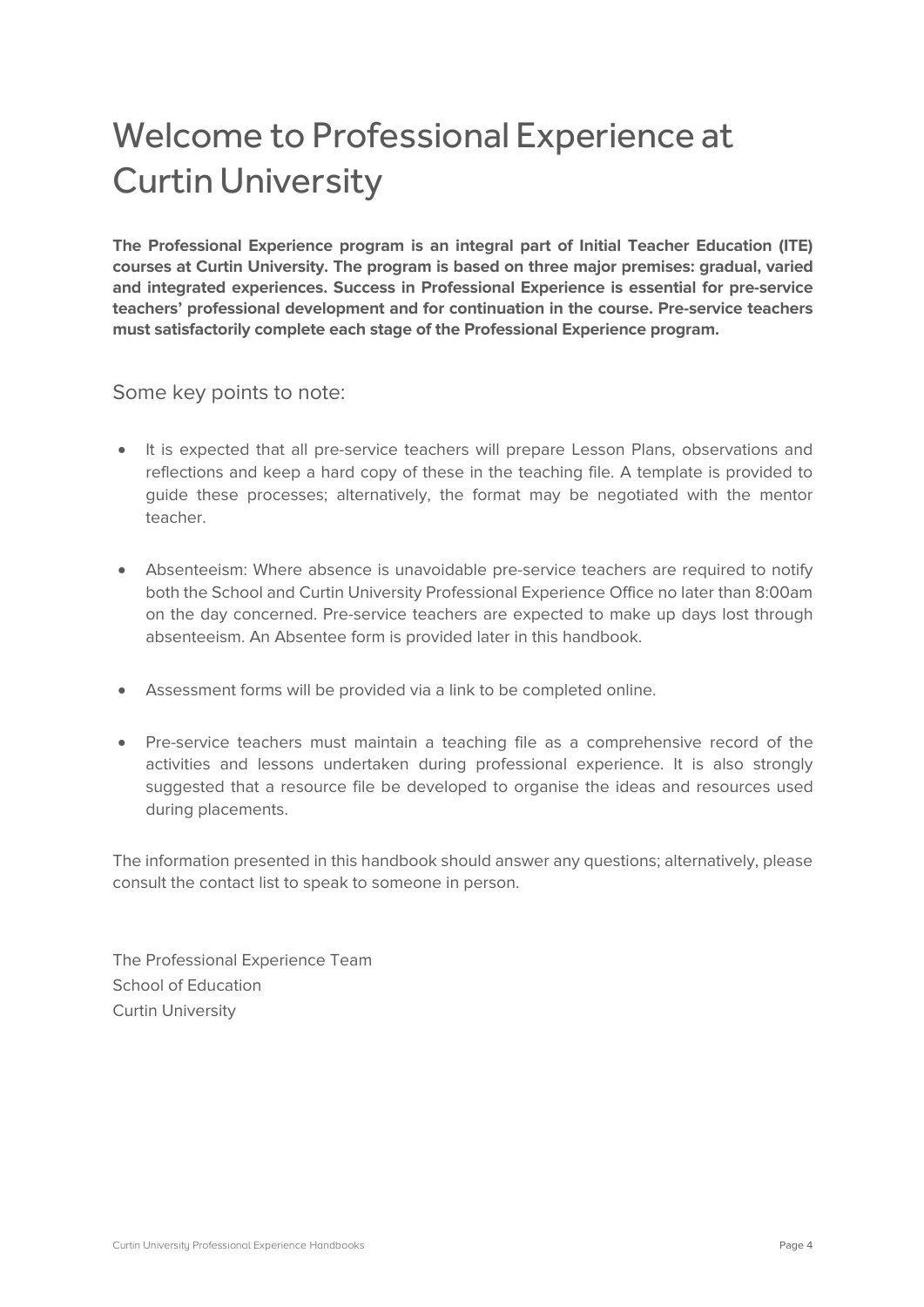### Program Overview

#### **The Master of Teaching (Early Childhood Education) Professional Experience Program**

The Master of Teaching (Early Childhood Education) Course has four Professional Experience units which are essential components of the course and are planned to integrate the preservice teachers' studies with practical learning experiences. The placements also provide opportunities for our pre-service teachers to progress in their development of and gather evidence against each of the Australian Professional Standards for Graduate Teachers.

The table below provides a summary of the timing; length of placement and the location within the course for the four Professional Experience placements. The Professional Experience placement is situated within a unit of work, which has an overall theme or focus area. This information is to provide guidance on the expected range of skills, content knowledge and anticipated abilities of pre-service teachers.

| Unit                                                                                        | <b>Unit Theme</b>                                                 | Length of<br><b>Placement</b>        |
|---------------------------------------------------------------------------------------------|-------------------------------------------------------------------|--------------------------------------|
| Early Childhood Professional<br>Experience 1: Planning and                                  | <b>Quality Frameworks in Early</b><br><b>Learning Centres</b>     | 5 distributed<br>days and 2          |
| Documentation                                                                               |                                                                   | weeks                                |
| Early Childhood Professional<br>Experience 2: Planning, Assessment<br>and Reporting         | Learning and Teaching in<br>Kindergarten and Pre-Primary          | 3 weeks                              |
| Early Childhood Professional<br>Experience 3: Using Data to Inform<br>Teaching and Learning | Learning and Teaching in Junior<br>Primary                        | 3 weeks                              |
| Professional Experience 4: Transition to<br>the Teaching Profession                         | Demonstration of Meeting the<br><b>Graduate Teacher Standards</b> | 5 weeks plus<br>4 full days<br>prior |

Please note that all placements are to be conducted in a full-time block mode. None of the four professional experience placements can be broken or split into shorter periods. These units must be undertaken in sequence and passed in order to graduate from this ITE course.

#### Significance of Professional Experience

Success in Professional Experience placements is a fundamental part of the pre-service teacher's professional development and is a condition for graduation.

In order to pass professional experience, both the theory and professional experience components of the unit must be passed. Any pre-service teacher who fails to satisfactorily complete two consecutive Professional Experience placements may be subject to course termination. In accordance with the Assessment and Student Progression Manual, determination of academic status is the responsibility of the Board of Examiners.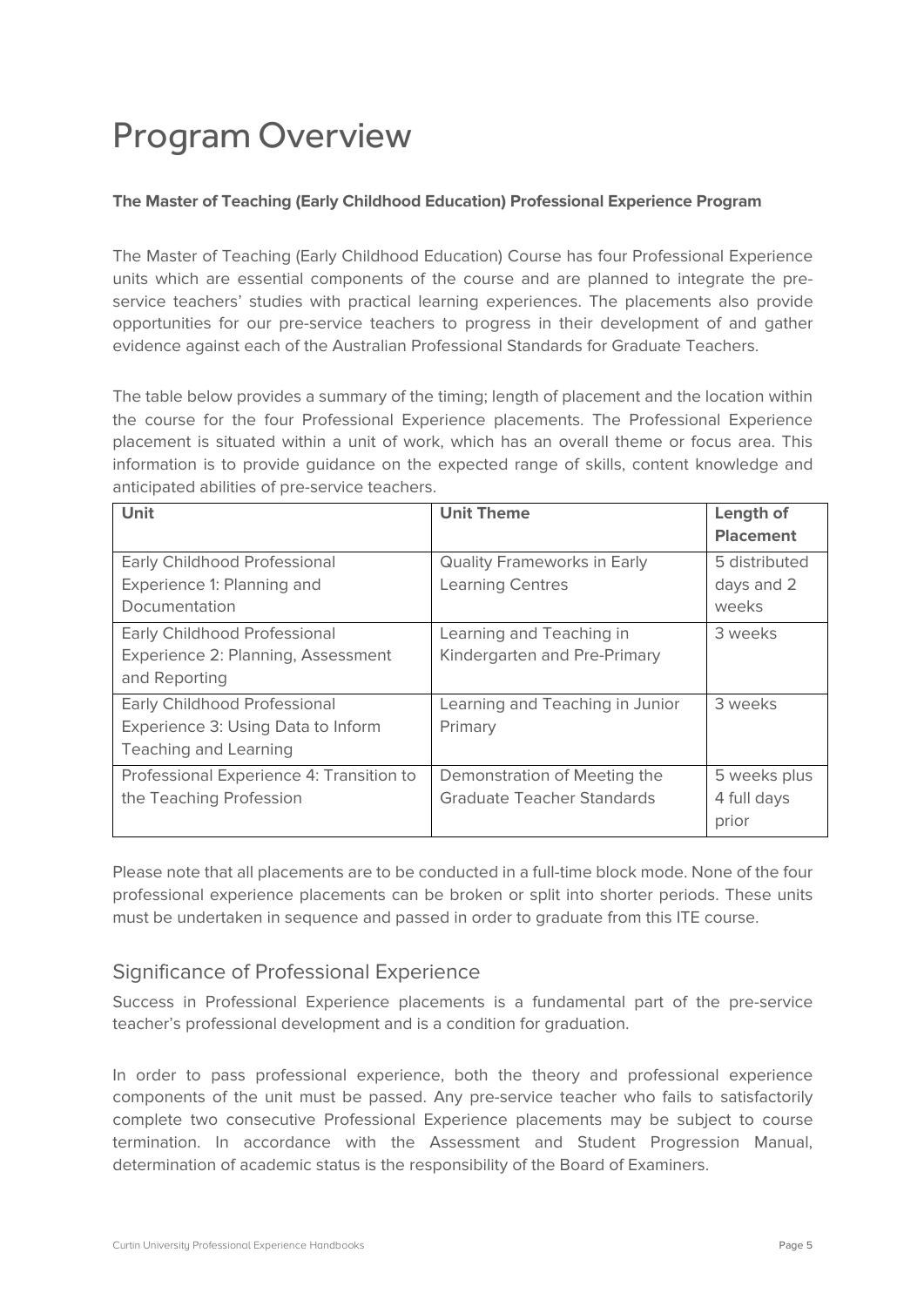### Roles and Responsibilities

#### Professional Experience Centre/School-Based Staff and Assessors

We would like to thank you for agreeing to participate in the professional experience component of Curtin's ITE programs. We value your time, commitment and energy and appreciate your efforts to help our pre-service teachers embark on their professional preparation. We anticipate that pre-service teachers will find working with children enjoyable and rewarding.

Please note that pre-service teachers do not have the legal responsibility to be solely in charge of children. They must be supervised.

Should you experience any issues relating to the professional experience, have questions and/or require further information, please do not hesitate to contact the Curtin Professional Experience Office.

#### Role of School Principal/Professional Experience Co-ordinator

- Welcome the pre-service teacher into the centre/school community.
- Introduce pre-service teacher to staff and induct pre-service teacher into the centre/school context.
- Ensure that mentor teachers are informed of the placement and have access to the Curtin Professional Experience Handbook.
- Mediate if necessary, between the pre-service teacher and the mentor teacher.

#### Role of Mentor Educator

- Complete the AITSL Supervising Pre-Service Teacher Program professional learning [accessed at http://www.aitsl.edu.au/tools-resources/resource/supervising-pre-service](http://www.aitsl.edu.au/tools-resources/resource/supervising-pre-service-teachers)teachers
- Induct the pre-service teacher into the learning environment and articulate learning environment practices and routines.
- Facilitate the placement as per the guidelines for the relevant placement as detailed in Curtin Professional Experience Handbook.
- Review and provide feedback on lesson experience plans.
- Provide written post-lesson feedback that is constructive.
- Provide constructive feedback on the pre-service teachers practice against the graduate teacher standards.
- View the pre-service teacher's professional experience teaching file and comment on the quality and/or make suggestions of what could be added.
- Discuss the pre-service teacher's progress with the supervisor.
- Alert the supervisor if the pre-service teacher is At Risk of failing.
- Work with the supervisor and the pre-service teacher to complete the At-Risk Form.
- Complete the assessment forms; sign and discuss with the pre-service teacher.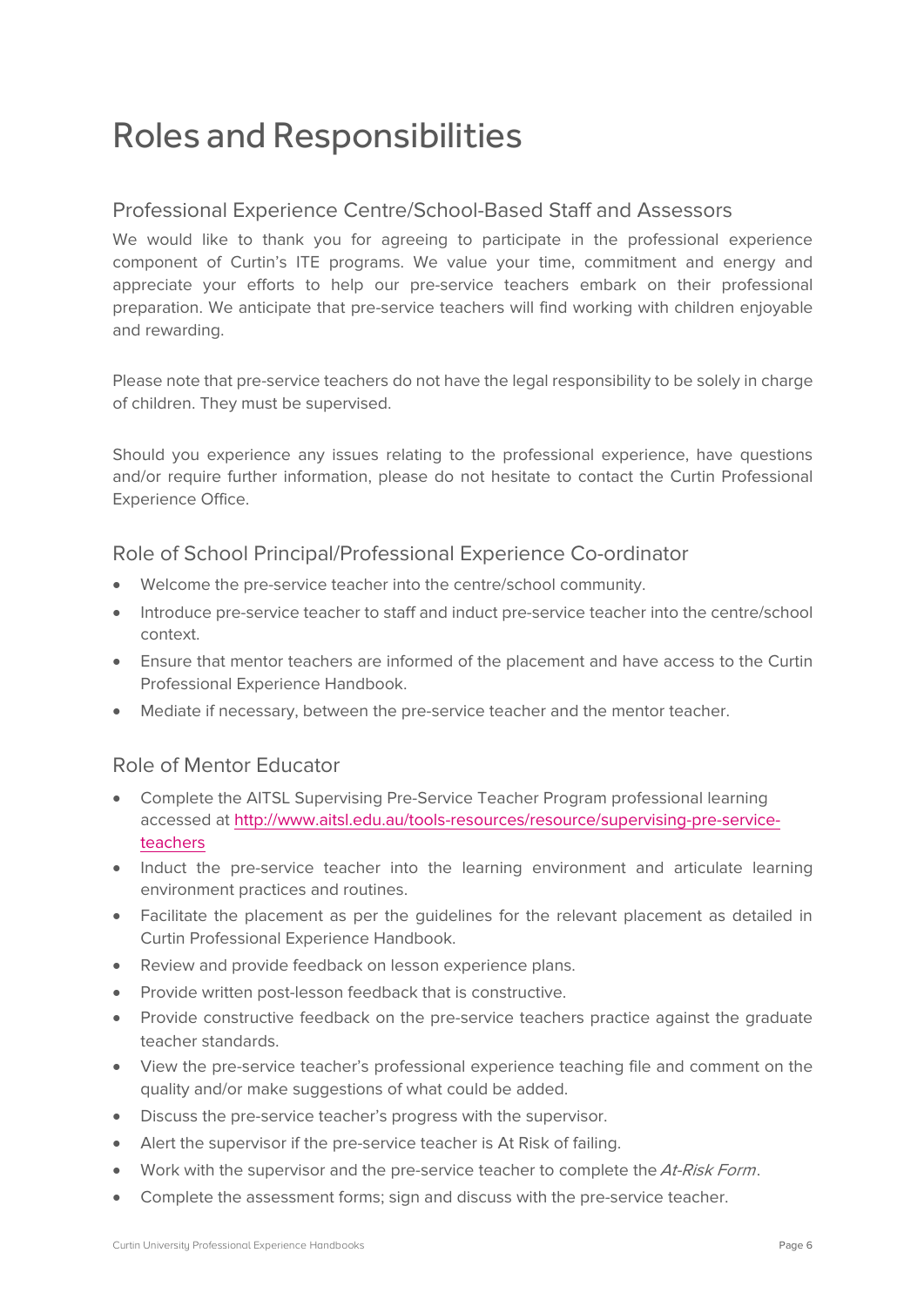#### Role of Supervisor

- Complete the AITSL Supervising Pre-Service Teacher Program professional learning accessed at [http://www.aitsl.edu.au/tools-resources/resource/supervising-pre-service](https://www.aitsl.edu.au/tools-resources/resource/supervising-pre-service-teachers)teachers or an equivalent professional learning program is acceptable.
- Formally visit the pre-service teacher and observe them teaching a lesson.
- Provide written and verbal feedback on the lesson to the pre-service teacher.
- Provide a copy of the written feedback to the pre-service teacher.
- Discuss the pre-service teacher's progress with the mentor teacher.
- View the pre-service teacher's professional experience teaching file and comment on the quality and/or make suggestions of what could be added.
- Complete the assessment form.
- Contact the Curtin Professional Experience Office if a pre-service teacher is deemed At Risk.
- Work with the mentor teacher and the pre-service teacher to complete the At-Risk Form.
- An additional visit may be required for a pre-service teacher placed at Risk.

#### Professional Experience Pre-Service Teacher

Professional experience placements provide opportunities for in-depth exploration of a chosen career, and the chance to trial, apply, reflect on and refine ideas that you have been developing throughout each semester of the degree program. We anticipate that you will find working with children enjoyable and rewarding.

Should you experience any issues relating to the professional experience and/or require support you are able to contact Curtin support services, the professional experience unit coordinator and the Curtin Professional Experience Office.

#### Role of Pre-Service Teacher

- Contact the centre/school prior to your placement.
- Undertake the recommended number of pre-visits.
- Undertake the professional experience as outlined and required in accordance with the Code of Conduct and relevant policies and legislations.
- At all times assume the professional aspects of the role of an educator/teacher, accepting the constraints of punctuality, co-operation with staff, and concern for the welfare of children.
- Contact your supervisor as soon as possible, and ensure you send them a copy of your teaching timetable and preferred lesson for observation. Then maintain contact with your supervisor.
- Thoroughly read through the relevant Professional Experience Handbook; in particular, your observation and teaching requirements AND the assessment information against which you will be graded.
- Thoroughly read through all relevant documentation including school occupational health and safety policies and procedures and Curtin fieldwork policies and procedures.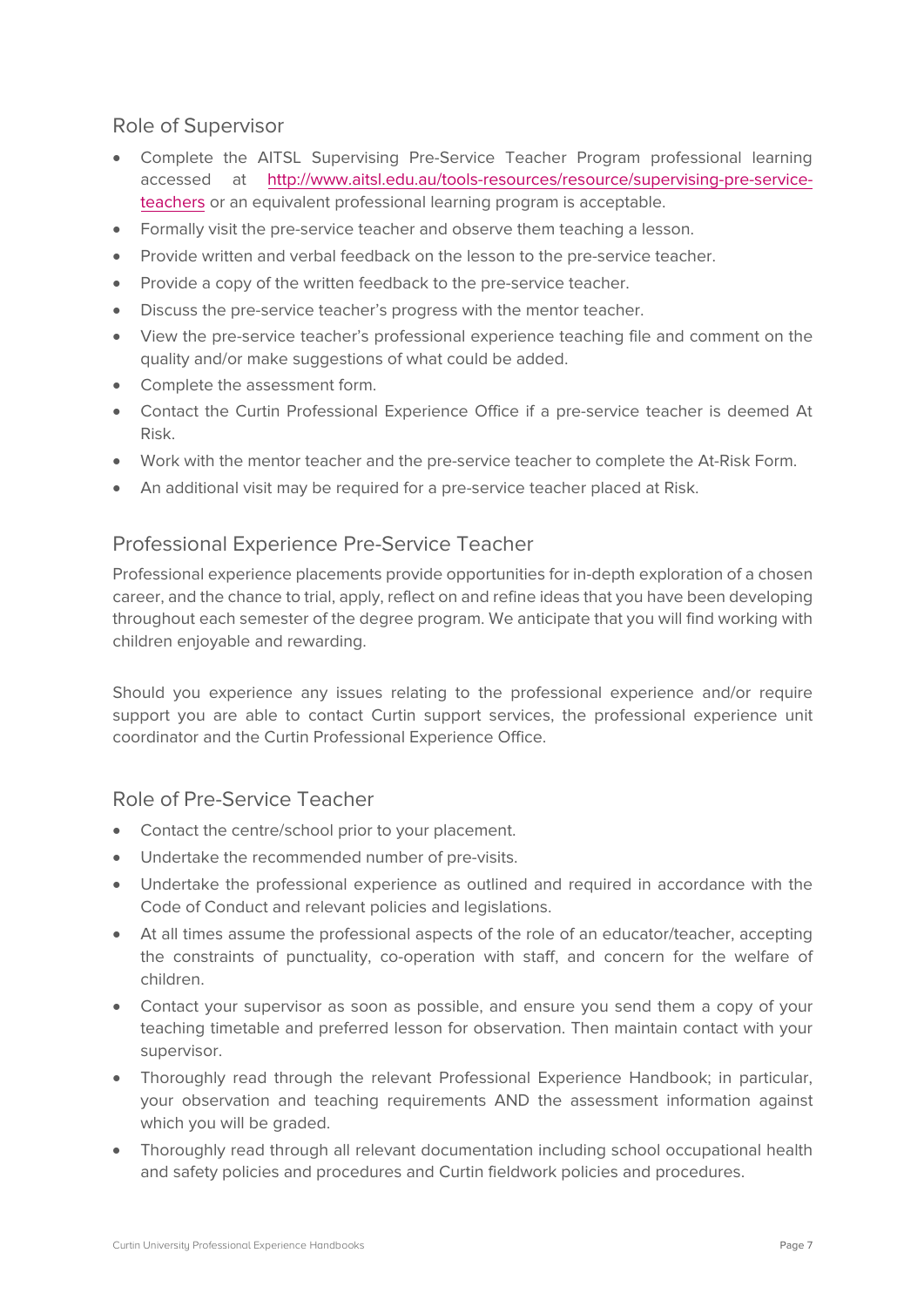- Make time to plan with your mentor teacher.
- Provide your mentor teacher with a hard copy of your learning experience plans at least 24 hours PRIOR to teaching the lesson.
- Attend and participate in as many extra-curricular activities as possible AND staff meetings and professional development opportunities.
- Seek and LISTEN to feedback and advice.
- Ensure that you acknowledge and sign the mentor teacher and supervisor assessment forms.

#### Responsibilities of Pre-Service Teacher

#### Absenteeism

Where absence is unavoidable, pre-service teachers are required to notify both the centre/school and the Curtin Professional Experience Office **no later than 8.00 am on the day concerned**. The Absentee Form in this handbook must also be emailed to the Professional Experience Office.

Pre-service teachers are expected to make up all days lost through absenteeism.

The release of pre-service teachers to return to Curtin University to attend classes or to deal with outside work or family issues (except unforeseen illness or emergencies) should not be granted as pre-service teachers should have made alternative arrangements. However, there may be instances where pre-service teachers may need to take a day of leave from the placement. Pre-service teachers should apply to the Professional Experience Office. On approval, pre-service teachers must notify their mentor teachers as soon as possible.

#### Pre-Service Teaching File

Pre-service teachers must maintain a teaching file as a comprehensive record of the activities and lessons undertaken during professional experience. The teaching file should always be upto-date and accessible for the mentor teacher, principal and supervisor. It does not have to be submitted to Curtin. Learning experience plans and/or daily work plans should be indexed and prepared two or three days in advance.

The teaching file should contain the following:

- Department of Education National Police History Check and Working with Children Card.
- Curtin Code of Conduct and Insurance Policy Forms.
- Professional Experience Handbook and requirements for the placement for example those provided in the preparation resources.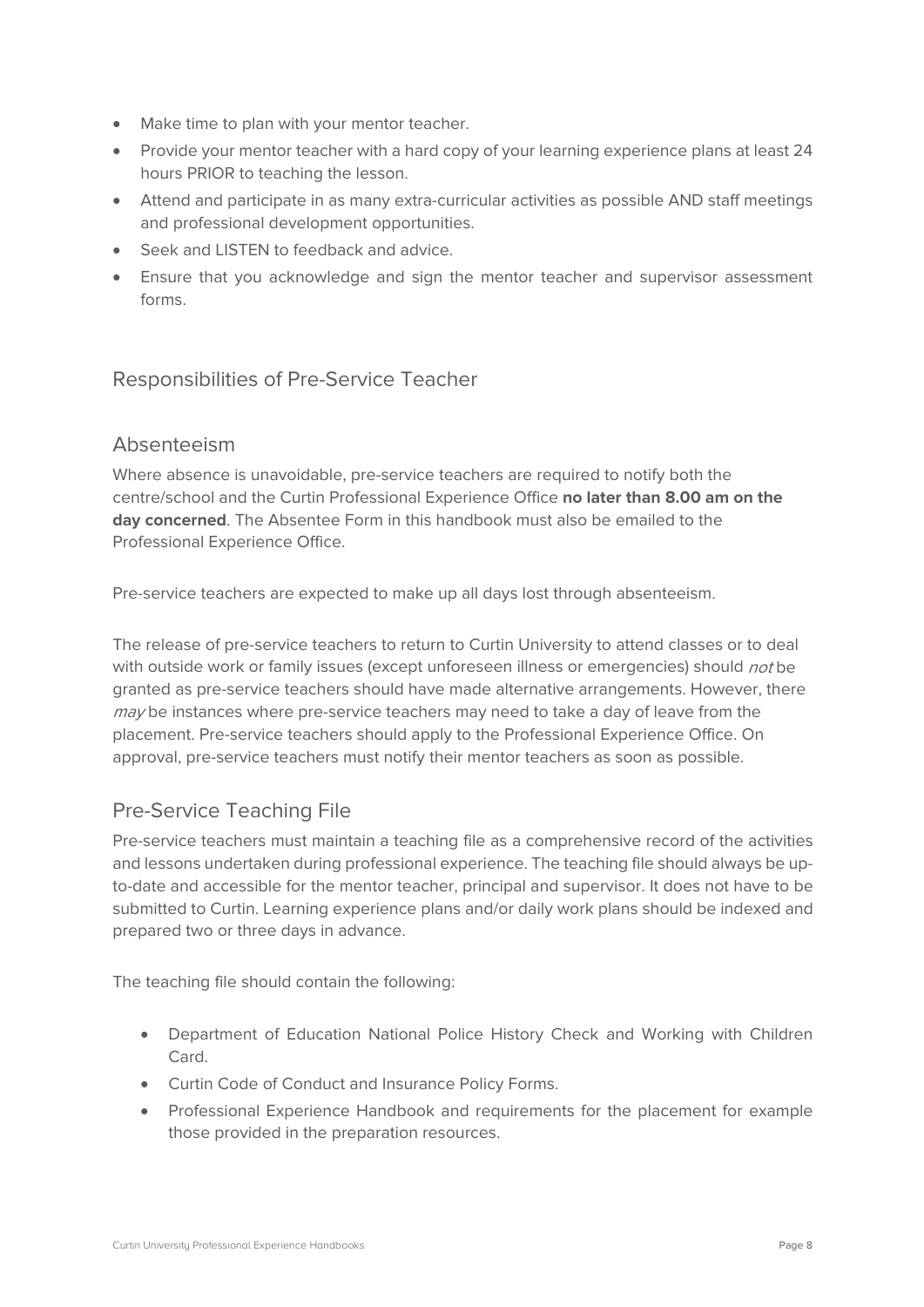- Lesson plans and/or daily work plans undertaken by the pre-service teacher. Plans should indicate the learning area, the group and the date, and be filed in the order in which they were undertaken even when categorised into learning areas.
- Teaching and Learning Resources which have been used.
- Assessment records.
- Evidence of professional learning and extra-curricular activities undertaken.
- Self-reflective comments, together with written comments from the Mentor.

#### Resource File

Pre-service teachers will accumulate many ideas and resources. In order to organise these, it is requested that each pre-service teacher creates a resource file. There is no prescribed format for this, however, it is expected that a system be developed to classify resources so that they are readily identifiable and accessible. This may be in hard copy or an electronic file. It must include as much information as possible about resources such as the original source for future referencing. The resource file should be available to a mentor teacher and supervisor on request.

The following list is a guide to the many types of resources which could be included.

- Book Lists. Children's books and reading schemes and the level for which they are suited.
- Songs, dances, singing games and music.
- Poetry and stories.
- Curriculum experiences/ideas.
- Energisers, self-esteem games, motivational lesson starters.
- Ideas for all learning areas, learning activities.
- Curriculum resources that may be purchased, such as sporting equipment and computer software.
- Ideas for charts, rosters, routines, rules, room arrangements and so on, that may be adapted for use in your own workplace,
- Administrative Resources. Individual Education Plans (IEP). Bullying Policy/Excursion Policies, Sample Letters, Booklets (parent information/staff handbook),
- Web sites and other electronic resources.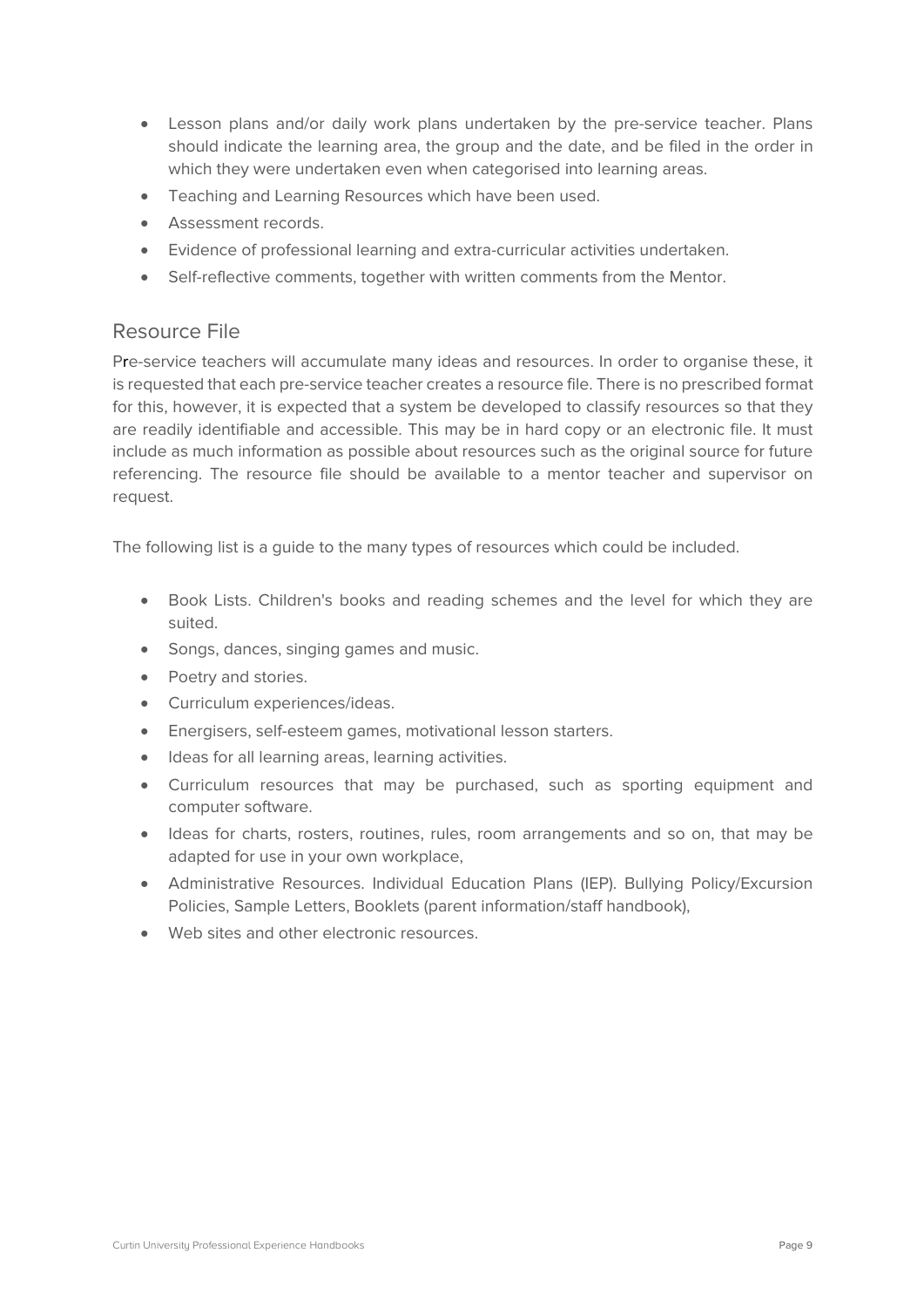### Absentee Form

| <b>Pre-service</b> |  |
|--------------------|--|
| Teacher:           |  |

| School:                  |  |
|--------------------------|--|
| Professional             |  |
| <b>Experience Dates:</b> |  |

| <b>Date of Absence:</b> |  |
|-------------------------|--|
|                         |  |

**Pre-service teachers must make up absent days immediately following the official placement dates**

| <b>Medical Certificate Provided</b> | res ' |  |
|-------------------------------------|-------|--|
|                                     |       |  |

**Doctor's certificate/s to be sent with this form if absent 2 days or more**

| Date/s Attended for Make-up Days |  |
|----------------------------------|--|
|                                  |  |

| <b>Mentor Teacher:</b> |       |  |
|------------------------|-------|--|
| Signature:             | Date: |  |

**Please email or fax the completed form with Doctor's certificate (if applicable) to:**

**Email: Professional.Experience@curtin.edu.au Fax: 9266 2547**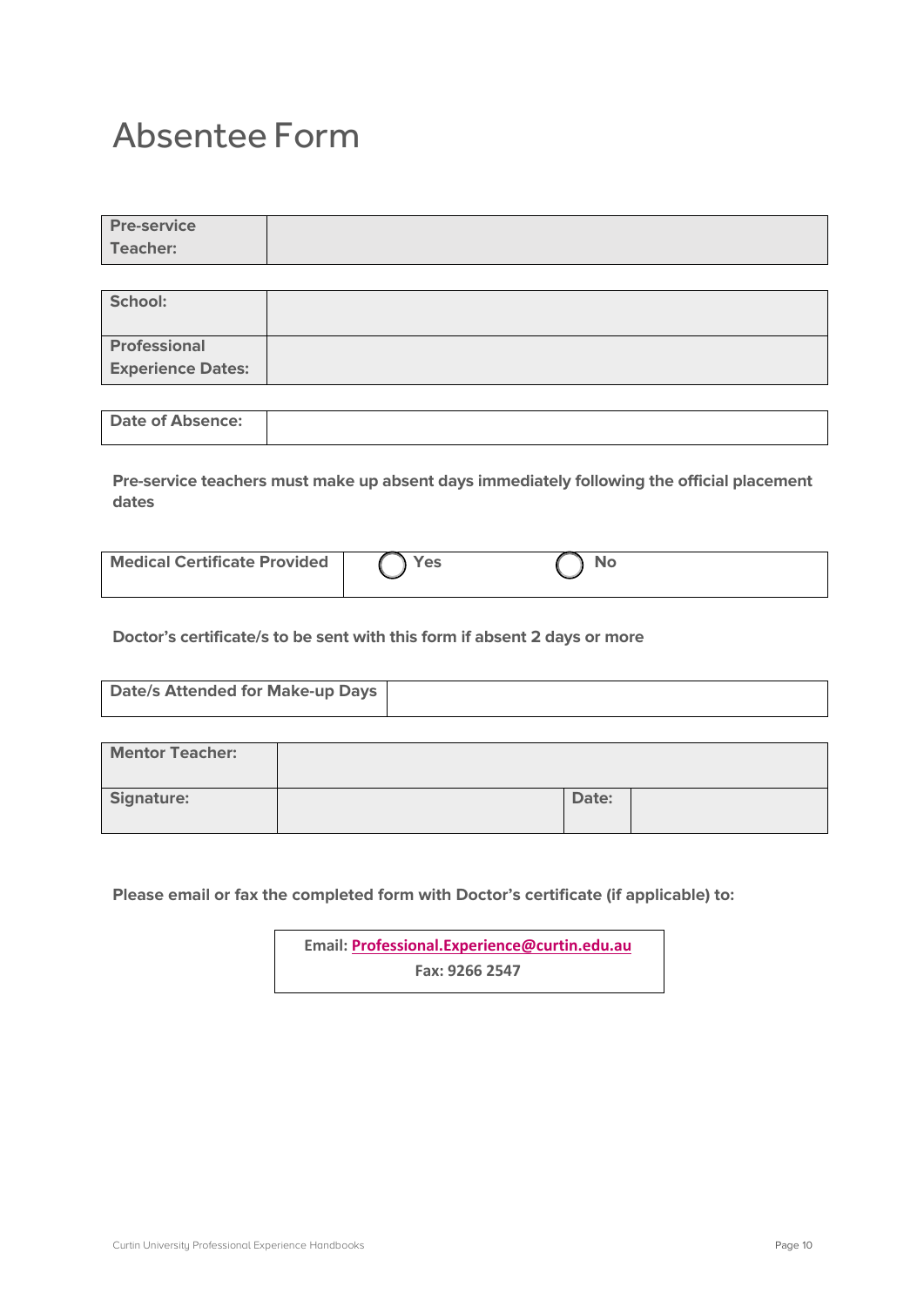## Outline of the Second Professional **Experience**

**All placements are attached to a course work unit which has other assessable components. The second Professional Experience placement is associated with the unit:**

#### Early Childhood Professional Experience 2: Planning, Assessment and Reporting

The second professional experience for Master of Teaching (Early Childhood) pre-service teachers involves a three-week full-time block period in a kindergarten or pre-primary setting. During the second professional experience placement, pre-service teachers are expected to accompany the teacher throughout the day and involve themselves as much as possible in all school activities and administrative duties. Pre-service teachers are to become aware, through discussion and observation, of the varied nature of the teacher's role. Emphasis is on supporting pre-service teachers to relate successfully to children in small groups and on an individual basis and to integrate the pre-service teachers' studies with practical learning experiences. During this period, pre-service teachers are given the opportunity to plan, prepare, and teach lessons to a group, then progress to teaching the whole class.

At the completion of this placement each pre-service teacher will have begun to develop:

- Some effective communication skills and working relationships with children and adults
- Some effective classroom teaching and learning processes through observation, reflection and interaction, making links between theory and practice
- Some skills in planning, teaching and evaluation of a variety of learning experiences appropriate for individuals, small groups and the whole class
- Some skills in observing and reflecting on teaching and learning processes.

It is anticipated that, at the completion of the placement, each pre-service teacher will be able to confirm his/her commitment to become an early childhood educator.

#### Supervision

A supervisor will formally visit the pre-service teacher once during the three-week period and will also complete an assessment form and written feedback after each visit. The pre-service teacher should receive verbal and written feedback. Written feedback should be uploaded via Sonia. It is advised that this visit should be in the second week where possible. It is the preservice teacher's responsibility to contact the supervisor to negotiate the days and times of the visit. Additional supervision visits can be arranged. Should this need to be considered, please contact the Professional Experience Office.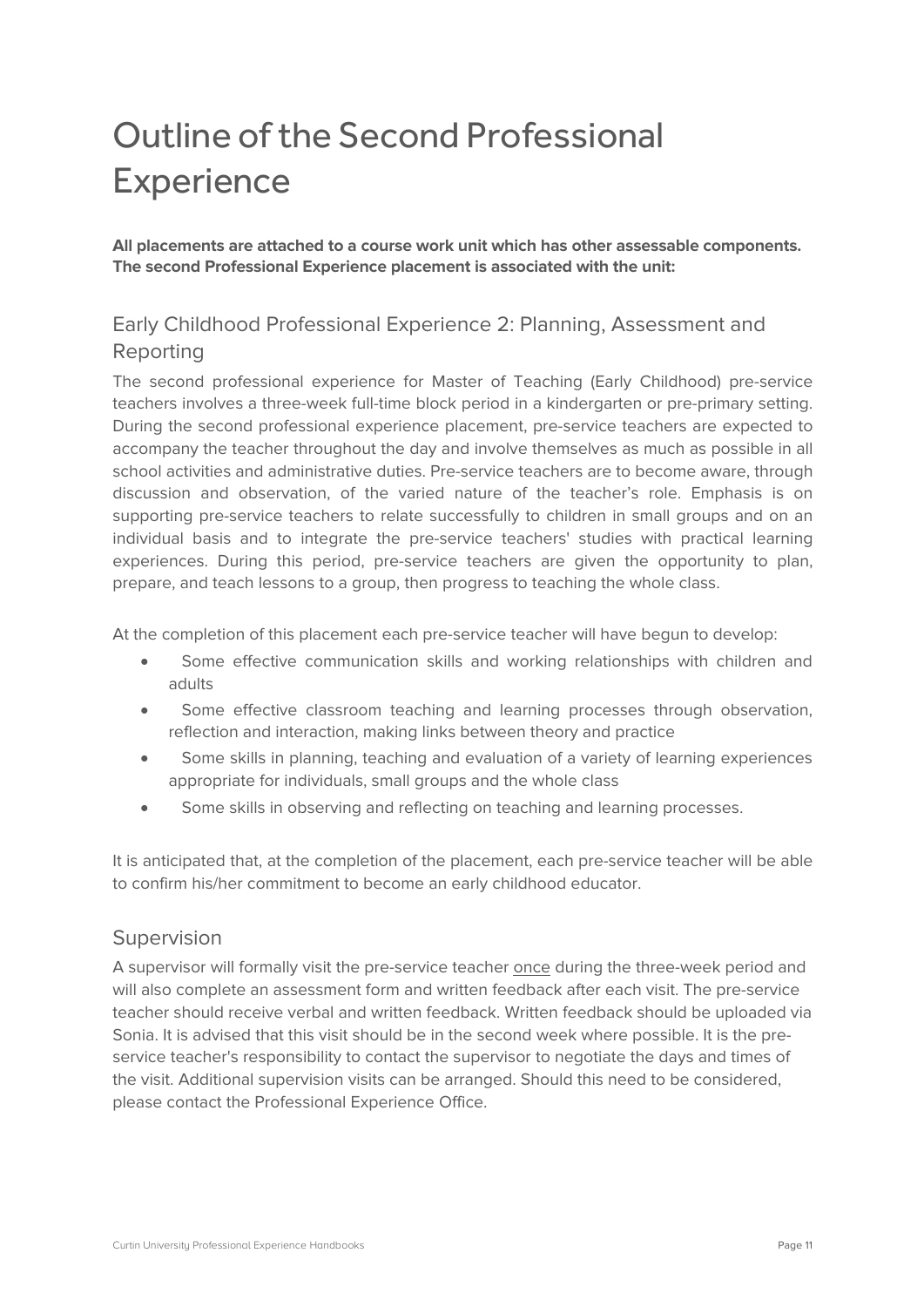#### Assessment

During the three-week placement, the mentor educator and supervisor are asked to complete the relevant Assessment Form. Further assessment information, assessment guidelines, support and At-Risk processes are provided in this handbook.

Pre-service teachers at this level are graded as **Pass** or **Fail.** In order to pass the professional experience placement, a pass must be awarded by both the mentor teacher and supervisor. The assessment form includes a number of areas that the pre-service teacher is expected to develop in during the placement. Still requiring development in a few areas does not preclude an overall grade of Pass assessment.

Mentor teachers, supervisors and/or Principals are asked to alert the Curtin Professional Experience Office as soon as possible during the placement if they have any concerns that might indicate that a pre-service teacher is **At Risk** of not passing the professional experience placement.

#### Electronic Forms

Curtin assessment forms are electronic with the aim of making the assessment process easier and more convenient. Mentor teachers and supervisors will have received an email with an Edit Link to complete and submit the assessment form directly to the Curtin School of Education. Once submitted the student will then have access to the report (read-only) and will submit the same document back to the Curtin School of Education.

Should a link not have been provided or difficulty is being experienced with the link, please contact the Professional Experience Office Professional.Experience@curtin.edu.au.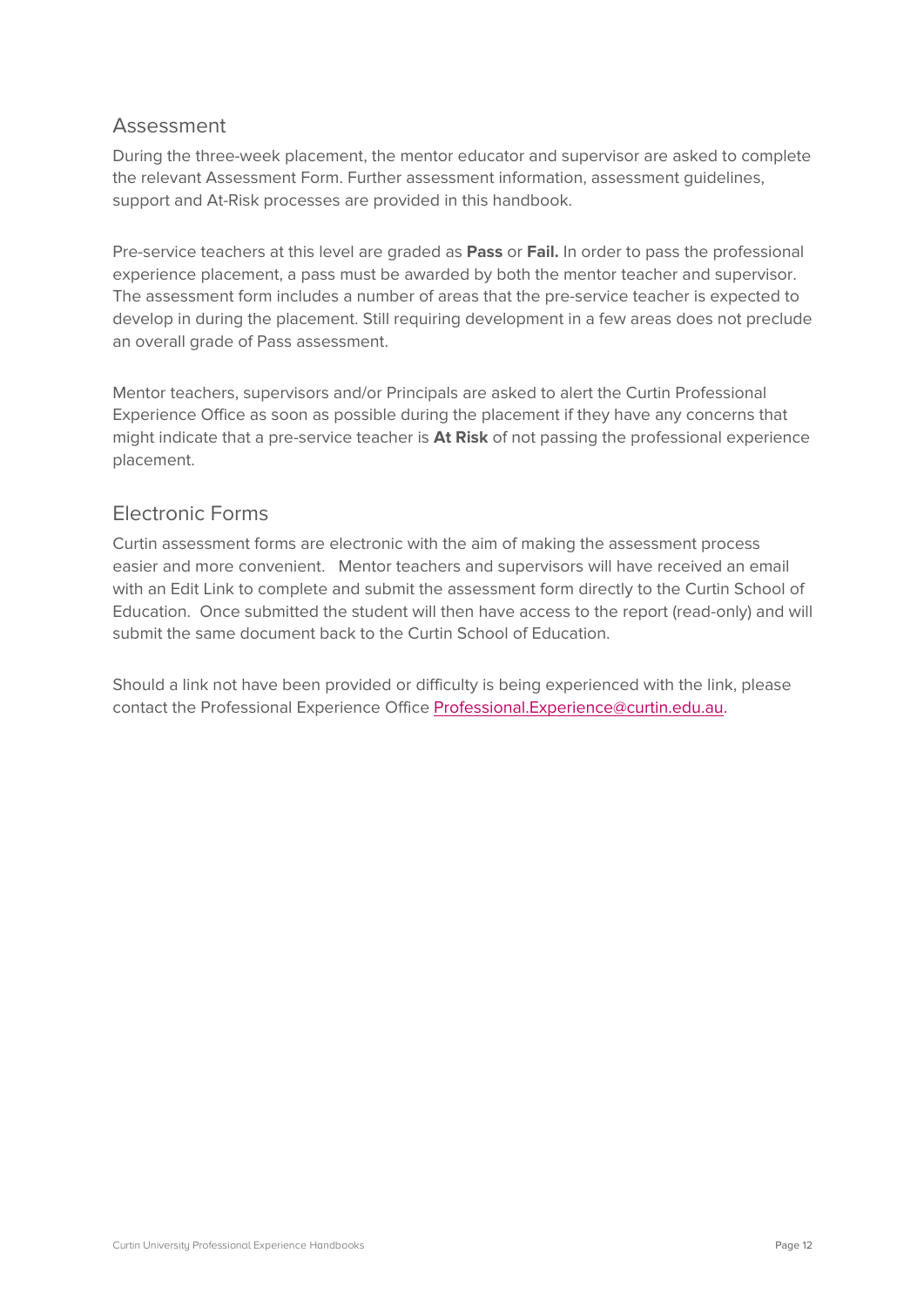### Planned Teaching for the Second Professional Experience

Pre-service teachers will observe the many roles of the teacher and have opportunities to experience success in their initial teaching efforts. It would be appreciated if mentor teachers could take every opportunity to discuss with the pre-service teachers the preparation, organisation, and presentation of learning experiences appropriate to the junior primary setting.

A pre-service teacher's development in the observation, reflection, and interpretation of a variety of teaching and learning processes is instrumental in becoming a competent teacher. It would be appreciated if mentor teachers could offer opportunities for pre-service teachers to observe children in a variety of learning environments and settings. During this professional experience, pre-service teachers should plan, prepare, and teach lessons to a group, then progress to teaching the whole class.

The pre-service teacher is expected to visit the school prior to the commencement of the professional experience. The purpose of these visits is to discuss professional experience requirements with the mentor teacher and to observe the learning environment, class and routines. If possible, a broad outline of possible lessons should be given to the pre-service teachers so that planning can begin. As far as possible, lessons taught by a pre-service teacher should be linked to allow for purposeful reflection, as opposed to single lessons in a wide range of learning areas. Mentor teachers are asked to discuss with pre-service teacher's possible follow-up learning experiences, post-lesson evaluations and how to implement any feedback they have been given.

The pre-service teacher is required to submit lesson plans at least 24 hours in advance and evaluations submitted the following day to the mentor teacher. Plans should be professionally presented in the teaching file in chronological order and be available for the mentor teacher, school principal/coordinator and supervisor at all times. The lesson plan template provide in this handbook should be used or an alternative format at the request of the mentor teacher.

#### **The following table outlines the pre-service teacher teaching load requirements for the first professional experience.**

| Week   | <b>Pre-Service Teacher Teaching Load Requirements</b>                                                                                                                                                    |  |  |
|--------|----------------------------------------------------------------------------------------------------------------------------------------------------------------------------------------------------------|--|--|
| Week 1 | Complete 6 formal lesson observations, and document using the<br>Observation Proforma in this Handbook.<br>Plan, teach, and evaluate at least 3 fully prepared short lessons with<br>groups of students. |  |  |
| Week 2 | Complete 6 formal lesson observations, and document using the<br>$\bullet$<br>Observation Proforma in this Handbook.                                                                                     |  |  |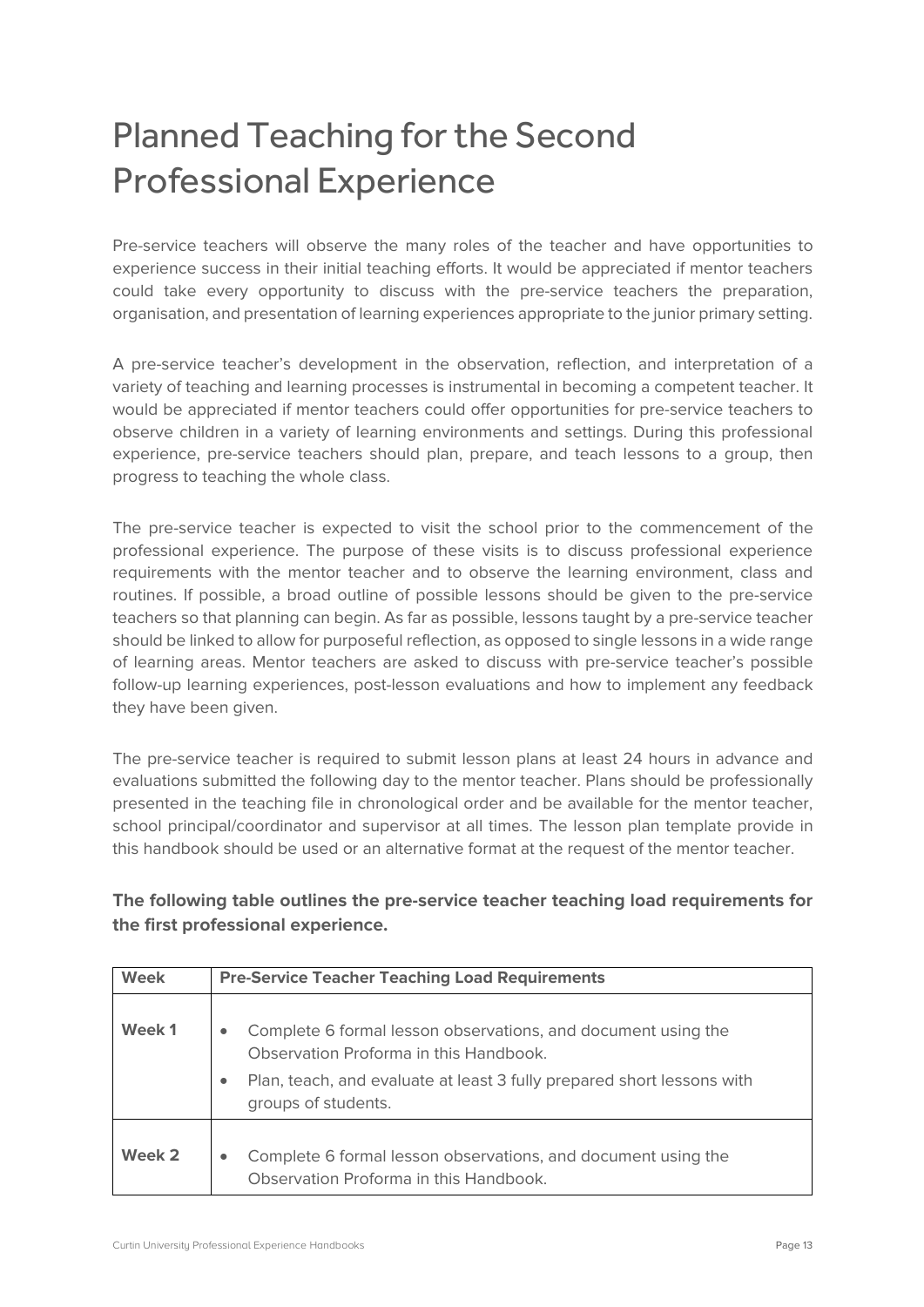|        | Plan, teach, and evaluate at least one whole class fully prepared lesson<br>each day.                  |
|--------|--------------------------------------------------------------------------------------------------------|
| Week 3 | Days 1 to 3. Plan, teach, and evaluate at least two whole class fully<br>prepared lesson each day.     |
|        | Days 4 and 5. Plan, teach, and evaluate at least three whole class fully<br>prepared lessons each day. |

Please note the lessons refer to learning experiences of up to one hour duration.

### Outline of the Third Professional **Experience**

All placements are attached to a course work unit which has other assessable components. The third professional experience placement is associated with the unit:

#### **Early Childhood Professional Experience 3: Using Data to Inform Teaching and Learning**

The third professional experience involves a three-week full-time block placement in a junior primary setting. The focus for this professional experience is on all aspects of learning and teaching in this environment. During the third placement, pre-service teachers are expected to accompany the teacher throughout the day and involve themselves as much as possible in all education activities and administrative duties. Pre-service teachers are to continue to develop understanding, through discussion and observation, of the varied nature of the early childhood educator's role. Emphasis continues to be on supporting pre-service teachers to relate successfully to children in whole class settings, small groups and on an individual basis and to integrate the pre-service teachers' studies with practical learning experiences. During this period, pre-service teachers are given the opportunity to plan, prepare, and teach lessons to the whole class.

At the completion of the professional experience placement, pre-service teachers will be able to:

- Articulate, examine, reflect and revise, if necessary, their early childhood education philosophy.
- Demonstrate the collection of evidence against several of the Graduate Standards for Teachers.
- Plan, implement and evaluate an integrated teaching plan reflecting good practice in learning and teaching, assessments, using a range of technologies, teaching strategies and resources.
- Interpret the effect of different teaching styles and management practices on the establishment of a positive, engaging and empowering learning environment.
- Demonstrate the ability to take responsibility for a teaching program within a classroom with gradual and increased complexity.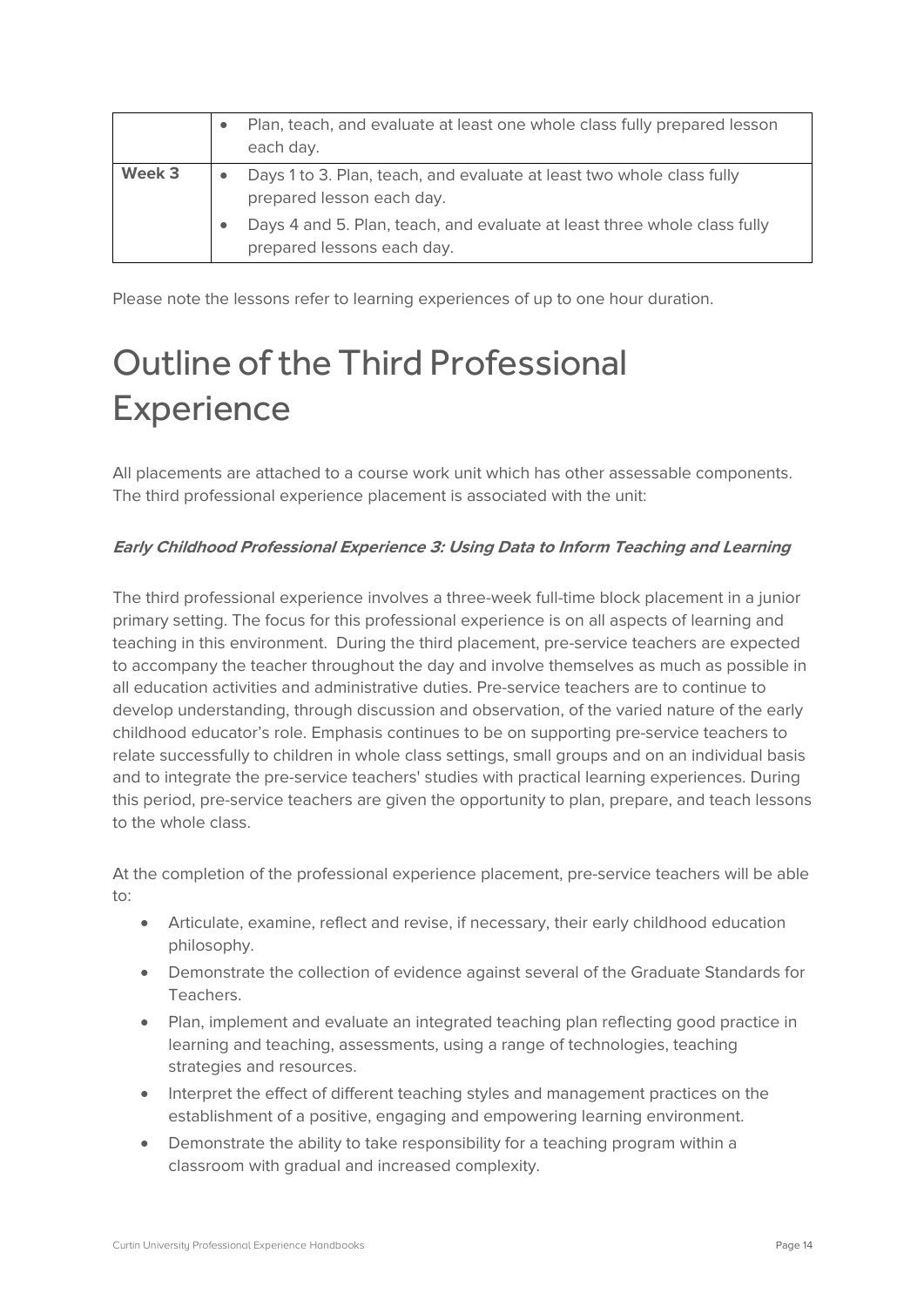#### **Supervision**

A supervisor will formally visit the pre-service teacher once during the three-week period and will also complete an assessment form. It is advised that this visit should be in the second week where possible. The pre-service teacher should receive verbal and written feedback. Written feedback should be uploaded via Sonia It is the pre-service teacher's responsibility to contact the supervisor to negotiate the days and times of the visit. Additional supervision visits can be arranged. Should this need to be considered, please contact the Professional Experience Office.

#### **Assessment**

During the three-week placement, the mentor teacher and supervisor are required to complete the relevant Assessment Form. Further assessment information, assessment guidelines, support and At-Risk processes are provided in this handbook.

Pre-service teachers at this level are graded as **Pass** or **Fail.** In order to pass the professional experience placement, a pass must be awarded by both the mentor teacher and supervisor. The assessment form includes a number of areas that the pre-service teacher is expected to develop in during the placement. Still requiring development in a few areas does not preclude an overall grade of Pass assessment.

Mentor teachers, supervisors and/or Principals are asked to alert the Curtin Professional Experience Office as soon as possible during the placement if they have any concerns that might indicate that a pre-service teacher is **At Risk** of not passing the professional experience placement.

#### **Electronic Forms**

Curtin assessment forms are electronic with the aim of making the assessment process easier and more convenient. Mentor teachers and supervisors will have received an email with an Edit Link to complete and submit the assessment form directly to the Curtin Professional Experience Office. Once these forms are submitted the student will then have access to the report (read-only) and will submit the same documents back to the Curtin Professional Experience Office.

Should a link not have been provided or difficulty is being experienced with the link, please contact the Professional Experience Office **Professional.Experience@curtin.edu.au**.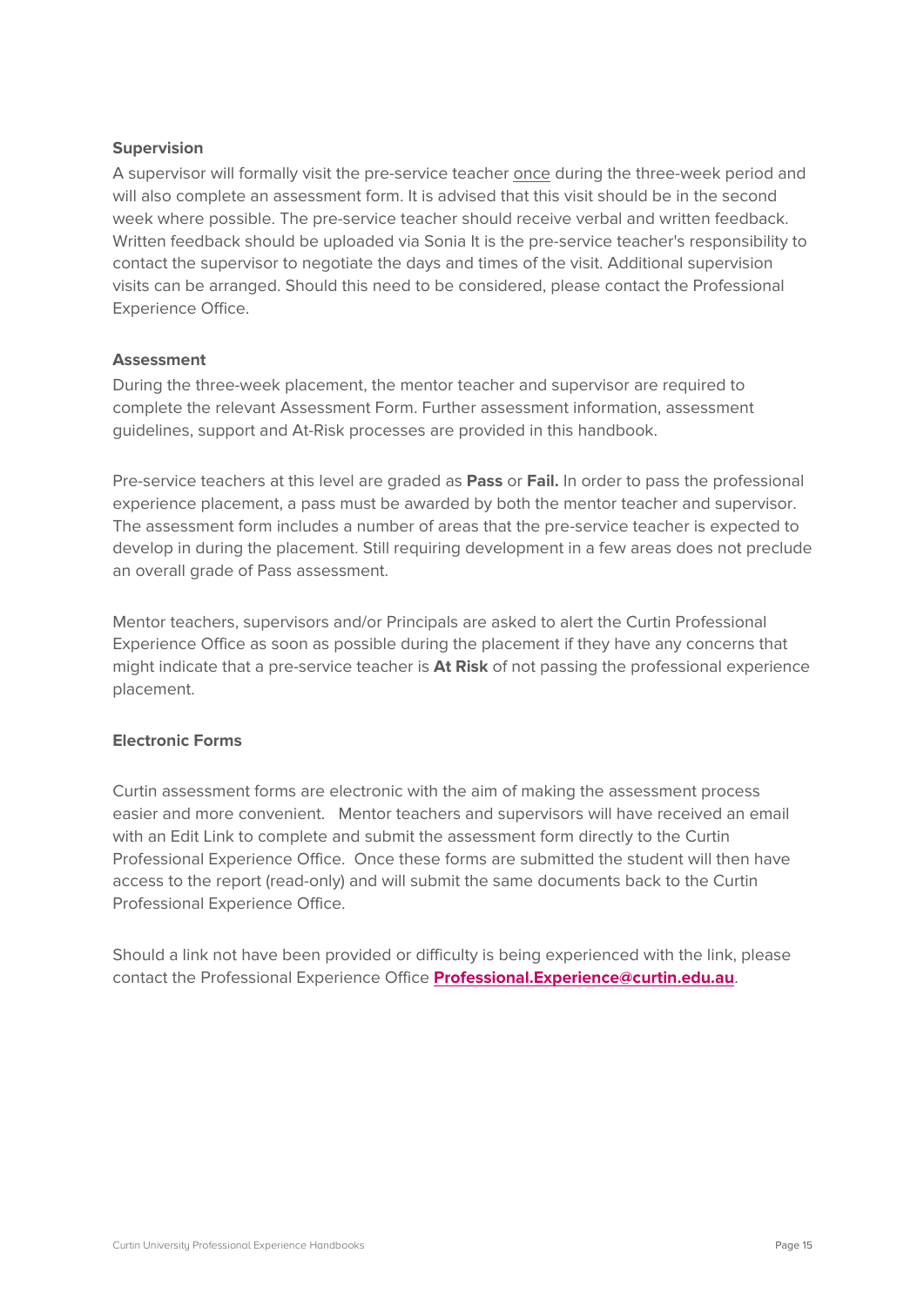## Planned Teaching for the Third Professional **Experience**

Pre-service teachers will observe the many roles of the early childhood educator and continue to have opportunities to experience success in their initial teaching efforts. It would be appreciated if mentor teachers could take every opportunity to discuss with the preservice teachers the preparation, organisation, and presentation of learning experiences appropriate to the kindergarten/pre-primary setting.

The pre-service teacher is expected to continue to observe, reflect and evaluate a variety of teaching and learning processes. It would be appreciated if mentor teachers could offer opportunities for pre-service teachers to observe children in a variety of learning environments and settings. During this professional experience, pre-service teachers should plan, prepare, and teach lessons to the whole class.

The pre-service teacher is expected to visit the school prior to the commencement of the professional experience. The visit is expected to be for one full day. The purpose of this visit is to discuss professional experience requirements with the mentor teacher and to observe the learning environment, class and routines. If possible, a broad outline of possible lessons should be given to the pre-service teachers so that planning can begin. As far as possible, lessons taught by a pre-service teacher should be linked to allow for purposeful reflection, as opposed to single lessons in a wide range of learning areas. By the third week of this professional experience, pre-service teachers should have experience in teaching across several learning areas using a variety of teaching strategies. Mentor teachers are asked to discuss with pre-service teacher's possible follow-up learning experiences, post-lesson evaluations and how to implement any feedback they have been given.

The pre-service teacher is required to submit lesson plans at least 24 hours in advance and evaluations submitted the following day to the mentor teacher. Plans should be professionally presented in the teaching file in chronological order and be available for the mentor teacher, school principal/coordinator and supervisor at all times. The lesson plan template provide in this handbook should be used or an alternative format at the request of the mentor teacher.

The following table outlines the pre-service teacher teaching load requirements for the third professional experience.

|                   | <b>Pre-Service Teacher Teaching Load Requirements</b>                                                                            |  |
|-------------------|----------------------------------------------------------------------------------------------------------------------------------|--|
| Week <sub>1</sub> | Complete 10 formal lesson observations, and document using the<br>$\bullet$<br>Observation Proforma in this Handbook.            |  |
|                   | Across this period, plan, teach, and evaluate at least 4 whole class<br>$\bullet$<br>lessons with a minimum of 1 lesson per day. |  |
|                   | Across this period, set up 2 provocations outside per day.<br>$\bullet$                                                          |  |
| Week 2            | Plan, teach, and evaluate at least 2 whole class lessons per day.<br>۰                                                           |  |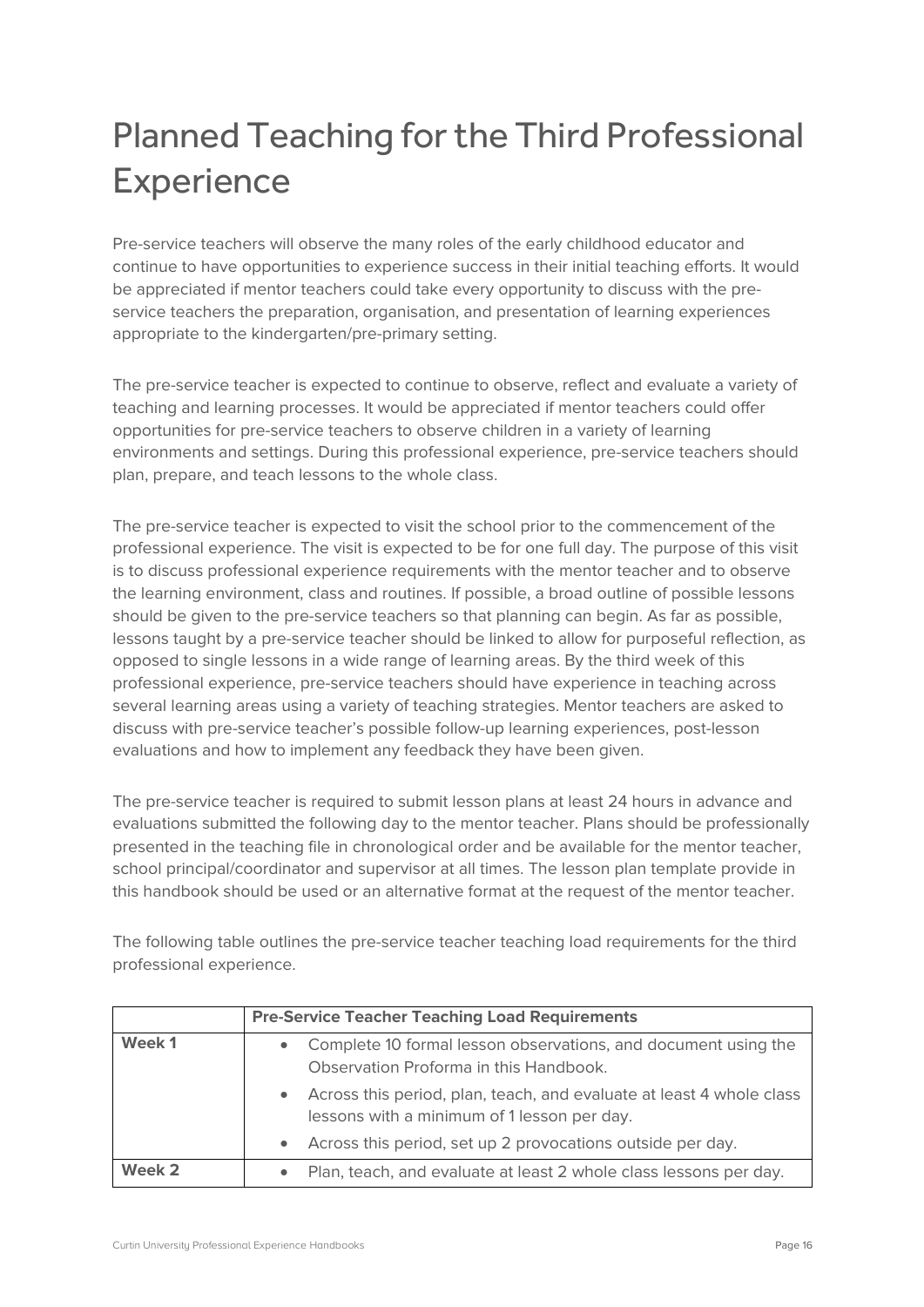|        | Set up the outdoor environment twice (on two days on this week).                                                |
|--------|-----------------------------------------------------------------------------------------------------------------|
| Week 3 | Plan, teach, and evaluate at least 4 whole class lessons per day<br>(approximately $\frac{1}{2}$ day teaching). |
|        | Set up the outdoor environment on alternate days.                                                               |

**Please note the lessons refer to learning experiences of up to one hour duration.**

### Additional Assessment Information

Prior to the conclusion of the placement, the mentor teacher is asked to complete the Professional Experience Assessment Form and the supervisor to complete a modified version of this form.

The Professional Experience Assessment Forms are based on the **Australian Professional Standards for Teachers** at the **Graduate** career stage and the Professional Experience **Code of Conduct**.

The Professional Experience Code of Conduct outlines the professional behaviour requirements and responsibilities of pre-service teachers. The Professional Experience Assessment Form focuses on demonstration of the following aspects of professionalism: punctuality; personal presentation; initiative; respect for the school's vision, values, mission and approaches; plans submitted to the mentor teacher at least 24 hours prior to the lesson; reflective practice; and participation in other duties. These aspects will be awarded one of the following ratings: **Above Satisfactory** or **Satisfactory** or **Insufficient Opportunity** or **Unsatisfactory,** a general comment on the pre-service teacher's professionalism will be included.

Each of the Australian Professional Standards for Teachers at the Graduate career stage and their focus areas will be awarded a **Competent** or **Not Yet Competent** rating along with a general comment for each standard. It is expected that pre-service teachers will be able to show some progress in each of the standards. If the pre-service teacher does not have an opportunity to demonstrate a standard focus area, an explanation should be provided in the appropriate Comment section.

The ratings for professionalism and the standards should take into consideration the preservice teacher's level of the professional experience unit, that is, where this unit is positioned in the course. The Professional Experience Handbook provides information in regard to where each unit is situated in the course. Please note that the Professional Experience Assessment Form should be competed in relation to the level of this professional experience unit. Ratings awarded in this professional experience may be different from previous and subsequent professional experience units depending where they are situated within the course structure.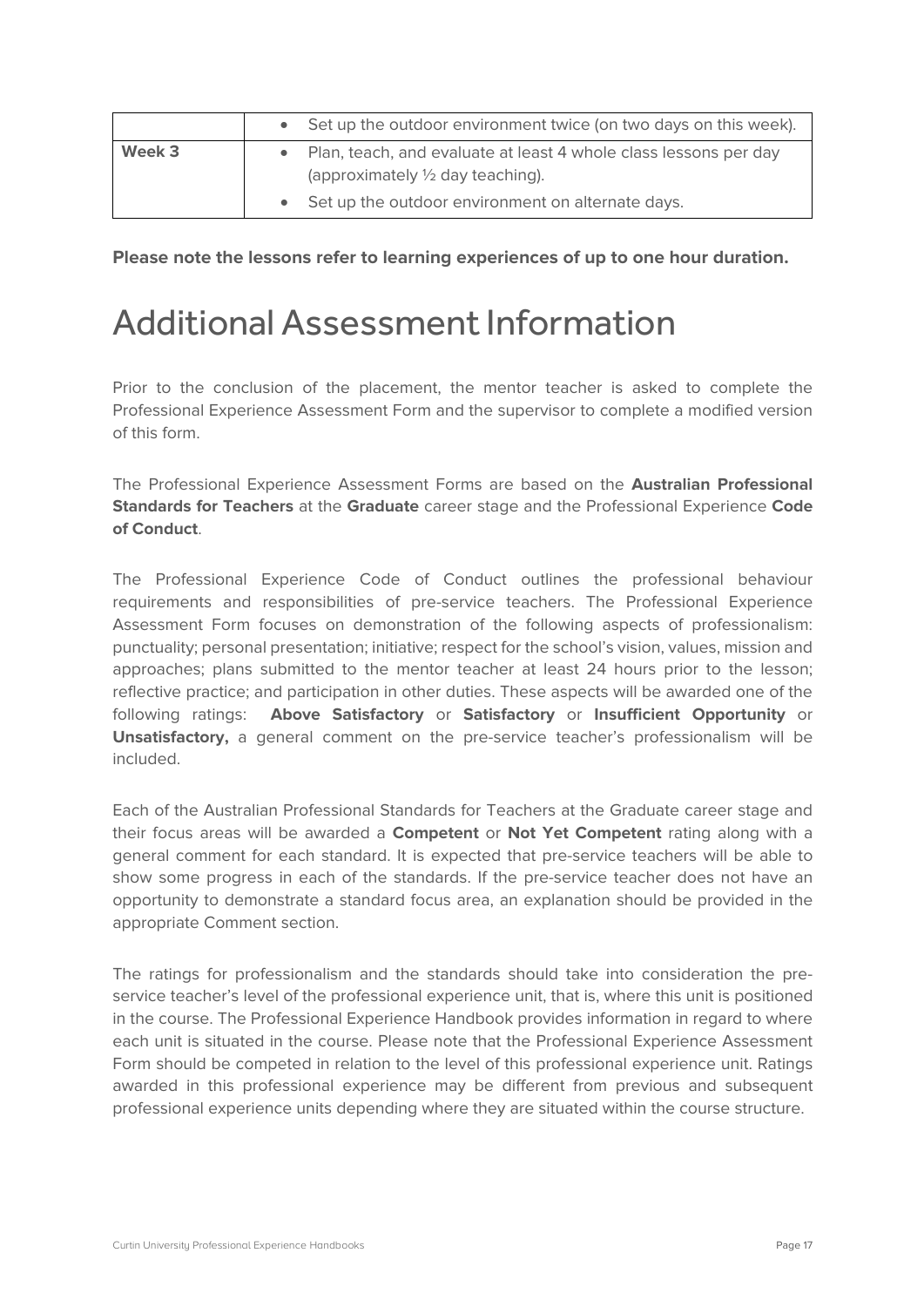The Professional Experience Assessment Form then requires final overall recommendation and commendation comments and a final result. The final result is a **Pass** or **Fail** awarded for the overall assessment of the pre-service teacher in this professional experience placement.

The mentor teacher and supervisor are requested to discuss the Professional Experience Assessment Form and process with the pre-service teacher. It is recommended that this discussion identifies strengths that the pre-service teacher has demonstrated in the classroom and the aspects that require attention, with ideas about how to improve these.

### Return of Forms

Please complete the assessment form PRIOR to the conclusion of the professional experience.

### Professional Experience Assessment **Guidelines**

The professional experience placement will be assessed against the Australian Professional Standards for Teachers at the Graduate Career Stage and the Professional Experience Code of Conduct.

The following provides an overview of the Australian Professional Standards for Teachers at the Graduate Career Stage. Further information can be accessed https://www.aitsl.edu.au/teach/standards and an evidence guide to support the professional experience is provided after these guidelines.

|     | <b>STANDARD 1 - KNOW STUDENTS AND HOW THEY LEARN</b>                             |
|-----|----------------------------------------------------------------------------------|
| 1.1 | Physical, social and intellectual development and characteristics of students    |
|     | Demonstrate knowledge and understanding of physical, social and intellectual     |
|     | development and characteristics of students and how these may affect learning.   |
| 1.2 | Understand how students learn                                                    |
|     | Demonstrate knowledge and understanding of research into how students learn and  |
|     | the implications for teaching.                                                   |
| 1.3 | Students with diverse linguistic, cultural, religious and socioeconomic          |
|     | backgrounds                                                                      |
|     | Demonstrate knowledge of teaching strategies that are responsive to the learning |
|     | strengths and needs of students from diverse linguistic, cultural, religious and |
|     | socioeconomic backgrounds.                                                       |
| 1.4 | <b>Strategies for teaching Aboriginal and Torres Strait Islander students</b>    |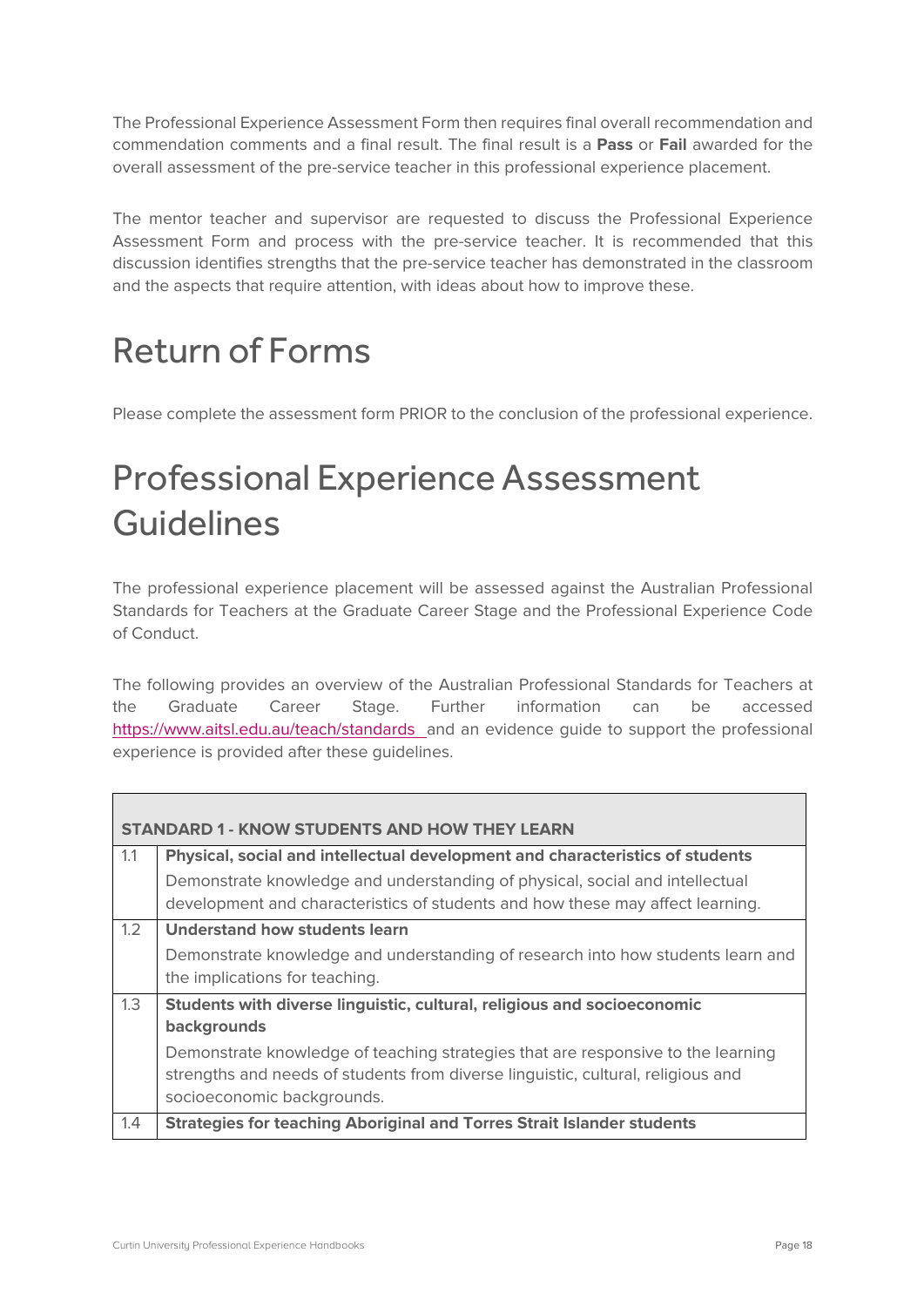|     | Demonstrate broad knowledge and understanding of the impact of culture, cultural<br>identity and linguistic background on the education of students from Aboriginal and<br>Torres Strait Islander backgrounds. |
|-----|----------------------------------------------------------------------------------------------------------------------------------------------------------------------------------------------------------------|
| 1.5 | Differentiate teaching to meet the specific learning needs of students across the                                                                                                                              |
|     | full range of abilities                                                                                                                                                                                        |
|     | Demonstrate knowledge and understanding of strategies for differentiating teaching<br>to meet the specific learning needs of students across the full range of abilities.                                      |
| 1.6 | Strategies to support full participation of students with disability                                                                                                                                           |
|     | Demonstrate broad knowledge and understanding of legislative requirements and<br>teaching strategies that support participation and learning of students with disability.                                      |
|     | <b>STANDARD 2 - KNOW THE CONTENT AND HOW TO TEACH IT</b>                                                                                                                                                       |
| 2.1 | Content and teaching strategies of the teaching area                                                                                                                                                           |
|     | Demonstrate knowledge, and understanding of the concepts, substance and                                                                                                                                        |
|     | structure of the content and teaching strategies of the teaching area.                                                                                                                                         |
|     |                                                                                                                                                                                                                |
| 2.2 | <b>Content selection and organisation</b>                                                                                                                                                                      |
|     | Organise content into an effective learning and teaching sequence.                                                                                                                                             |
| 2.3 | <b>Curriculum, assessment and reporting</b>                                                                                                                                                                    |
|     | Use curriculum, assessment and reporting knowledge to design learning sequences                                                                                                                                |
|     | and lesson plans.                                                                                                                                                                                              |
| 2.4 | Understand and respect Aboriginal and Torres Strait Islander people to promote                                                                                                                                 |
|     | reconciliation between Indigenous and non-Indigenous Australians                                                                                                                                               |
|     | Demonstrate broad knowledge of, understanding of and respect for Aboriginal and                                                                                                                                |
|     | Torres Strait Islander histories, cultures and languages.                                                                                                                                                      |
| 2.5 | <b>Literacy and numeracy strategies</b>                                                                                                                                                                        |
|     | Know and understand literacy and numeracy teaching strategies and their                                                                                                                                        |
|     | application in teaching areas                                                                                                                                                                                  |
| 2.6 | <b>Information and Communication Technology (ICT)</b>                                                                                                                                                          |
|     | Implement teaching strategies for using ICT to expand curriculum learning<br>opportunities for students.                                                                                                       |

|     | STANDARD 3 - PLAN FOR AND IMPLEMENT EFFECTIVE TEACHING AND LEARNING                                             |  |  |  |
|-----|-----------------------------------------------------------------------------------------------------------------|--|--|--|
| 3.1 | <b>Establish challenging learning goals</b>                                                                     |  |  |  |
|     | Set learning goals that provide achievable challenges for students of varying abilities<br>and characteristics. |  |  |  |
| 3.2 | Plan, structure and sequence learning programs                                                                  |  |  |  |
|     | Plan lesson sequences using knowledge of student learning, content and effective                                |  |  |  |
|     | teaching strategies.                                                                                            |  |  |  |
| 3.3 | <b>Use teaching strategies</b>                                                                                  |  |  |  |
|     | Include a range of teaching strategies.                                                                         |  |  |  |
| 3.4 | Select and use resources                                                                                        |  |  |  |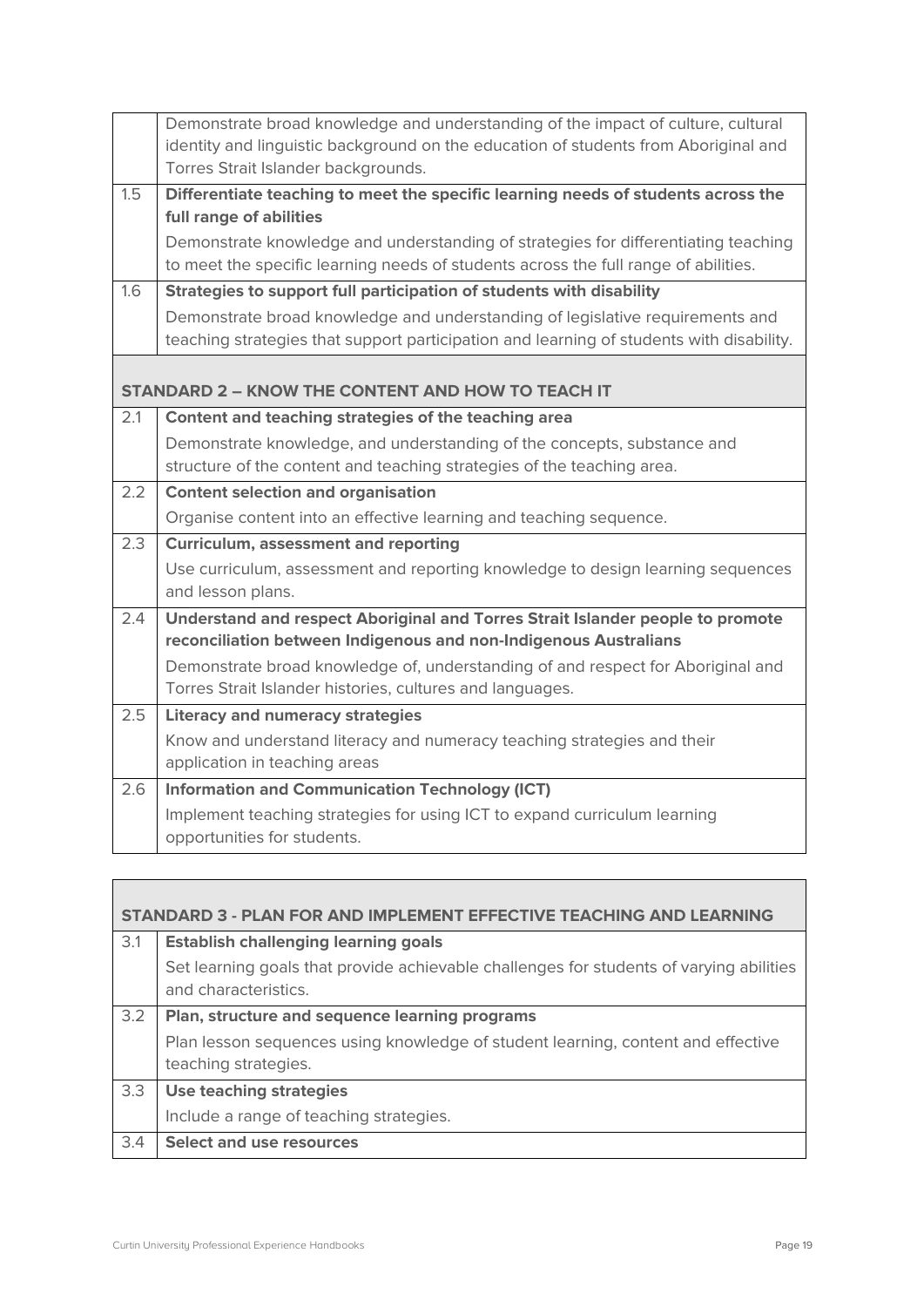|     | Demonstrate knowledge of a range of resources, including ICT, that engage<br>students in their learning.                                                              |
|-----|-----------------------------------------------------------------------------------------------------------------------------------------------------------------------|
| 3.5 | Use effective classroom communication                                                                                                                                 |
|     | Demonstrate a range of verbal and non-verbal communication strategies to support<br>student engagement.                                                               |
| 3.6 | <b>Evaluate and improve teaching programs</b>                                                                                                                         |
|     | Demonstrate broad knowledge of strategies that can be used to evaluate teaching                                                                                       |
|     | programs to improve student learning.                                                                                                                                 |
| 3.7 | Engage parents/ carers in the educative process                                                                                                                       |
|     | Describe a broad range of strategies for involving parents/carers in the educative                                                                                    |
|     | process.                                                                                                                                                              |
|     | STANDARD 4 - CREATE AND MAINTAIN SUPPORTIVE AND SAFE LEARNING<br><b>ENVIRONMENTS</b>                                                                                  |
| 4.1 | <b>Support student participation</b>                                                                                                                                  |
|     | Identify strategies to support inclusive student participation and engagement in<br>classroom activities.                                                             |
| 4.2 | <b>Manage classroom activities</b>                                                                                                                                    |
|     | Demonstrate the capacity to organise classroom activities and provide clear<br>directions.                                                                            |
| 4.3 |                                                                                                                                                                       |
|     | <b>Manage challenging behaviour</b><br>Demonstrate knowledge of practical approaches to manage challenging behaviour.                                                 |
| 4.4 | <b>Maintain student safety</b>                                                                                                                                        |
|     | Describe strategies that support students' wellbeing and safety working within                                                                                        |
|     | school and/or system, curriculum and legislative requirements.                                                                                                        |
| 4.5 | Use ICT safely, responsibly and ethically                                                                                                                             |
|     | Demonstrate an understanding of the relevant issues and the strategies available to<br>support the safe, responsible and ethical use of ICT in learning and teaching. |
|     | <b>STANDARD 5 - ASSESS, PROVIDE FEEDBACK AND REPORT ON STUDENT LEARNING</b>                                                                                           |
| 5.1 | <b>Assess student learning</b>                                                                                                                                        |
|     | Demonstrate understanding of assessment strategies, including informal and formal,                                                                                    |
|     | diagnostic, formative and summative approaches to assess student learning.                                                                                            |
| 5.2 | Provide feedback to students on their learning                                                                                                                        |
|     | Demonstrate an understanding of the purpose of providing timely and appropriate<br>feedback to students about their learning.                                         |
| 5.3 | Make consistent and comparable judgements                                                                                                                             |
|     | Demonstrate understanding of assessment moderation and its application to support                                                                                     |
|     | consistent and comparable judgements of student learning.                                                                                                             |
| 5.4 | Interpret student data                                                                                                                                                |
|     | Demonstrate the capacity to interpret student assessment data to evaluate student<br>learning and modify teaching practice.                                           |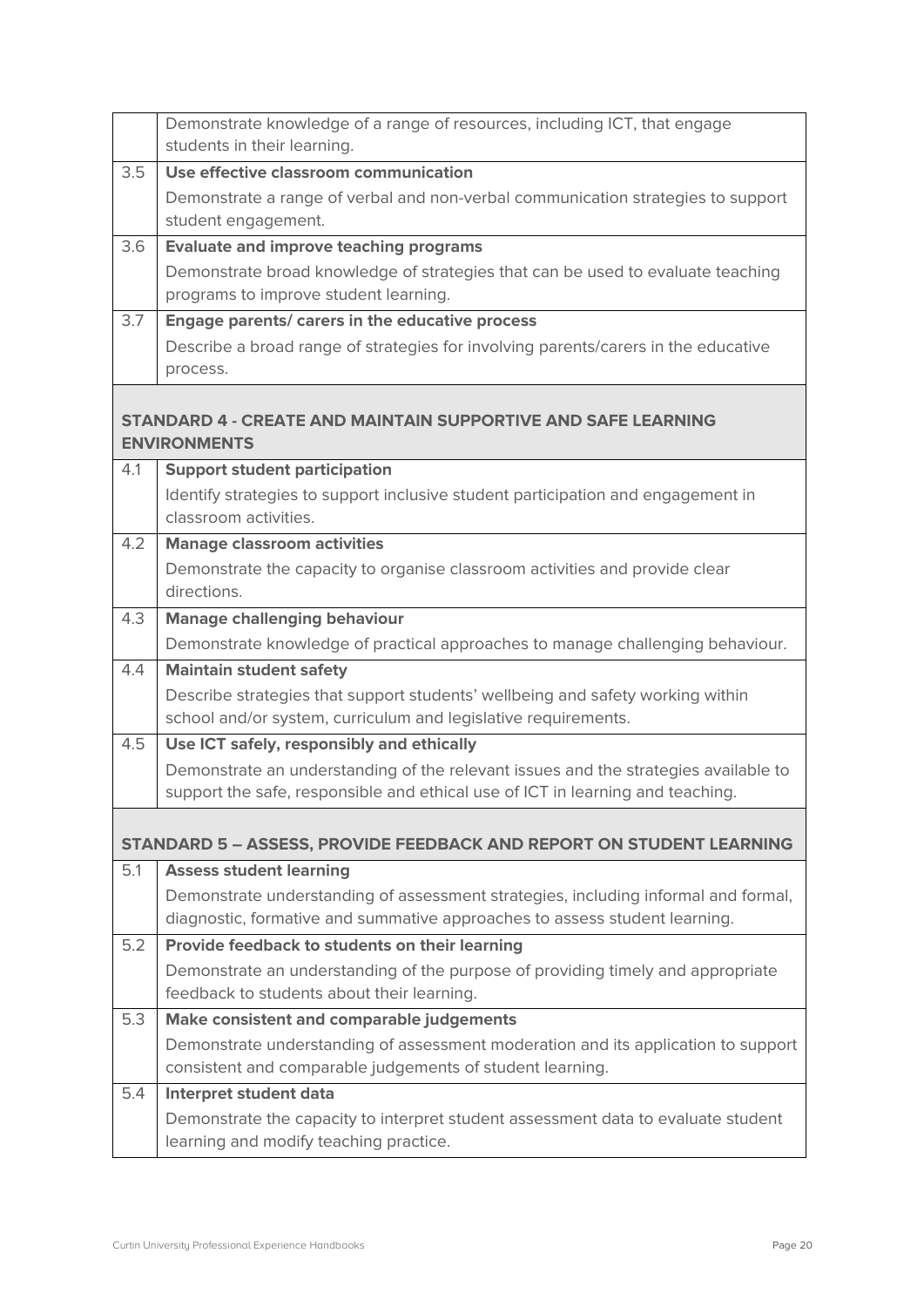#### 5.5 **Report on student achievement**

Demonstrate understanding of a range of strategies for reporting to students and parents/carers and the purpose of keeping accurate and reliable records of student achievement.

|     | <b>STANDARD 6 - ENGAGE IN PROFESSIONAL LEARNING</b>                                 |
|-----|-------------------------------------------------------------------------------------|
| 6.1 | Identify and plan professional learning needs                                       |
|     | Demonstrate an understanding of the role of the Australian Professional Standards   |
|     | for Teachers in identifying professional learning needs.                            |
| 6.2 | Engage in professional learning and improve practice                                |
|     | Understand the relevant and appropriate sources of the professional learning for    |
|     | teachers.                                                                           |
| 6.3 | Engage with colleagues and improve practice                                         |
|     | Seek and apply constructive feedback from supervisors and teachers to improve       |
|     | teaching practices.                                                                 |
| 6.4 | Apply professional learning and improve student learning                            |
|     | Demonstrate an understanding of the rationale for continued professional learning   |
|     | and the implications for improved student learning.                                 |
|     |                                                                                     |
|     | STANDARD 7 - ENGAGE PROFESSIONALLY WITH COLLEAGUES, PARENTS/CARERS                  |
|     | <b>AND THE COMMUNITY</b>                                                            |
| 7.1 | Meet professional ethics and responsibilities                                       |
|     | Understand and apply the key principles described in codes of ethics and conduct    |
|     | for the teaching profession.                                                        |
| 7.2 | Comply with legislative, administrative and organisational requirements             |
|     | Understand the relevant legislative, administrative and organisational policies and |
|     | processes required for teachers according to school stage.                          |
| 7.3 | <b>Engage with the parents/carers</b>                                               |
|     | Understand strategies for working effectively, sensitively and confidentially with  |
|     | parents/carers.                                                                     |
| 7.4 | Engage with professional teaching networks and broader communities                  |
|     | Understand the role of external professionals and community representatives in      |
|     | broadening teachers' professional knowledge and practice.                           |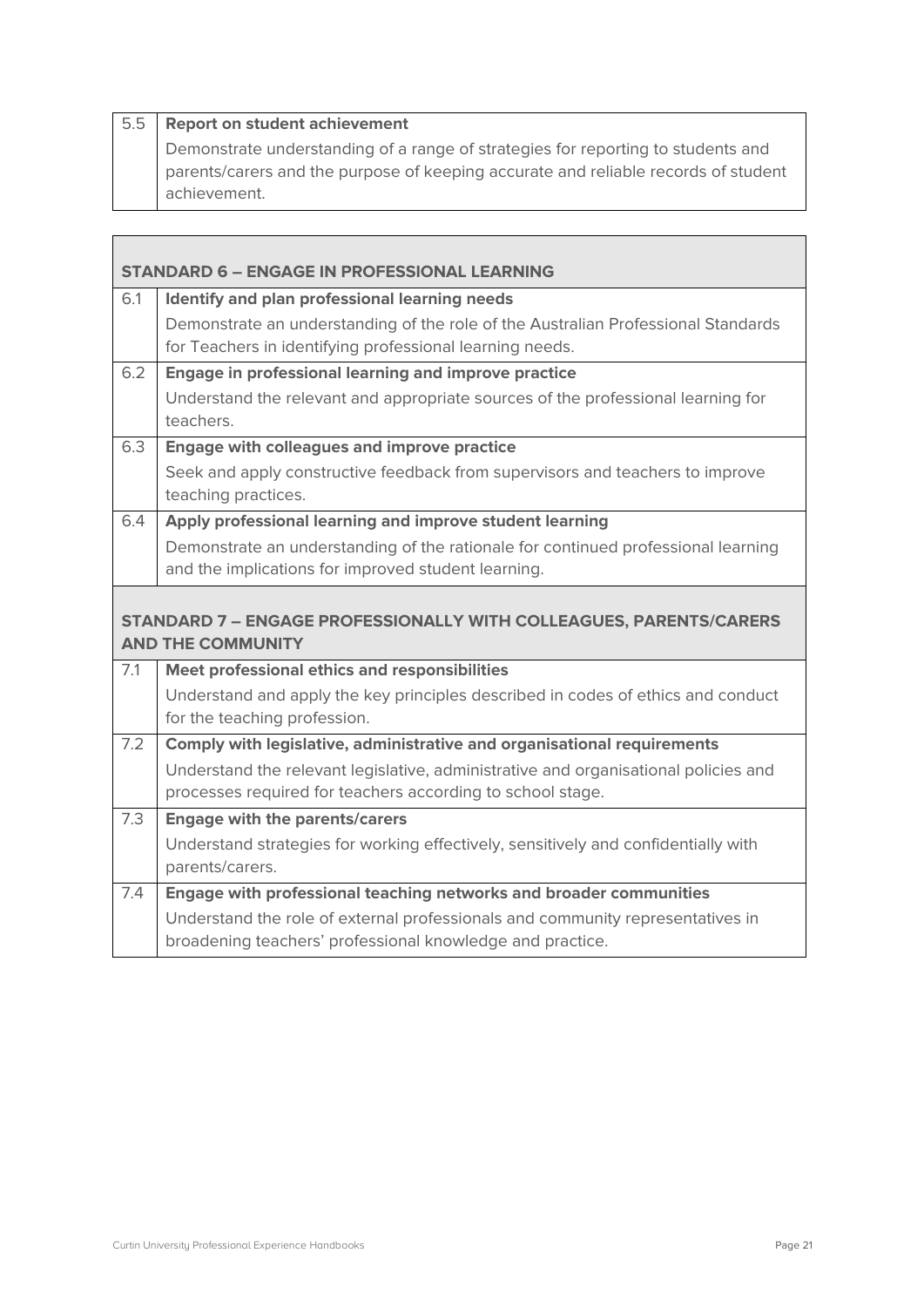## Graduate Teacher Standards – Evidence Guide to Support Professional Experience

The attached Evidence Guide is intended as a support document that will help build the capacity of Mentor Teachers and Curtin Supervisors to make professional judgements of pre-service teachers' achievements during professional experience placements. The evidence aims to clarify the meaning and significance of each Graduate Teacher Standard focus area and support rigour and consistency of assessment by providing Mentor Teachers and Supervisors with specific examples of what practice at this level should look like.

|     | <b>Graduate Teaching</b><br><b>Standard Descriptor</b>                                                                                                                         | <b>Practices that demonstrate the pre-service</b><br>teachers' engagement with the Standard during<br>an early professional experience placement, may<br>include:                                                                                                                                                                                                                                                                                         | <b>Practices that demonstrate achievement of the</b><br><b>Standard by the final professional experience</b><br>placement, may include:                                                                                                                                                                                                                                                                                                                                                                                                                                                                                                                                                                     |
|-----|--------------------------------------------------------------------------------------------------------------------------------------------------------------------------------|-----------------------------------------------------------------------------------------------------------------------------------------------------------------------------------------------------------------------------------------------------------------------------------------------------------------------------------------------------------------------------------------------------------------------------------------------------------|-------------------------------------------------------------------------------------------------------------------------------------------------------------------------------------------------------------------------------------------------------------------------------------------------------------------------------------------------------------------------------------------------------------------------------------------------------------------------------------------------------------------------------------------------------------------------------------------------------------------------------------------------------------------------------------------------------------|
|     | Know students and how<br>they learn                                                                                                                                            | The pre-service teacher                                                                                                                                                                                                                                                                                                                                                                                                                                   |                                                                                                                                                                                                                                                                                                                                                                                                                                                                                                                                                                                                                                                                                                             |
| 1.1 | Demonstrate knowledge<br>and understanding of<br>physical, social, and<br>intellectual development<br>and characteristics of<br>students and how these<br>may affect learning. | Seeks knowledge of students' specific physical,<br>$\bullet$<br>social, emotional and intellectual learning needs<br>in an appropriate and respectful manner<br>Identifies achievable learning goals for students<br>Demonstrates a developing awareness of<br>differences in students' learning preferences<br>and needs<br>Responds to differences in students' learning<br>preferences and needs through approaches to<br>lesson planning and teaching | Identifies students' specific physical, social,<br>$\bullet$<br>emotional and intellectual learning needs<br>Communicates and interacts in ways appropriate<br>$\bullet$<br>to students' development stages<br>Makes modifications to delivery depending on<br>$\bullet$<br>students' physical, social, emotional and<br>intellectual development<br>Considers and makes modifications to the<br>$\bullet$<br>learning environment depending on physical,<br>social, emotional and intellectual development<br>Uses a variety of resources to account for the<br>$\bullet$<br>learning preferences and needs of students<br>Plans differentiated work for students (modified<br>$\bullet$<br>and extension) |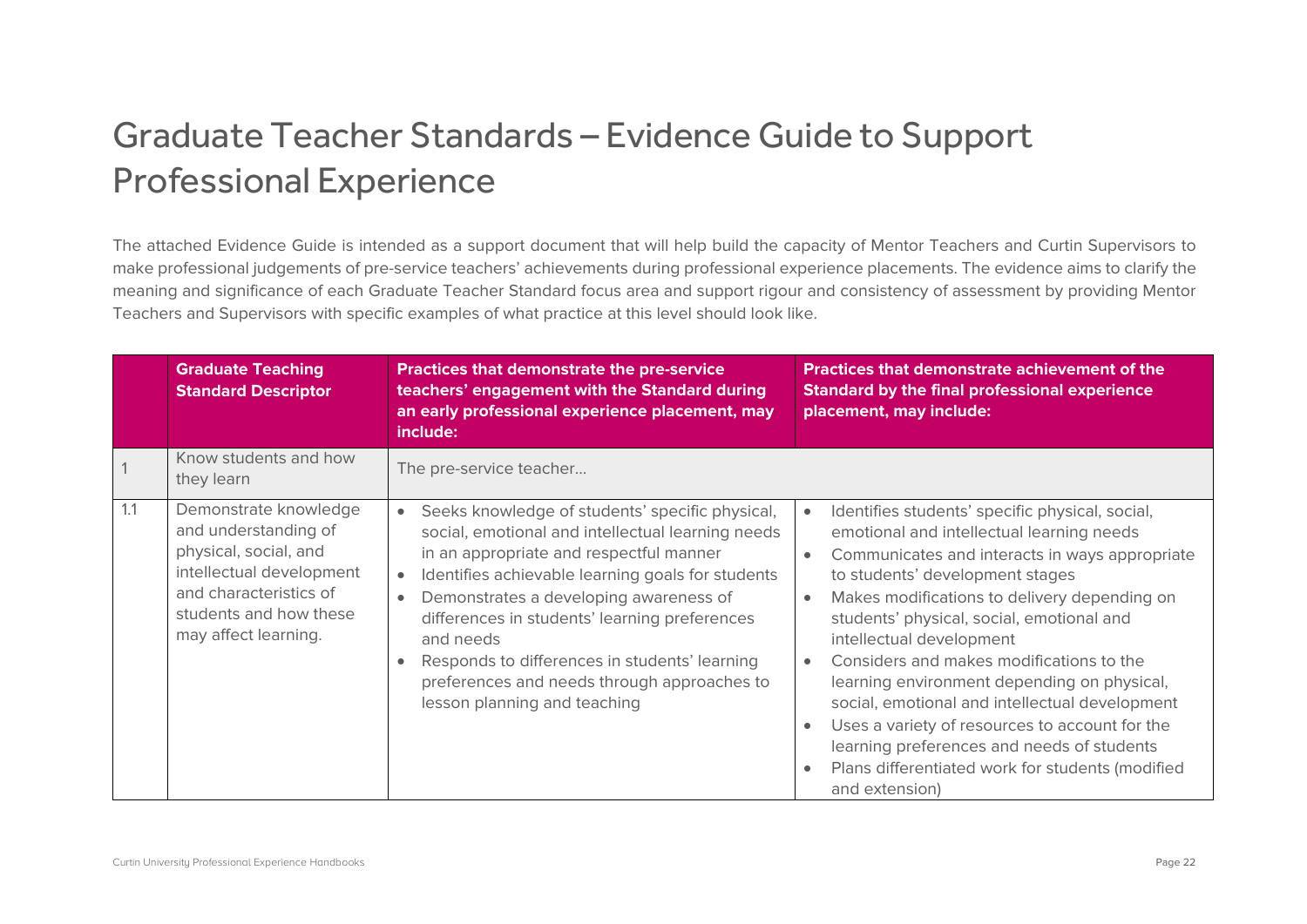|     | <b>Graduate Teaching</b><br><b>Standard Descriptor</b>                                                                                                                                                            | Practices that demonstrate the pre-service<br>teachers' engagement with the Standard during<br>an early professional experience placement, may<br>include:                                                                                                                                                       | <b>Practices that demonstrate achievement of the</b><br><b>Standard by the final professional experience</b><br>placement, may include:                                                                                                                                                                                                                                                                                                                |
|-----|-------------------------------------------------------------------------------------------------------------------------------------------------------------------------------------------------------------------|------------------------------------------------------------------------------------------------------------------------------------------------------------------------------------------------------------------------------------------------------------------------------------------------------------------|--------------------------------------------------------------------------------------------------------------------------------------------------------------------------------------------------------------------------------------------------------------------------------------------------------------------------------------------------------------------------------------------------------------------------------------------------------|
| 1.2 | Demonstrate knowledge<br>and understanding of<br>research into how students<br>learn and the implications<br>for teaching.                                                                                        | Identifies current research into how students<br>learn                                                                                                                                                                                                                                                           | Applies knowledge of current research to modify<br>$\bullet$<br>teaching strategies<br>Applies knowledge of research on how students'<br>$\bullet$<br>skills, interests and prior achievements affect<br>learning                                                                                                                                                                                                                                      |
| 1.3 | Demonstrate knowledge of<br>teaching strategies that are<br>responsive to the learning<br>strengths and needs of<br>students from diverse<br>linguistic, cultural, religious<br>and socioeconomic<br>backgrounds. | Shows an awareness of the need to modify<br>teaching strategies based on student diversity<br>Is aware that schools have programs and<br>policies relating to inclusivity<br>Begins to incorporate global issues into lessons<br>and unit planning<br>Displays cultural sensitivity and respect for<br>diversity | Uses effective questioning to engage every<br>$\bullet$<br>student<br>Plans for and respects the diversity of all students<br>$\bullet$<br>within the classroom<br>Uses culturally sensitive resources, language and<br>$\bullet$<br>strategies in teaching practice<br>Presents controversial issues in a sensitive<br>manner<br>Encourages students to express and explore their<br>beliefs, values, feelings and attitudes in a<br>sensitive manner |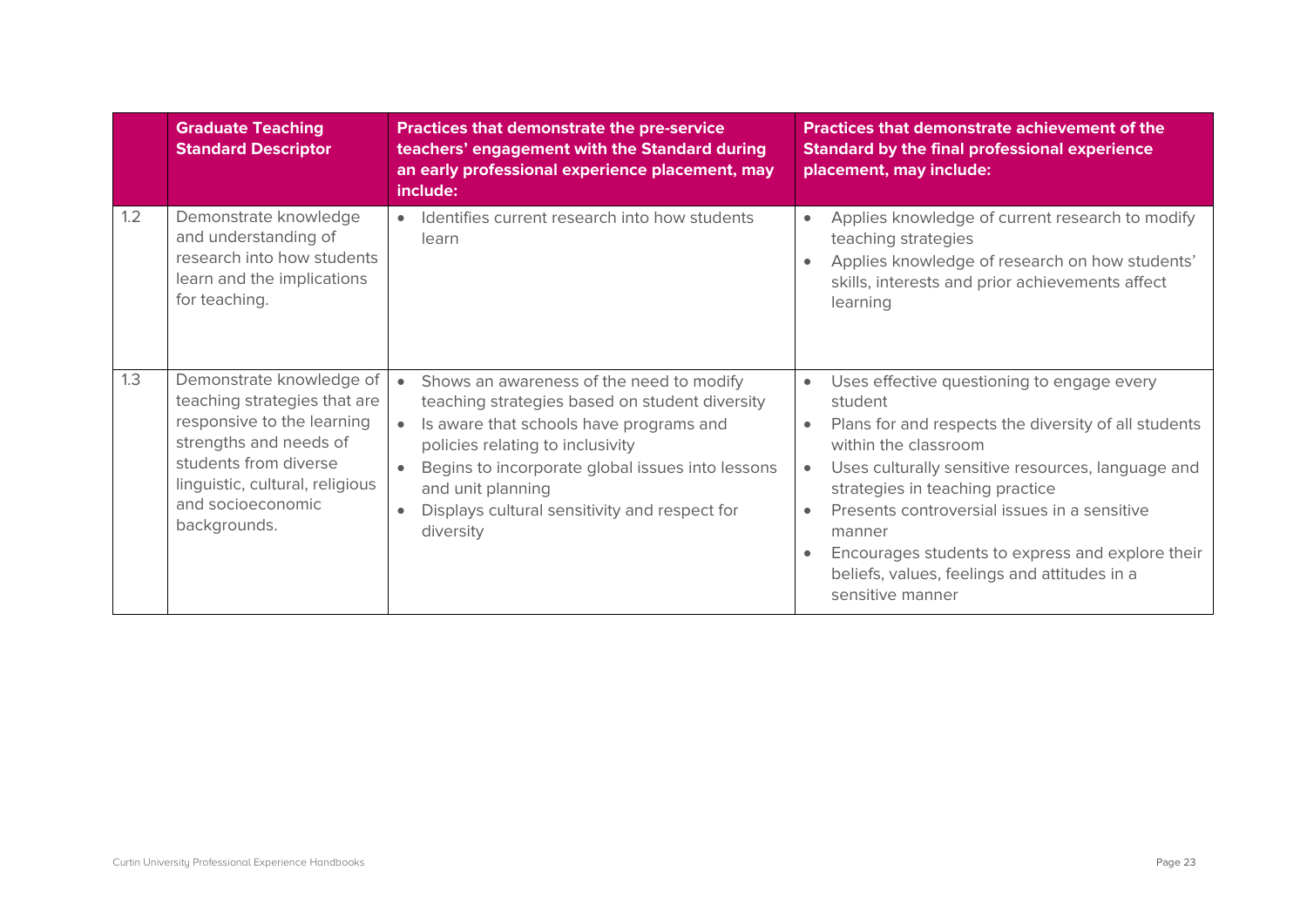|     | <b>Graduate Teaching</b><br><b>Standard Descriptor</b>                                                                                                                                                                                     | Practices that demonstrate the pre-service<br>teachers' engagement with the Standard during<br>an early professional experience placement, may<br>include:                                  | <b>Practices that demonstrate achievement of the</b><br><b>Standard by the final professional experience</b><br>placement, may include:                                                                                                                                                                                                                                                                                                                                                                                                                                                                                                                                                                                             |
|-----|--------------------------------------------------------------------------------------------------------------------------------------------------------------------------------------------------------------------------------------------|---------------------------------------------------------------------------------------------------------------------------------------------------------------------------------------------|-------------------------------------------------------------------------------------------------------------------------------------------------------------------------------------------------------------------------------------------------------------------------------------------------------------------------------------------------------------------------------------------------------------------------------------------------------------------------------------------------------------------------------------------------------------------------------------------------------------------------------------------------------------------------------------------------------------------------------------|
| 1.4 | Demonstrate broad<br>knowledge and<br>understanding of the<br>impact of culture, cultural<br>identity and linguistic<br>background on the<br>education of students from<br><b>Aboriginal and Torres</b><br>Strait Islander<br>backgrounds. | Acknowledges and is respectful of diversity in<br>$\bullet$<br>students of Aboriginal and Torres Strait Islander<br>backgrounds                                                             | Selects strategies to provide for relevant learning<br>$\bullet$<br>experiences appropriate and respectful to<br>students from Aboriginal and Torres Strait<br>Islander backgrounds, aiming for engagement,<br>sequencing and significance                                                                                                                                                                                                                                                                                                                                                                                                                                                                                          |
| 1.5 | Demonstrate knowledge<br>and understanding of<br>strategies for<br>differentiating teaching to<br>meet the specific learning<br>needs of students across<br>the full range of abilities.                                                   | Is aware of the need to differentiate teaching to<br>$\bullet$<br>meet the different learning needs of all students<br>Develops lessons that address the different<br>needs of all students | Develops teaching and learning programs and/or<br>$\bullet$<br>lesson plans with a variety of teaching and<br>learning activities and resources that link to<br>syllabus outcomes/objectives and which meet the<br>specific learning needs of students across the full<br>range of abilities<br>Develops teaching and learning programs and/or<br>lesson plans with differentiated tasks to meet the<br>learning needs of individual students and groups<br>of students<br>Develop teaching activities resulting from<br>collaborative planning or consultation with<br>specialist staff such as the ESL<br>teacher/Counsellor/Aboriginal Education<br><b>Assistant/Gifted and Talented</b><br>coordinator/Learning Support teacher |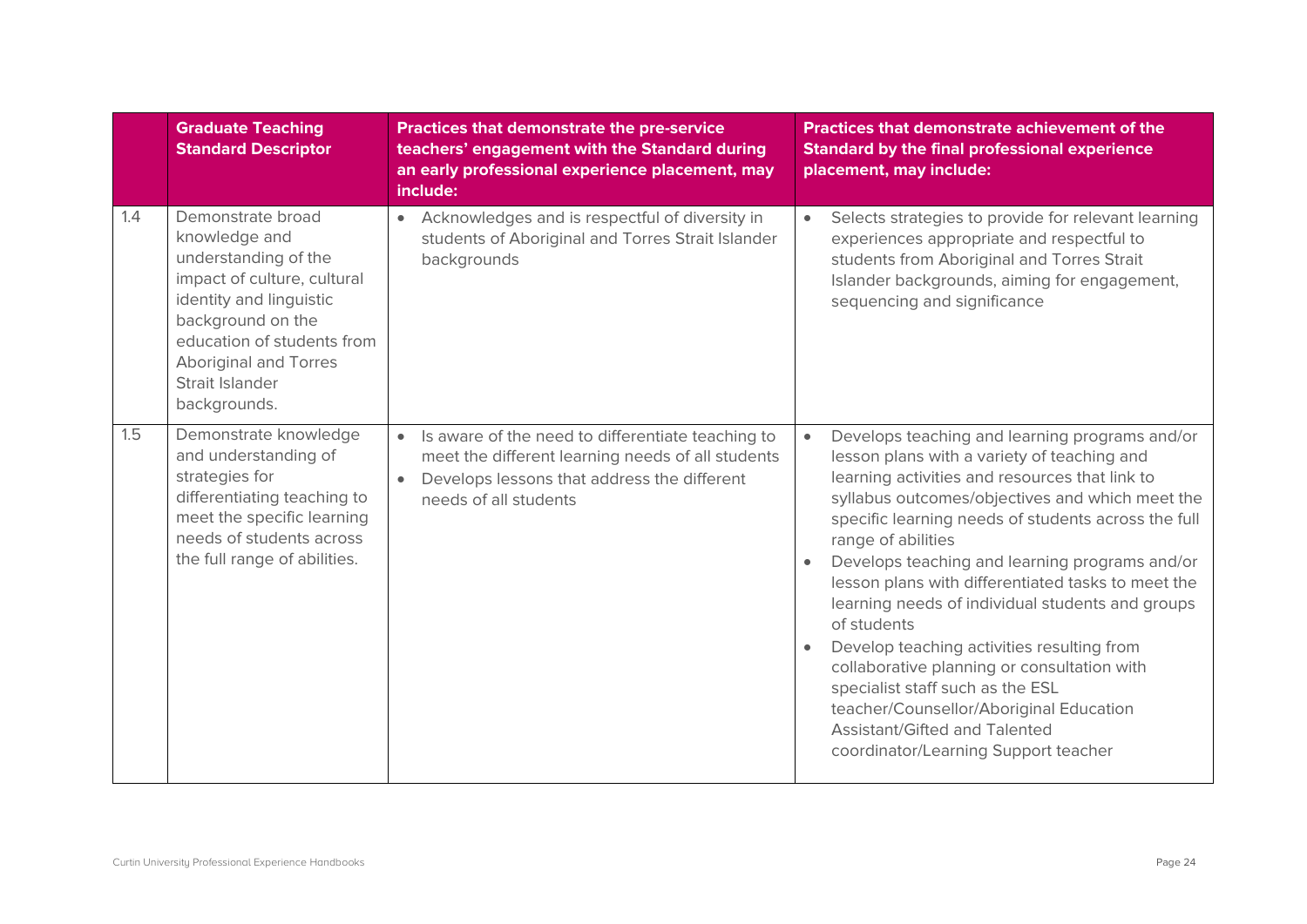|            | <b>Graduate Teaching</b><br><b>Standard Descriptor</b>                                                                                                                                      | Practices that demonstrate the pre-service<br>teachers' engagement with the Standard during<br>an early professional experience placement, may<br>include:                                                                                                                                                                                                                                                                                                                                                                                                      | <b>Practices that demonstrate achievement of the</b><br><b>Standard by the final professional experience</b><br>placement, may include:                                                                                                                                                                                                                                                                                                                                                                                                           |
|------------|---------------------------------------------------------------------------------------------------------------------------------------------------------------------------------------------|-----------------------------------------------------------------------------------------------------------------------------------------------------------------------------------------------------------------------------------------------------------------------------------------------------------------------------------------------------------------------------------------------------------------------------------------------------------------------------------------------------------------------------------------------------------------|---------------------------------------------------------------------------------------------------------------------------------------------------------------------------------------------------------------------------------------------------------------------------------------------------------------------------------------------------------------------------------------------------------------------------------------------------------------------------------------------------------------------------------------------------|
| 1.6        | Demonstrate broad<br>knowledge and<br>understanding of<br>legislative requirements<br>and teaching strategies<br>that support participation<br>and learning of students<br>with disability. | Is aware of and discusses disability legislative<br>$\bullet$<br>requirements<br>Discusses how the learning needs of students<br>with different disabilities could be met<br>Seeks advice and support from appropriate<br>$\bullet$<br>personnel to develop lessons that support the<br>learning of students with different disabilities<br>Complies with disability legislative requirements<br>Encourages a respectful and collegial classroom<br>$\bullet$<br>environment where all students are valued and<br>provided with the same learning opportunities | Seeks advice and support from appropriate<br>$\bullet$<br>personnel in developing and implementing<br>effective teaching/learning strategies that aim to<br>meet students' diverse learning needs<br>Develops a sequence of learning experiences<br>that support the learning of all students with a<br>disability<br>Complies with disability legislative requirements<br>$\bullet$<br>Encourages a respectful and collegial classroom<br>$\bullet$<br>environment where all students are valued and<br>provided the same learning opportunities |
| $\sqrt{2}$ | Know the content and how<br>to teach it                                                                                                                                                     | The pre-service teacher                                                                                                                                                                                                                                                                                                                                                                                                                                                                                                                                         |                                                                                                                                                                                                                                                                                                                                                                                                                                                                                                                                                   |
| 2.1        | Demonstrate knowledge<br>and understanding of the<br>concepts, substance and<br>structure of the content<br>and teaching strategies of<br>the teaching area.                                | Clearly articulates and explains the content of<br>the lesson<br>Accurately answers content related questions<br>$\bullet$<br>from students                                                                                                                                                                                                                                                                                                                                                                                                                     | Prepares teaching and learning programs and/or<br>$\bullet$<br>lesson plans with a variety of teaching and<br>learning strategies (e.g., differentiated curriculum,<br>collaborative learning, ICT, higher order thinking)<br>that link to syllabus outcomes/objectives<br>Demonstrates appropriate knowledge of the<br>$\bullet$<br>central concepts of subject(s) through lesson<br>planning, explanation and linking of content and<br>outcomes to syllabus documents                                                                          |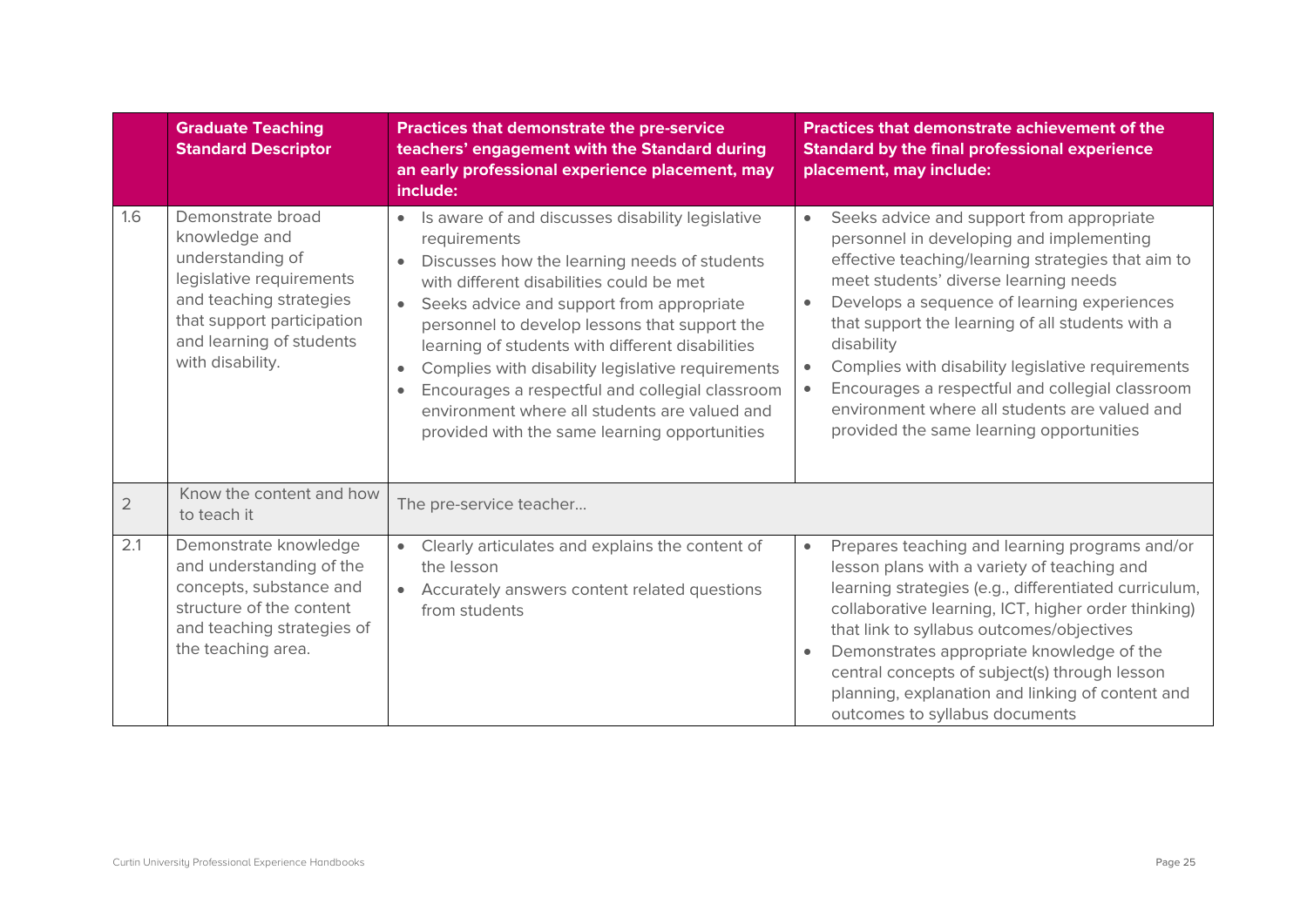|     | <b>Graduate Teaching</b><br><b>Standard Descriptor</b>                                                                                                              | <b>Practices that demonstrate the pre-service</b><br>teachers' engagement with the Standard during<br>an early professional experience placement, may<br>include:                                                                     | <b>Practices that demonstrate achievement of the</b><br><b>Standard by the final professional experience</b><br>placement, may include:                                                                                                                                                                                                                                                                |
|-----|---------------------------------------------------------------------------------------------------------------------------------------------------------------------|---------------------------------------------------------------------------------------------------------------------------------------------------------------------------------------------------------------------------------------|--------------------------------------------------------------------------------------------------------------------------------------------------------------------------------------------------------------------------------------------------------------------------------------------------------------------------------------------------------------------------------------------------------|
| 2.2 | Organise content into an<br>effective learning and<br>teaching sequence.                                                                                            | Plans individual lessons clearly and logically<br>$\bullet$<br>Demonstrates a developing ability to present<br>$\bullet$<br>content in a coherent, well-sequenced learning<br>and teaching program                                    | Develops and delivers logical lesson sequences<br>$\bullet$<br>that reflect curriculum requirements and are<br>constructed to develop understanding of content<br>Selects teaching strategies to provide for relevant<br>$\bullet$<br>and engaging learning experiences appropriate<br>to a range of students                                                                                          |
| 2.3 | Use curriculum,<br>assessment and reporting<br>knowledge to design<br>learning sequences and<br>lesson plans.                                                       | Uses the school program as a basis for<br>designing effective lesson plans and assessment<br>of learning<br>Accesses information about curriculum<br>$\bullet$<br>documents and other resources and designs<br>assessment accordingly | Designs assessments which show clear links to<br>the teaching and learning program and reporting<br>cycle<br>Develops assessment activities, criteria and<br>marking rubrics that illustrate how assessment<br>relates to curriculum and learning outcomes                                                                                                                                             |
| 2.4 | Demonstrate broad<br>knowledge of,<br>understanding of and<br>respect for Aboriginal and<br><b>Torres Strait Islander</b><br>histories, cultures, and<br>languages. | Acknowledges, and is respectful of, Aboriginal<br>$\bullet$<br>and Torres Strait Islander students and their<br>heritage, demonstrating this in approaches to<br>teaching, learning and student interactions                          | Chooses teaching and learning activities that<br>$\bullet$<br>broaden the understanding of and respect for<br>Aboriginal and Torres Strait Islander histories,<br>cultures and languages<br>Selects student work samples and displays of<br>$\bullet$<br>student work which show student understanding<br>of and respect for Aboriginal and Torres Strait<br>Islander histories, cultures or languages |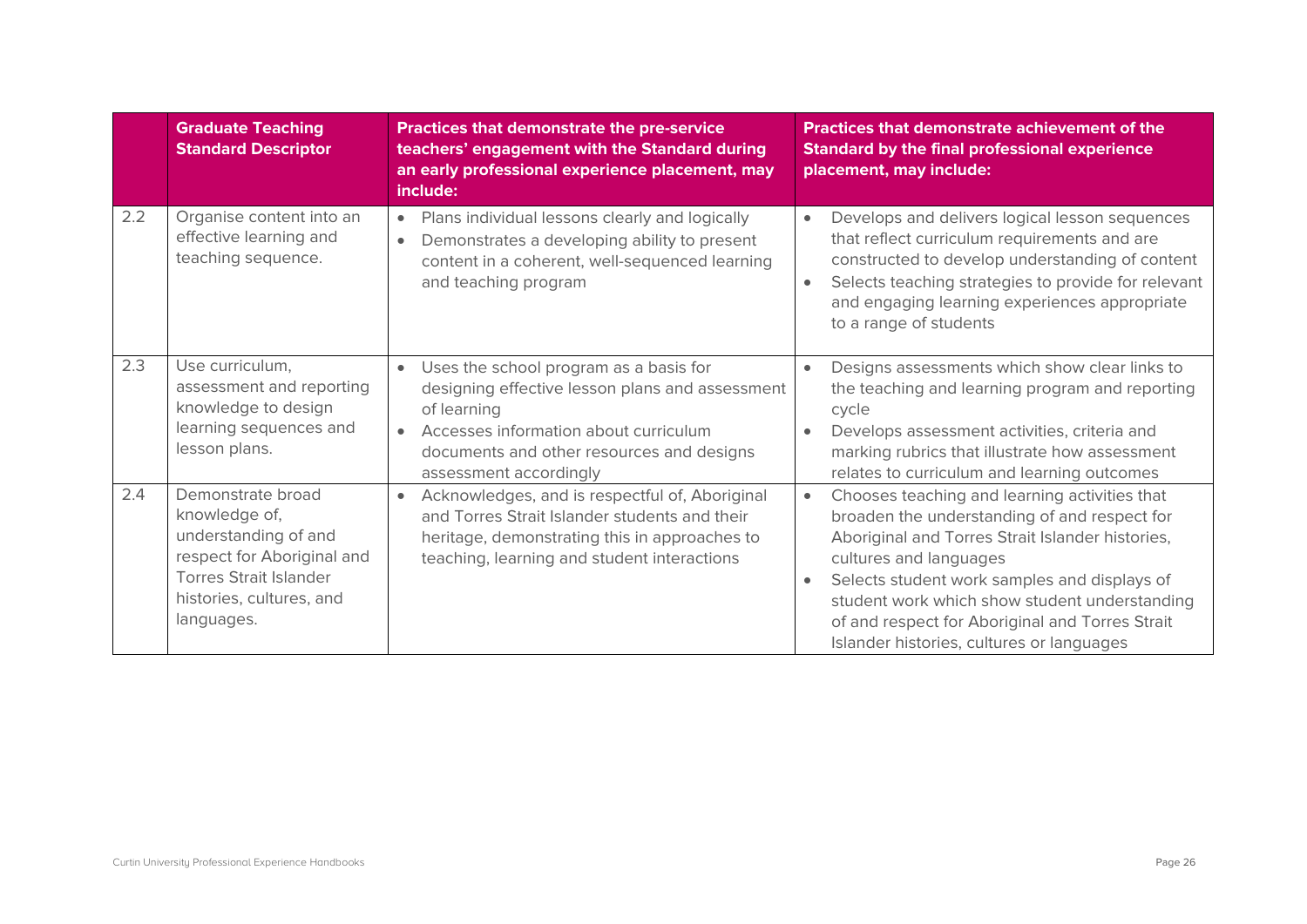|     | <b>Graduate Teaching</b><br><b>Standard Descriptor</b>                                                                   | <b>Practices that demonstrate the pre-service</b><br>teachers' engagement with the Standard during<br>an early professional experience placement, may<br>include:                                                                                                                                                                                                                                                                                           | <b>Practices that demonstrate achievement of the</b><br><b>Standard by the final professional experience</b><br>placement, may include:                                                                                                                                                                                                                                                                               |
|-----|--------------------------------------------------------------------------------------------------------------------------|-------------------------------------------------------------------------------------------------------------------------------------------------------------------------------------------------------------------------------------------------------------------------------------------------------------------------------------------------------------------------------------------------------------------------------------------------------------|-----------------------------------------------------------------------------------------------------------------------------------------------------------------------------------------------------------------------------------------------------------------------------------------------------------------------------------------------------------------------------------------------------------------------|
| 2.5 | Know and understand<br>literacy and numeracy<br>teaching strategies and<br>their application in<br>teaching areas.       | Uses professional discussion about lesson<br>$\bullet$<br>content and structure which show the teacher<br>education student's knowledge, understanding,<br>and/or teaching strategies to support students'<br>literacy achievement<br>Uses professional discussion about lesson<br>content and structure which show the teacher<br>education student's knowledge, understanding,<br>and/or teaching strategies to<br>support students' numeracy achievement | Develops lesson plans, observation notes and<br>discussion about lesson content and structure<br>which show the teacher education student's<br>knowledge, understanding, and/or teaching<br>strategies to support students' literacy and /or<br>numeracy achievement<br>Works collaboratively, when given the<br>opportunity, with support teachers, such as ESL,<br>to meet students' literacy and/or numeracy needs |
| 2.6 | Implement teaching<br>strategies for using ICT to<br>expand curriculum learning<br>opportunities for students.           | Develops teaching and learning programs<br>$\bullet$<br>and/or lesson plans which show the integration<br>of ICT into activities to make content more<br>meaningful<br>Can incorporate ICT resources into lessons to<br>$\bullet$<br>enhance students' learning                                                                                                                                                                                             | Develops teaching and learning lesson<br>$\bullet$<br>plans/programs that link to syllabus<br>outcomes/objectives taking into account available<br>resources, with a broader variety of ICT teaching<br>and learning activities (for example, project-based<br>learning, Web-based research, Web 2.0 tools,<br>subject/ KLA/ stage appropriate software)                                                              |
| 3   | Plan for and implement<br>effective teaching and<br>learning                                                             | The pre-service teacher                                                                                                                                                                                                                                                                                                                                                                                                                                     |                                                                                                                                                                                                                                                                                                                                                                                                                       |
| 3.1 | Set learning goals that<br>provide achievable<br>challenges for students of<br>varying abilities and<br>characteristics. | Identifies clear and appropriate learning goals<br>$\bullet$<br>with respect to syllabus documentation and<br>specific learning needs                                                                                                                                                                                                                                                                                                                       | Prepares/plans appropriate learning goals with<br>$\bullet$<br>respect to syllabus documentation and specific<br>learning needs/varying abilities<br>Differentiates curriculum in lesson plans<br>Knows when students have or have not attained a<br>learning goal                                                                                                                                                    |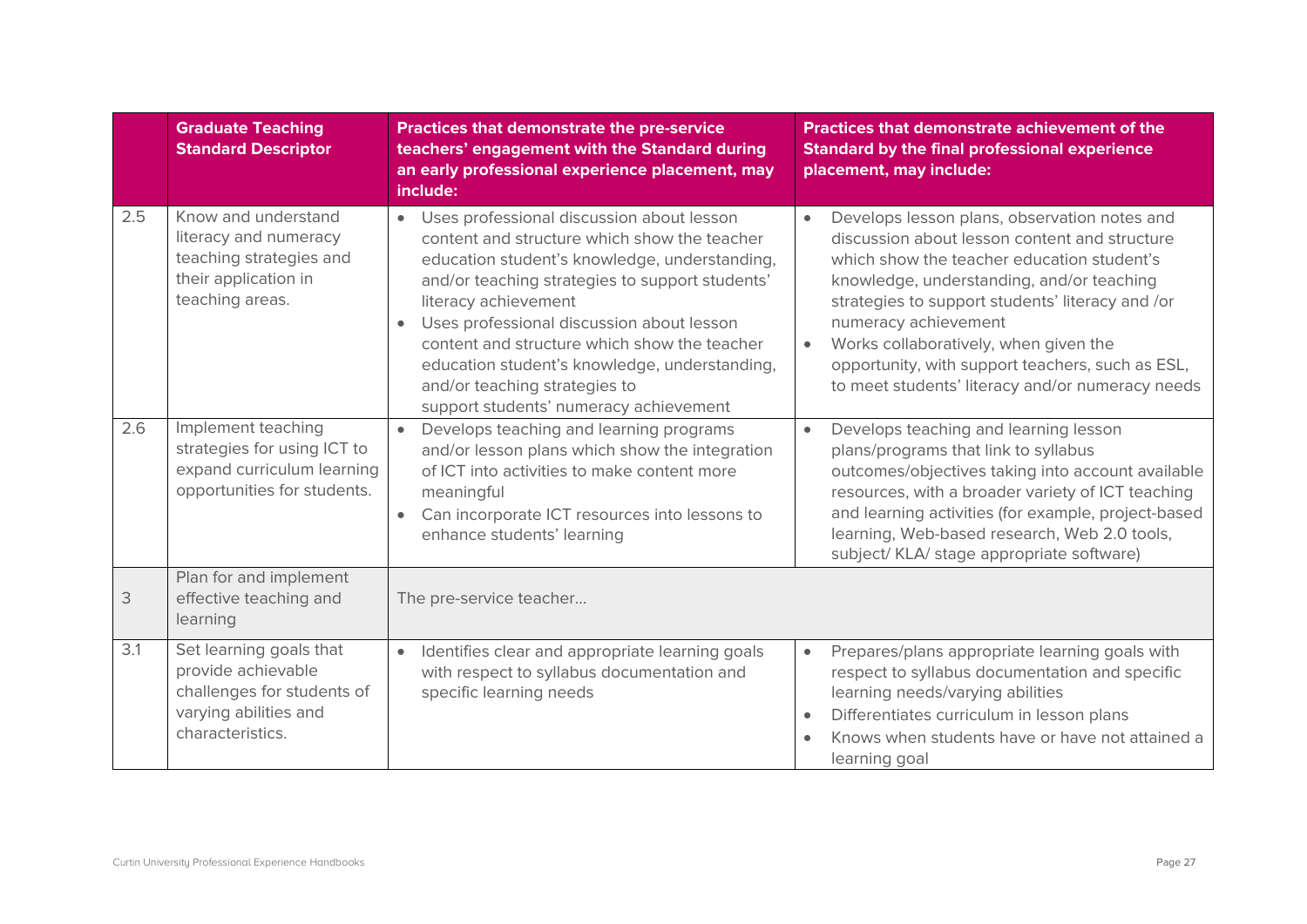|     | <b>Graduate Teaching</b><br><b>Standard Descriptor</b>                                                            | Practices that demonstrate the pre-service<br>teachers' engagement with the Standard during<br>an early professional experience placement, may<br>include:                                                                                                                                                                                                                                                                                                                                                                                                                                                                                                                                                       | <b>Practices that demonstrate achievement of the</b><br><b>Standard by the final professional experience</b><br>placement, may include:                                                                                                                                                                                                                                                                                                                                                                                                                                                                                                                                                         |
|-----|-------------------------------------------------------------------------------------------------------------------|------------------------------------------------------------------------------------------------------------------------------------------------------------------------------------------------------------------------------------------------------------------------------------------------------------------------------------------------------------------------------------------------------------------------------------------------------------------------------------------------------------------------------------------------------------------------------------------------------------------------------------------------------------------------------------------------------------------|-------------------------------------------------------------------------------------------------------------------------------------------------------------------------------------------------------------------------------------------------------------------------------------------------------------------------------------------------------------------------------------------------------------------------------------------------------------------------------------------------------------------------------------------------------------------------------------------------------------------------------------------------------------------------------------------------|
| 3.2 | Plan lesson sequences<br>using knowledge of<br>student learning, content<br>and effective teaching<br>strategies. | Writes lesson plans detailing such goals through<br>$\bullet$<br>the use of objectives/outcomes, specifying<br>content, pedagogy and assessment, as well as<br>sequencing in consultation with Mentor Teacher<br>Seeks to match learning outcomes, content, and<br>teaching strategies to class level in consultation<br>with Mentor Teacher<br>Reflects with P Mentor Teacher on lesson<br>$\bullet$<br>planning and student learning<br>Begins to assign appropriate time/weighting to<br>$\bullet$<br>achieve learning outcomes and lesson plans<br>Takes into account Mentor Teacher and Curtin<br>$\bullet$<br>Supervisor feedback in relation to content and<br>student management to plan future learning | Implements lesson plans that detail such goals<br>$\bullet$<br>through the use of objectives and outcomes,<br>specifying content, pedagogy and assessment, as<br>well as sequencing in consultation with Mentor<br>Teacher<br>Utilises the host school's scope and sequences<br>and content overviews to plan appropriate<br>lessons<br>Reflects with Mentor Teacher on lesson/unit<br>delivery to enhance student learning<br>Draws upon previous lesson delivery to plan and<br>implement relevant, engaging and significant<br>learning experiences<br>Takes into account Mentor Teacher and<br>Supervisor feedback in relation to content and<br>student management to plan future learning |
| 3.3 | Include a range of teaching<br>strategies in teaching.                                                            | Develops and incorporates a range of<br>appropriate and engaging materials and<br>resources into teaching practice and class<br>management                                                                                                                                                                                                                                                                                                                                                                                                                                                                                                                                                                       | Draws upon learnt pedagogical knowledge to<br>$\bullet$<br>adapt, improvise and inform the teaching of<br>content and outcomes, as well as class<br>management<br>Demonstrates the ability to plan and incorporate a<br>range of teaching strategies                                                                                                                                                                                                                                                                                                                                                                                                                                            |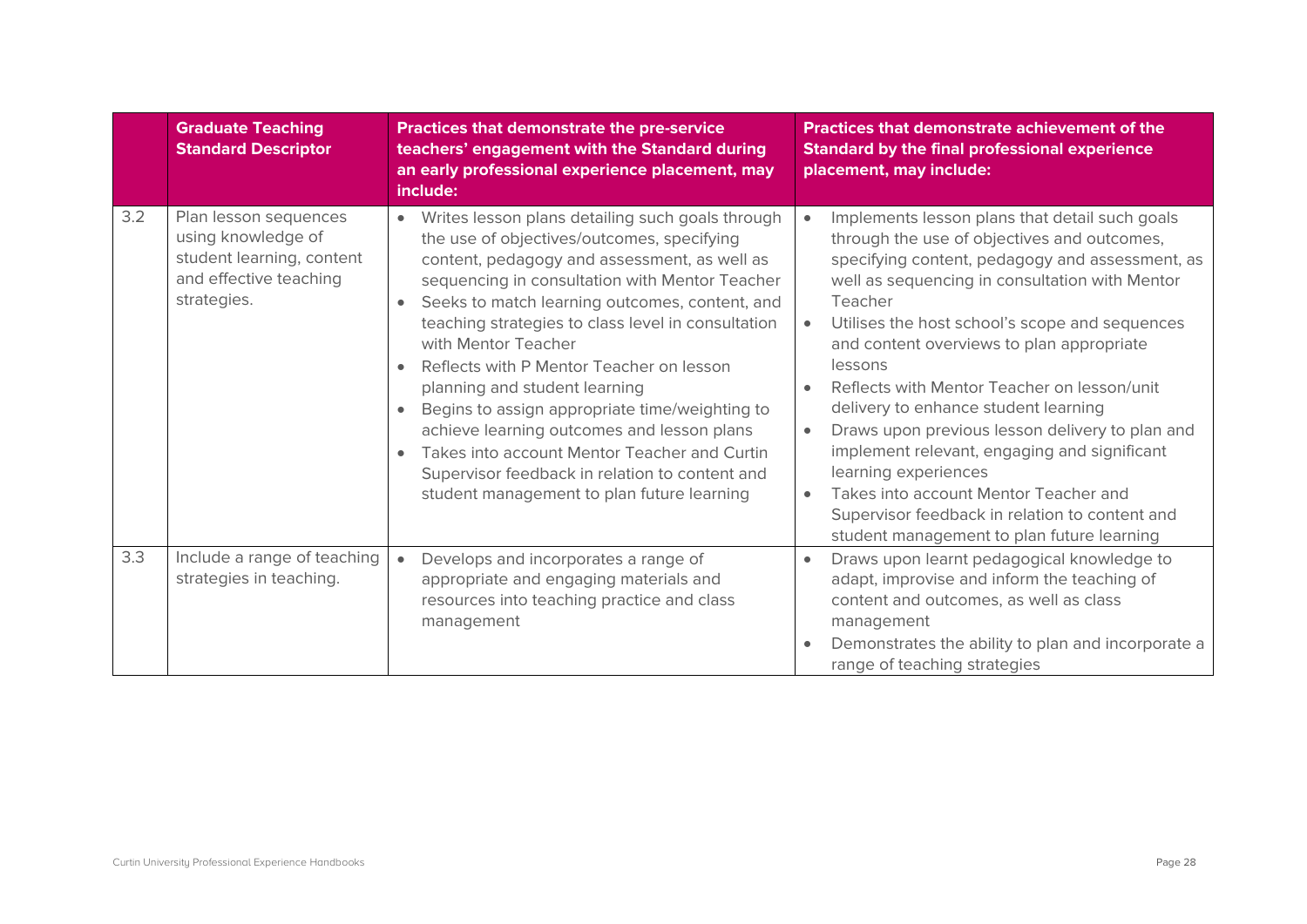|     | <b>Graduate Teaching</b><br><b>Standard Descriptor</b>                                                         | Practices that demonstrate the pre-service<br>teachers' engagement with the Standard during<br>an early professional experience placement, may<br>include:                                                                                                                                                                                                                                                                                                                      | <b>Practices that demonstrate achievement of the</b><br><b>Standard by the final professional experience</b><br>placement, may include:                                                                                                                                                                                                                                                                         |
|-----|----------------------------------------------------------------------------------------------------------------|---------------------------------------------------------------------------------------------------------------------------------------------------------------------------------------------------------------------------------------------------------------------------------------------------------------------------------------------------------------------------------------------------------------------------------------------------------------------------------|-----------------------------------------------------------------------------------------------------------------------------------------------------------------------------------------------------------------------------------------------------------------------------------------------------------------------------------------------------------------------------------------------------------------|
| 3.4 | Demonstrate knowledge of<br>a range of resources,<br>including ICT, that engage<br>students in their learning. | Shows knowledge of a range of appropriate and<br>engaging materials and resources and a<br>capacity to incorporate these into teaching<br>practice to enhance students' learning<br>• Uses current and relevant resources in<br>consultation with their supervising teacher to<br>ensure accurate content is presented in lessons<br>Selects current and relevant teaching resources<br>$\bullet$<br>to improve lesson/unit planning in consultation<br>with the Mentor Teacher | Uses a range of appropriate and engaging<br>materials and resources and demonstrates the<br>capacity to incorporate these into teaching<br>practice.<br>Engages with a variety of technologies to<br>enhance lesson/learning outcomes<br>Uses resources appropriate to student<br>developmental levels and manages resources<br>professionally<br>Accesses and uses curriculum support materials<br>effectively |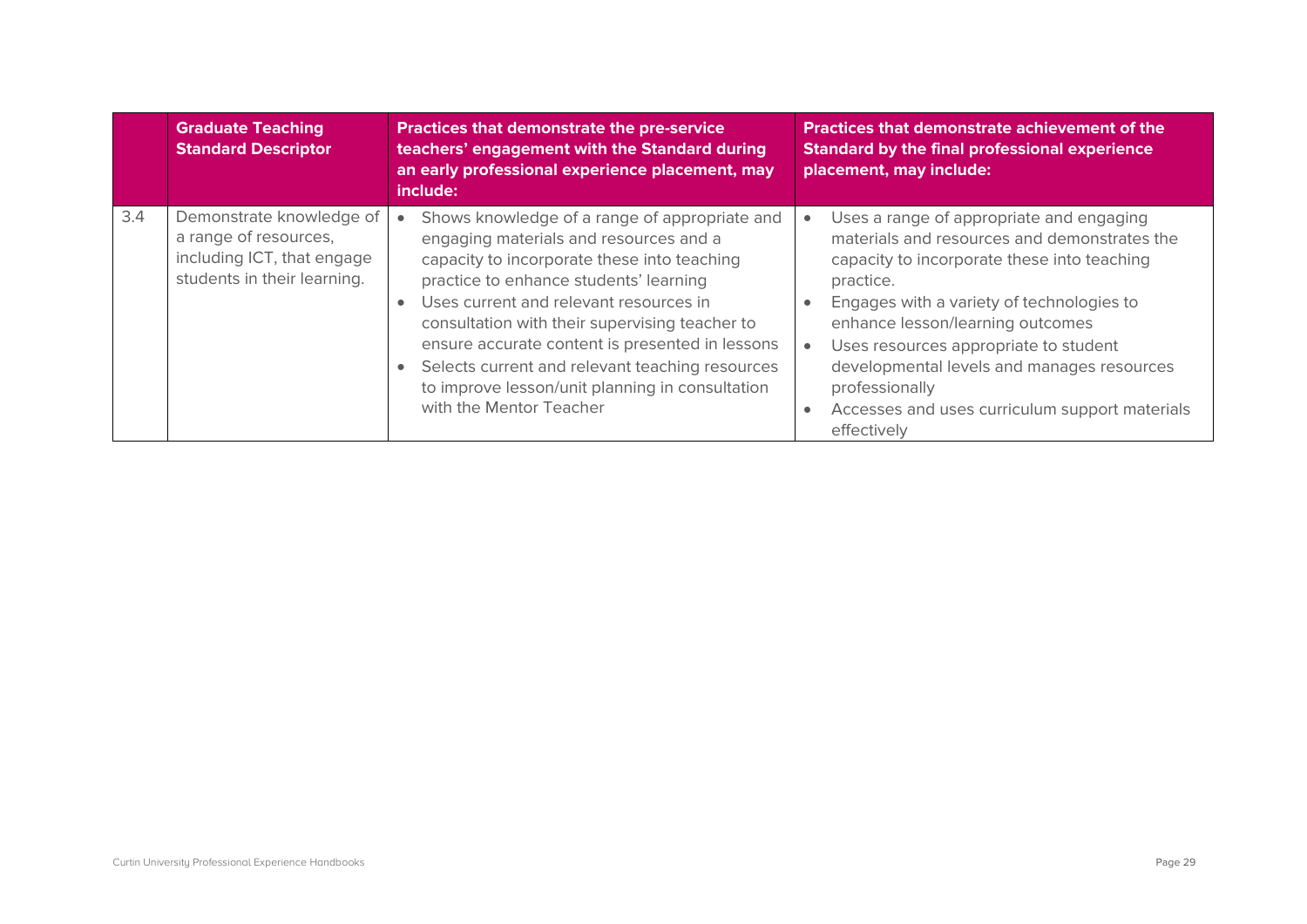|     | <b>Graduate Teaching</b><br><b>Standard Descriptor</b>                                                          | Practices that demonstrate the pre-service<br>teachers' engagement with the Standard during<br>an early professional experience placement, may<br>include:                                                                                                                                                                                                                                                                                                                                                                                                                                                                                                                                                         | <b>Practices that demonstrate achievement of the</b><br><b>Standard by the final professional experience</b><br>placement, may include:                                                                                                                                                                                                                                                                                                                                                                                                                                                                                                                                                                                                                                                                                                                                                                             |  |
|-----|-----------------------------------------------------------------------------------------------------------------|--------------------------------------------------------------------------------------------------------------------------------------------------------------------------------------------------------------------------------------------------------------------------------------------------------------------------------------------------------------------------------------------------------------------------------------------------------------------------------------------------------------------------------------------------------------------------------------------------------------------------------------------------------------------------------------------------------------------|---------------------------------------------------------------------------------------------------------------------------------------------------------------------------------------------------------------------------------------------------------------------------------------------------------------------------------------------------------------------------------------------------------------------------------------------------------------------------------------------------------------------------------------------------------------------------------------------------------------------------------------------------------------------------------------------------------------------------------------------------------------------------------------------------------------------------------------------------------------------------------------------------------------------|--|
| 3.5 | Demonstrate a range of<br>verbal and nonverbal<br>communication strategies<br>to support student<br>engagement. | • Uses effective and respectful oral and written<br>communication skills, including the promotion of<br>grammatically acceptable and correct English<br>Enacts reciprocal communication<br>Implements the use of vocabulary and<br>metalanguage to develop conceptual<br>understanding<br>Employs a range of questioning techniques such<br>as open/closed questioning<br>Begins to acknowledge and develop student<br>responses in an inclusive manner<br>Develops voice effectively with respect to tone,<br>pitch, strength, speed and confidence, for the<br>students' level or stage<br>Demonstrates and models non-verbal forms of<br>$\bullet$<br>communication, in consultation with the Mentor<br>Teacher | Uses effective and respectful oral and written<br>$\bullet$<br>communication skills, including the promotion of<br>grammatically acceptable and correct English<br>Enacts reciprocal communication<br>$\bullet$<br>Effectively uses vocabulary and metalanguage to<br>$\bullet$<br>develop conceptual understanding<br>Employs a range of questioning techniques such<br>as open/closed questioning to elicit prior<br>understanding<br>Acknowledges and logically develops student<br>$\bullet$<br>responses in an inclusive manner.<br>Uses voice effectively with respect to tone, pitch,<br>strength, speed and confidence, for the students'<br>level or stage<br>Demonstrates effective use of non-verbal forms<br>$\bullet$<br>of communication, such as teacher presence,<br>pausing, circulating throughout the environment,<br>eye contact, and varying gestures for student<br>engagement and management |  |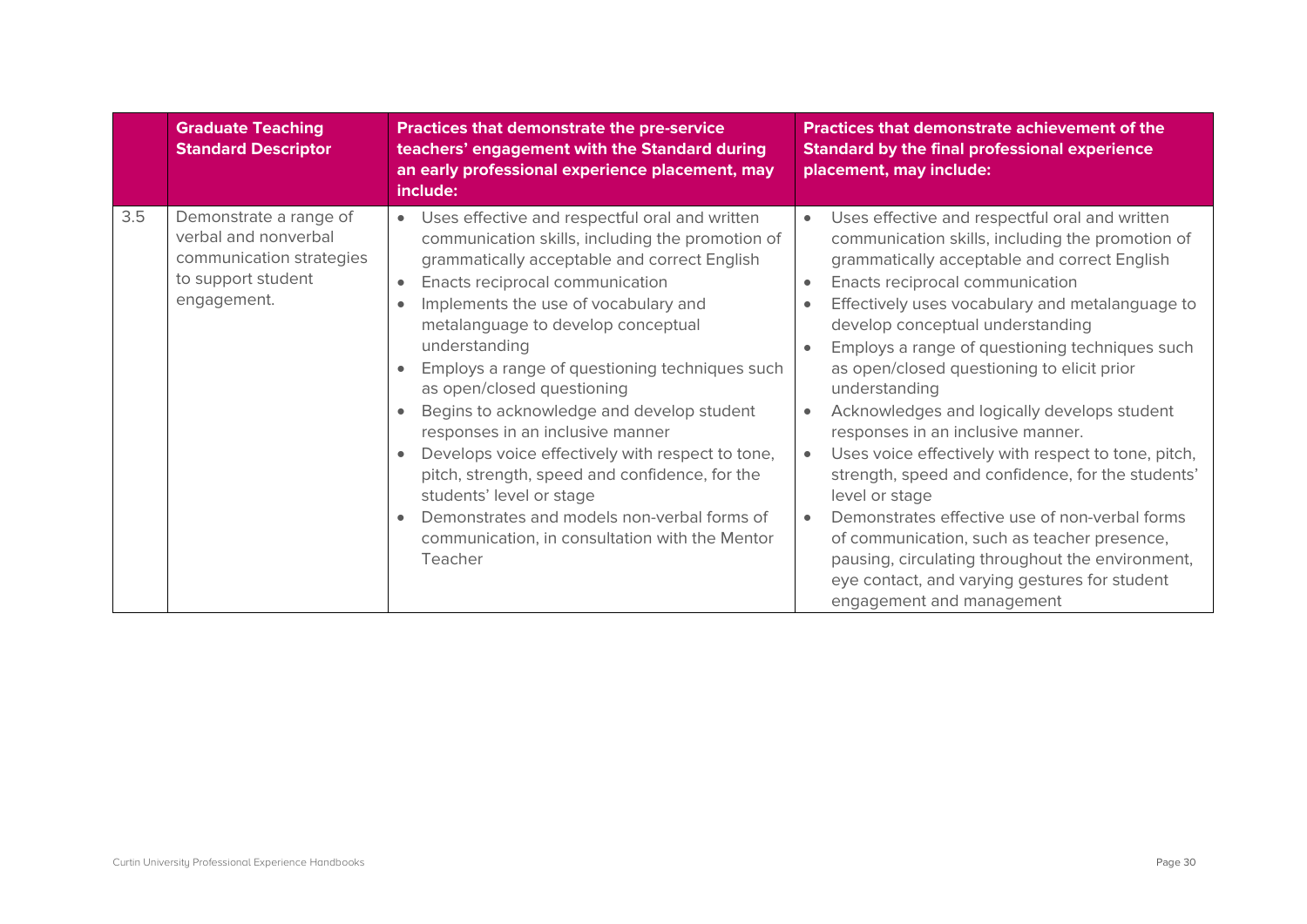|     | <b>Graduate Teaching</b><br><b>Standard Descriptor</b>                                                                               | <b>Practices that demonstrate the pre-service</b><br>teachers' engagement with the Standard during<br>an early professional experience placement, may<br>include:                                                                                                                                                                                                                                                                                                                                                                                                                                                                                                                              | <b>Practices that demonstrate achievement of the</b><br><b>Standard by the final professional experience</b><br>placement, may include:                                                                                                                                                                                                                                                                                                                                                                                                                                       |  |
|-----|--------------------------------------------------------------------------------------------------------------------------------------|------------------------------------------------------------------------------------------------------------------------------------------------------------------------------------------------------------------------------------------------------------------------------------------------------------------------------------------------------------------------------------------------------------------------------------------------------------------------------------------------------------------------------------------------------------------------------------------------------------------------------------------------------------------------------------------------|-------------------------------------------------------------------------------------------------------------------------------------------------------------------------------------------------------------------------------------------------------------------------------------------------------------------------------------------------------------------------------------------------------------------------------------------------------------------------------------------------------------------------------------------------------------------------------|--|
| 3.6 | Demonstrate broad<br>knowledge of strategies<br>that can be used to<br>evaluate teaching<br>programs to improve<br>student learning. | Shows understanding and achievement of<br>$\bullet$<br>outcomes as demonstrated through<br>appropriately linked assessment or data (e.g.,<br>observational data)<br>Develops a range of strategies to cater for the<br>diverse range of learners within the class<br>Accesses assessment criteria in consultation<br>with Mentor Teacher<br>Reflects on lessons to inform future planning and<br>to improve pedagogy                                                                                                                                                                                                                                                                           | Ensures assessment is an integral part of the<br>$\bullet$<br>teaching and learning cycle and that lesson<br>planning indicates appropriate links between<br>outcomes and assessment<br>Employs a range of strategies to assess student<br>achievement and participation, catering for the<br>diverse range of learners within the class<br>Inform students by accessing and deconstructing<br>explicit quality criteria for assessment<br>Reflects on lesson to inform future planning and<br>$\bullet$<br>improve pedagogy                                                  |  |
| 3.7 | Describe a broad range of<br>strategies for involving<br>parents/carers in the<br>educative process.                                 | Communicates effectively and respectfully with<br>$\bullet$<br>parents and carers in the classroom<br>Consults with the mentor teacher in order to<br>$\bullet$<br>understand school-home connections, for<br>example, the school homework policy<br>In consultation with the Mentor Teacher, draws<br>on established school partnerships and local<br>resources to enhance learning significance<br>Explores established structures in the school to<br>encourage parents and caregivers to be<br>involved in school or classroom activities<br>Acts professionally, and with the appropriate<br>$\bullet$<br>confidentiality, when respectfully communicating<br>with parents and caregivers | Encourages parents/carers to visit the classroom<br>and school<br>Interacts professionally and respectfully with<br>parents and carers<br>Connects school learning to the home context<br>$\bullet$<br>Draws on resources within the community to<br>enhance lesson/unit content<br>Promotes established structures in the school to<br>encourage parents and caregivers to be involved<br>in school or classroom activities<br>Acts professionally and respectfully, with the<br>$\bullet$<br>appropriate confidentiality, when communicating<br>with parents and caregivers |  |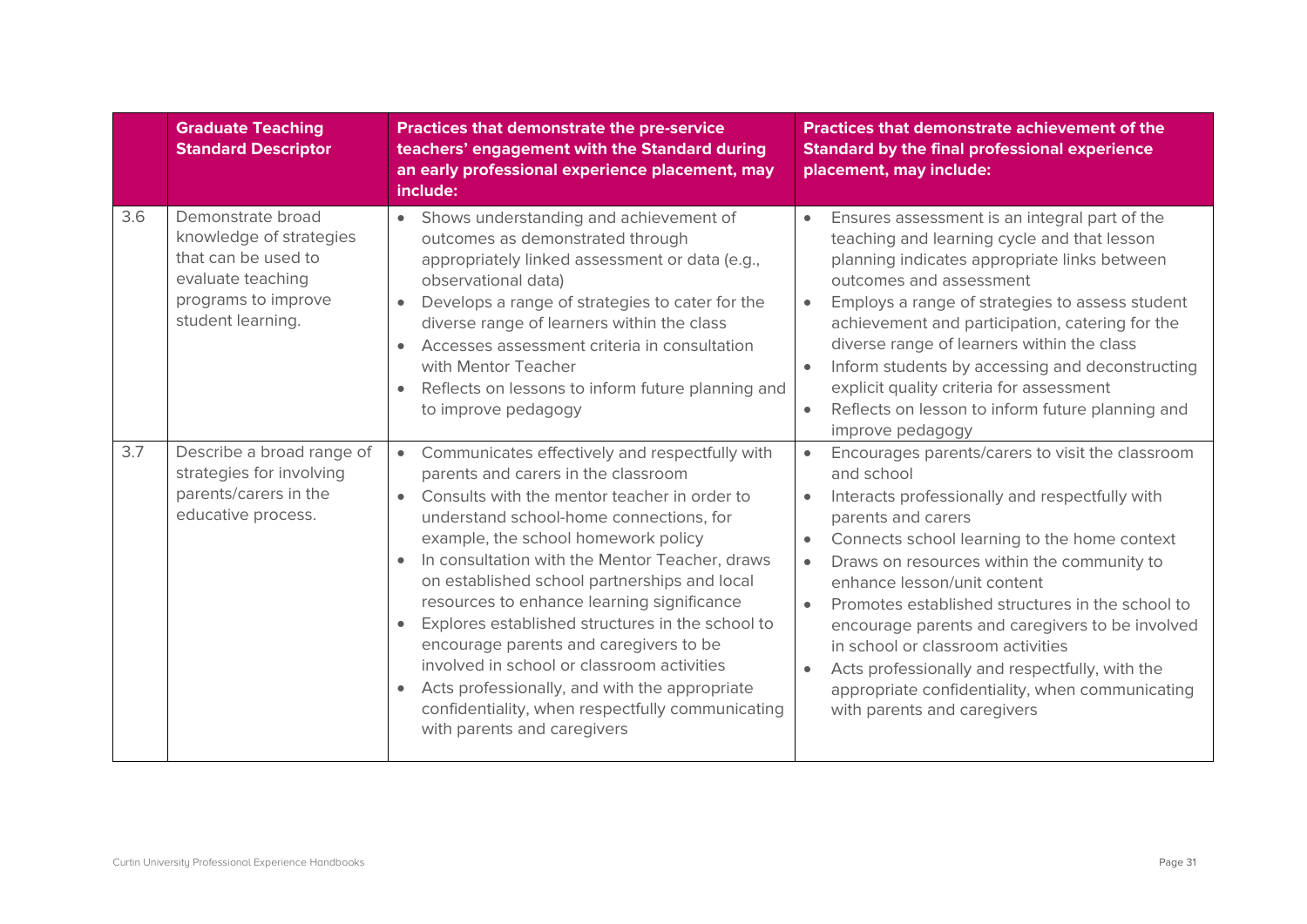|     | <b>Graduate Teaching</b><br><b>Standard Descriptor</b>                                                             | Practices that demonstrate the pre-service<br>teachers' engagement with the Standard during<br>an early professional experience placement, may<br>include:                                                                                                                                                                                                                           | <b>Practices that demonstrate achievement of the</b><br><b>Standard by the final professional experience</b><br>placement, may include:                                                                                                                                                                                                                     |
|-----|--------------------------------------------------------------------------------------------------------------------|--------------------------------------------------------------------------------------------------------------------------------------------------------------------------------------------------------------------------------------------------------------------------------------------------------------------------------------------------------------------------------------|-------------------------------------------------------------------------------------------------------------------------------------------------------------------------------------------------------------------------------------------------------------------------------------------------------------------------------------------------------------|
| 4   | Create and maintain<br>supporting and safe<br>learning environments                                                | The pre-service teacher                                                                                                                                                                                                                                                                                                                                                              |                                                                                                                                                                                                                                                                                                                                                             |
| 4.1 | Identify strategies to<br>support inclusive student<br>participation and<br>engagement in classroom<br>activities. | Discusses strategies with the Mentor teacher<br>Communicates value and respect for students as<br>$\bullet$<br>individuals and learners<br>Builds secure, safe respectful, supportive and<br>reciprocal relationships with students                                                                                                                                                  | Contributes to an inclusive classroom where all<br>$\bullet$<br>students are acknowledged as individuals<br>Models an enthusiastic and positive attitude<br>towards teaching and learning<br>Builds and maintains secure, safe respectful,<br>supportive and reciprocal relationships with<br>students                                                      |
| 4.2 | Demonstrate the capacity<br>to organise classroom<br>activities and provide clear<br>directions.                   | Has learnt and uses students' names<br>$\bullet$<br>Records observations and discusses classroom<br>routines<br>Records observations and discusses techniques<br>$\bullet$<br>that teachers use to support student time spent<br>on learning tasks<br>Observes implementation of classroom<br>$\bullet$<br>management strategies and identifies those that<br>focus on student needs | Employs classroom routines consistently to<br>maximize student learning<br>Plans and delivers lessons that are timed and<br>$\bullet$<br>sequenced to meet the needs of the students<br>Delivers lessons that articulate clear directions,<br>that have been well prepared and resourced, and<br>are responsive to student learning needs<br>goals/outcomes |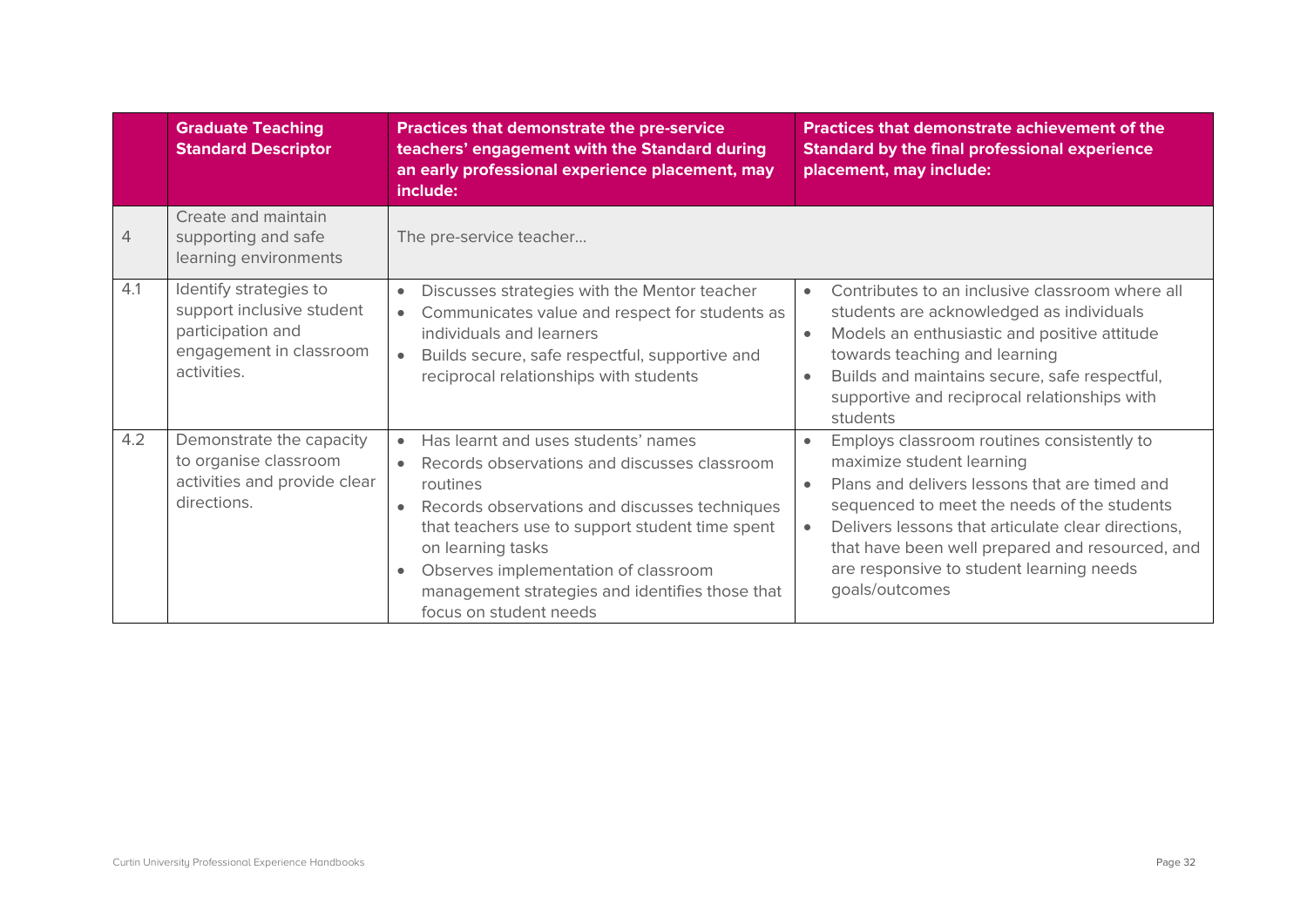|     | <b>Graduate Teaching</b><br><b>Standard Descriptor</b>                                                                                                          | Practices that demonstrate the pre-service<br>teachers' engagement with the Standard during<br>an early professional experience placement, may<br>include:                                                                                                                                                                                                                                                                                          | <b>Practices that demonstrate achievement of the</b><br><b>Standard by the final professional experience</b><br>placement, may include:                                                                                                                                                                                                                                                                                                                                                                                                       |
|-----|-----------------------------------------------------------------------------------------------------------------------------------------------------------------|-----------------------------------------------------------------------------------------------------------------------------------------------------------------------------------------------------------------------------------------------------------------------------------------------------------------------------------------------------------------------------------------------------------------------------------------------------|-----------------------------------------------------------------------------------------------------------------------------------------------------------------------------------------------------------------------------------------------------------------------------------------------------------------------------------------------------------------------------------------------------------------------------------------------------------------------------------------------------------------------------------------------|
| 4.3 | Demonstrate knowledge of<br>practical approaches to<br>manage challenging<br>behaviour.                                                                         | Identifies student needs<br>$\bullet$<br>Remains calm, respectful, empathic and fair<br>Discusses student management techniques that<br>$\bullet$<br>are appropriate and responsive to student needs<br>Discusses possible strategies to be employed to<br>improve classroom management and is keen to<br>trial different approaches<br>Understands the need to establish and work<br>within an identifiable welfare/classroom<br>management system | Plans engaging learning activities that motivate<br>$\bullet$<br>and engage students<br>Avoids situations that trigger challenging<br>$\bullet$<br>behaviours<br>Applies student management techniques that are<br>$\bullet$<br>fair, respectful, appropriate and responsive to<br>student needs<br>Manages challenging behaviours quickly, fairly,<br>$\bullet$<br>respectfully, and with empathy, applying<br>judgement based on the context<br>Demonstrates a range of strategies to refocus<br>$\bullet$<br>students and meet their needs |
| 4.4 | Describe strategies that<br>support students'<br>wellbeing and safety<br>working within school<br>and/or system, curriculum<br>and legislative<br>requirements. | Discusses specific requirements for ensuring<br>$\bullet$<br>student safety, including positive welfare<br>policies, risk management, code of conduct,<br>WH&S, duty of care, child protection                                                                                                                                                                                                                                                      | Discusses and follows specific requirements for<br>$\bullet$<br>ensuring student safety, including positive welfare<br>policies, risk management, code of conduct,<br>WH&S, duty of care, child protection<br>Produces lesson plans that show implementation<br>$\bullet$<br>of school discipline and welfare policies, and<br>positive welfare and classroom practices which<br>reflect school policies<br>Describes the management of student behaviour<br>and safety in accordance with mandatory policies                                 |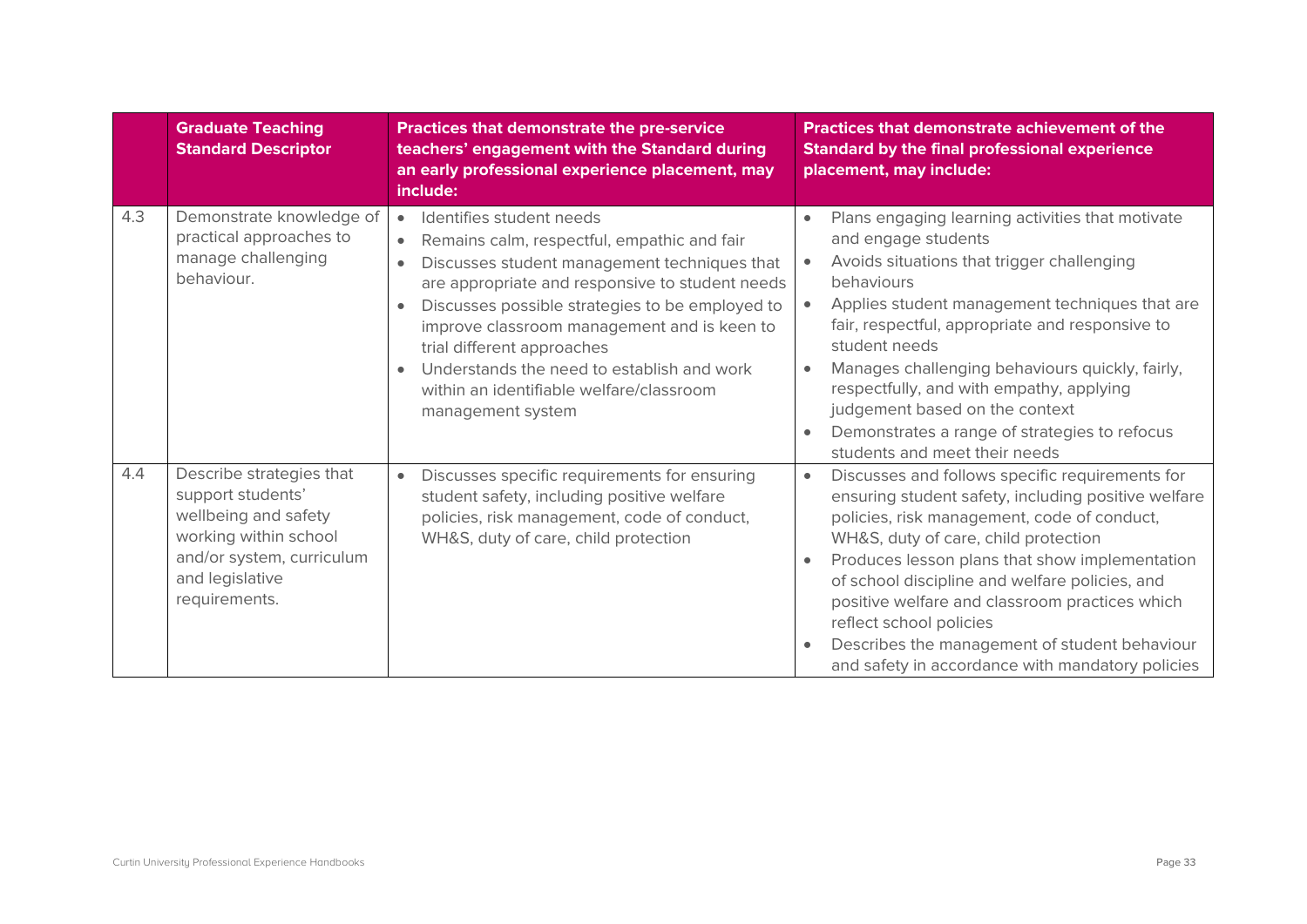|     | <b>Graduate Teaching</b><br><b>Standard Descriptor</b>                                                                                                                                  | Practices that demonstrate the pre-service<br>teachers' engagement with the Standard during<br>an early professional experience placement, may<br>include:                                                                                                                           | <b>Practices that demonstrate achievement of the</b><br><b>Standard by the final professional experience</b><br>placement, may include:                                                                                                                                                                                                                                                                                                                                                    |
|-----|-----------------------------------------------------------------------------------------------------------------------------------------------------------------------------------------|--------------------------------------------------------------------------------------------------------------------------------------------------------------------------------------------------------------------------------------------------------------------------------------|--------------------------------------------------------------------------------------------------------------------------------------------------------------------------------------------------------------------------------------------------------------------------------------------------------------------------------------------------------------------------------------------------------------------------------------------------------------------------------------------|
| 4.5 | Demonstrate an<br>understanding of the<br>relevant issues and the<br>strategies available to<br>support the safe,<br>responsible and ethical<br>use of ICT in learning and<br>teaching. | Discusses strategies which promote safe,<br>$\bullet$<br>responsible and ethical use of ICT in learning<br>and teaching (for example, awareness of cyber<br>bullying, harassment, appropriate use of text<br>messaging, plagiarism, referencing conventions<br>and academic honesty) | Designs lessons that include explicit teaching and<br>$\bullet$<br>learning strategies to promote safe, responsible<br>and ethical use of ICT in learning and teaching<br>Produces assessment tasks that include clear<br>$\bullet$<br>guidelines to students about plagiarism,<br>referencing conventions and academic honesty<br>Produces samples of email and online<br>communications (such as blogs) between teacher<br>and students that model responsible and ethical<br>use of ICT |
| 5   | Assess, provide feedback<br>and report on student<br>learning                                                                                                                           | The pre-service teacher                                                                                                                                                                                                                                                              |                                                                                                                                                                                                                                                                                                                                                                                                                                                                                            |
| 5.1 | Demonstrate<br>understanding of<br>assessment strategies<br>including, informal and<br>formal, diagnostic,<br>formative and summative<br>approaches to assess<br>student learning.      | Considers appropriate assessment strategies<br>$\bullet$<br>when developing lessons<br>Records and uses assessment information<br>$\bullet$<br>informally (e.g. observations of student learning<br>and/or work samples) to monitor student<br>learning                              | Designs and delivers a wide variety of formative<br>$\bullet$<br>and summative assessment activities to formally<br>monitor student learning<br>Analyses student work samples to recognise<br>diagnostic information to be used and how it<br>informs differentiation and future assessment<br>strategies and tasks                                                                                                                                                                        |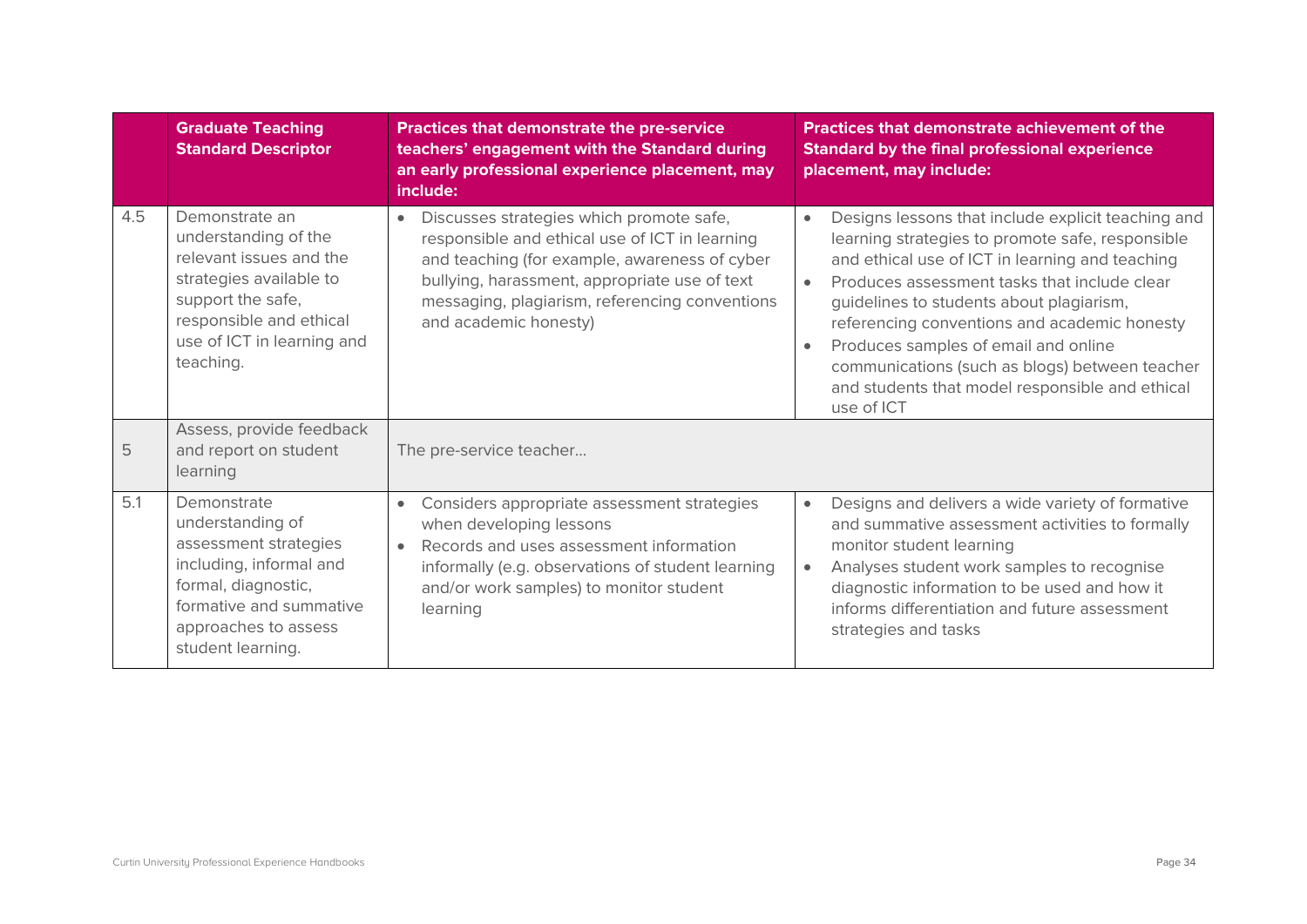|     | <b>Graduate Teaching</b><br><b>Standard Descriptor</b>                                                                                                       | Practices that demonstrate the pre-service<br>teachers' engagement with the Standard during<br>an early professional experience placement, may<br>include:                                                                                                                              | Practices that demonstrate achievement of the<br><b>Standard by the final professional experience</b><br>placement, may include:                                                                                                                                                                                                                                                                                                                                         |
|-----|--------------------------------------------------------------------------------------------------------------------------------------------------------------|-----------------------------------------------------------------------------------------------------------------------------------------------------------------------------------------------------------------------------------------------------------------------------------------|--------------------------------------------------------------------------------------------------------------------------------------------------------------------------------------------------------------------------------------------------------------------------------------------------------------------------------------------------------------------------------------------------------------------------------------------------------------------------|
| 5.2 | Demonstrate an<br>understanding of the<br>purpose of providing<br>timely and appropriate<br>feedback to students<br>about their learning                     | Gives constructive, purposeful and respectful<br>feedback to students about their learning<br>progress<br>Provides appropriate encouragement<br>$\bullet$<br>Recognises that feedback can be sought from<br>$\bullet$<br>students about their learning preferences and<br>needs         | Builds appropriate reinforcement and feedback<br>into lesson plans<br>Gives timely effective feedback to enhance<br>student performance and provides direction for<br>future learning (goal setting)<br>Seeks feedback from students about their<br>learning preferences and needs                                                                                                                                                                                       |
| 5.3 | Demonstrate<br>understanding of<br>assessment moderation<br>and its application to<br>support consistent and<br>comparable judgements of<br>student learning | Collaborates in producing assessment plans,<br>$\bullet$<br>tasks, marking criteria, marking rubrics<br>Provides student work samples showing<br>$\bullet$<br>assessment feedback that demonstrates the<br>school or system policy regarding the<br>moderation of assessment activities | Understands the process of moderation and the<br>$\bullet$<br>principle of ensuring consistent teacher<br>judgement<br>Produces assessment plans, tasks, marking<br>criteria, marking rubrics that demonstrate the<br>school or system policy regarding the moderation<br>of assessment activities<br>Collects student work samples showing<br>assessment feedback that demonstrates the<br>school or system policy regarding the moderation<br>of assessment activities |
| 5.4 | Demonstrate the capacity<br>to interpret student<br>assessment data to<br>evaluate student learning<br>and modify teaching<br>practice.                      | Considers the types of evidence required to<br>$\bullet$<br>effectively evaluate student learning                                                                                                                                                                                       | Bases lesson reflections on the evidence<br>gathered through assessment tasks<br>Explains how assessment data applies to<br>planning and teaching practice                                                                                                                                                                                                                                                                                                               |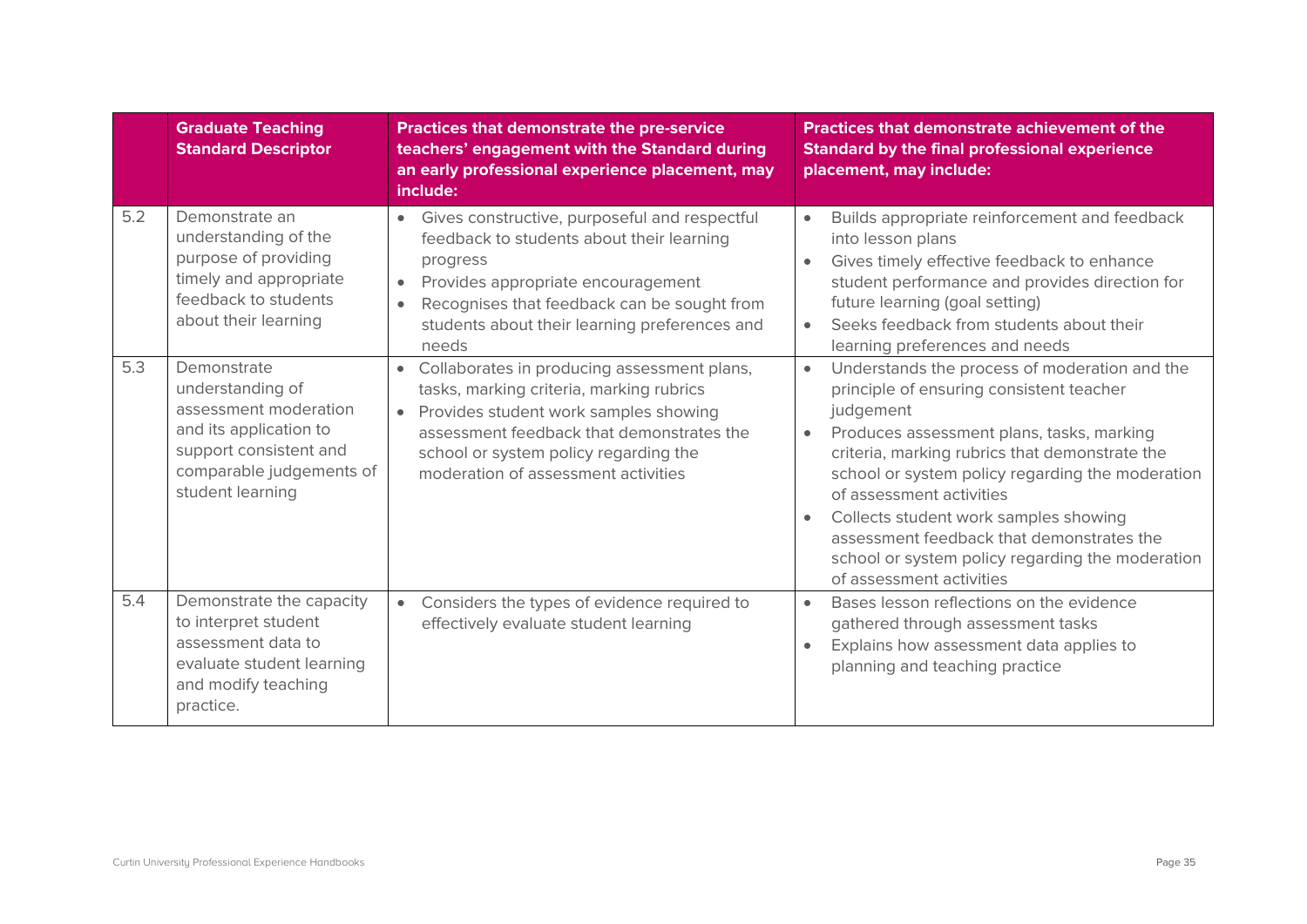|     | <b>Graduate Teaching</b><br><b>Standard Descriptor</b>                                                                                                                                                  | Practices that demonstrate the pre-service<br>teachers' engagement with the Standard during<br>an early professional experience placement, may<br>include:                                                       | <b>Practices that demonstrate achievement of the</b><br><b>Standard by the final professional experience</b><br>placement, may include:                                                                                                    |  |
|-----|---------------------------------------------------------------------------------------------------------------------------------------------------------------------------------------------------------|------------------------------------------------------------------------------------------------------------------------------------------------------------------------------------------------------------------|--------------------------------------------------------------------------------------------------------------------------------------------------------------------------------------------------------------------------------------------|--|
| 5.5 | Demonstrate<br>understanding of a range<br>of strategies for reporting<br>to students and<br>parents/carers and the<br>purpose of keeping<br>accurate and reliable<br>records of student<br>achievement | Discusses student achievement with the Mentor<br>Teacher<br>Is familiar with the school's reporting procedures<br>and policy                                                                                     | Demonstrates an effective approach to collecting,<br>organizing and storing assessment data<br>consistent with school policies and procedures<br>Employs a variety of methods to record evidence<br>gathered through assessment activities |  |
| 6   | Engage in professional<br>learning                                                                                                                                                                      | The pre-service teacher                                                                                                                                                                                          |                                                                                                                                                                                                                                            |  |
| 6.1 | Demonstrate an<br>understanding of the role<br>of the Australian<br><b>Professional Standards for</b><br>Teachers in identifying<br>professional learning<br>needs                                      | Engages in self-reflection in aspects of<br>Professional Knowledge, Practice and<br>Engagement<br>Is familiar with the Australian Professional<br>Standards for Teachers and how they frame<br>teaching practice | Identifies specific learning goals in relation to the<br><b>Standards</b><br>Begins to develop evidence supporting claims<br>against each of the Australian Professional<br>Standards for Teachers at Graduate level.                      |  |
| 6.2 | Understand the relevant<br>and appropriate sources of<br>professional learning for<br>teachers                                                                                                          | Seeks opportunity within the school for<br>professional learning through discussions with<br>staff<br>Attends professional meetings<br>$\bullet$                                                                 | Contribute to staff and curriculum meetings<br>$\bullet$<br>where appropriate<br>Participates in professional teams<br>$\bullet$                                                                                                           |  |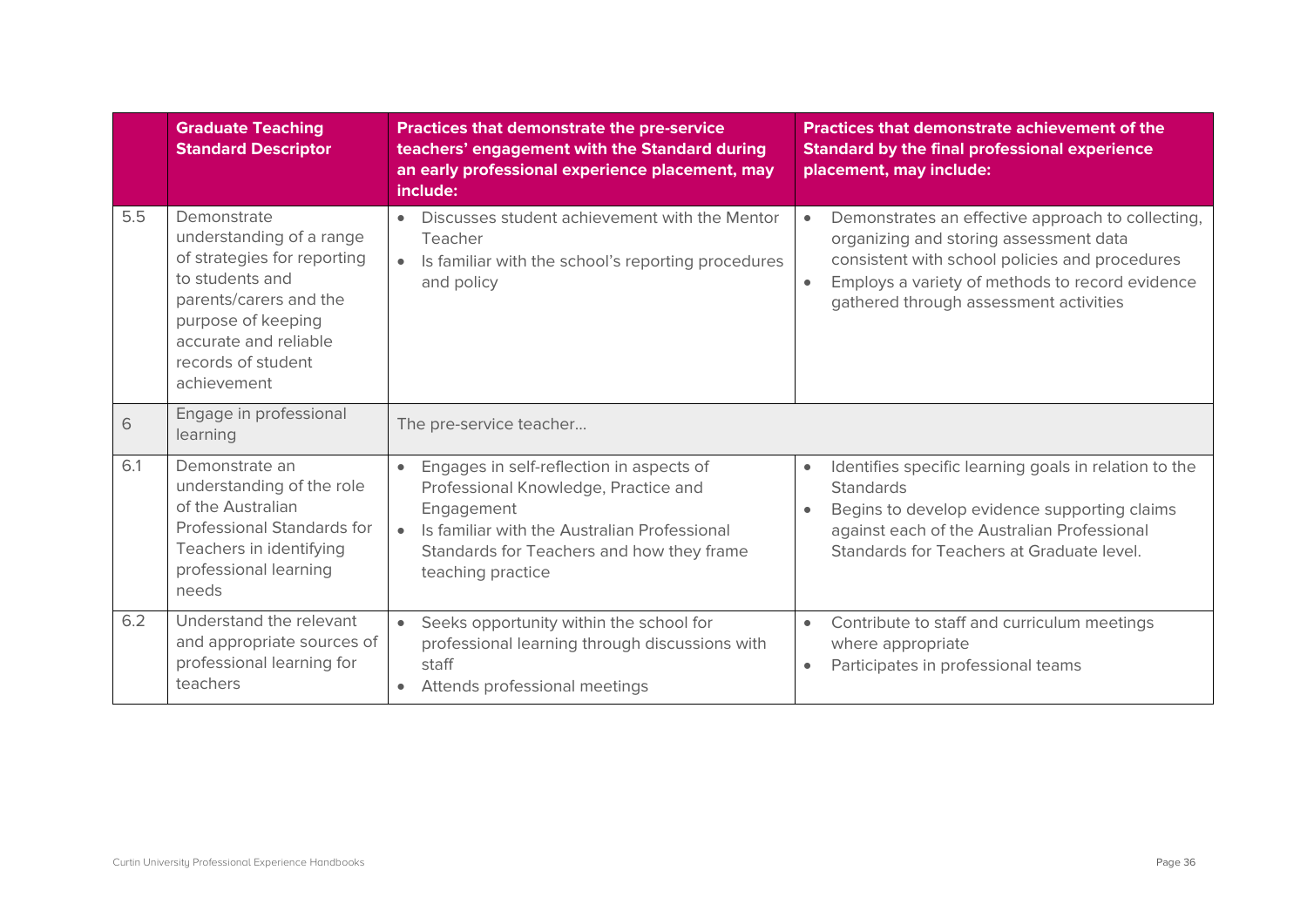|     | <b>Graduate Teaching</b><br><b>Standard Descriptor</b>                                                                                              | <b>Practices that demonstrate the pre-service</b><br>teachers' engagement with the Standard during<br>an early professional experience placement, may<br>include:                        | <b>Practices that demonstrate achievement of the</b><br><b>Standard by the final professional experience</b><br>placement, may include:                                                                                                                                                                                                                                                              |  |
|-----|-----------------------------------------------------------------------------------------------------------------------------------------------------|------------------------------------------------------------------------------------------------------------------------------------------------------------------------------------------|------------------------------------------------------------------------------------------------------------------------------------------------------------------------------------------------------------------------------------------------------------------------------------------------------------------------------------------------------------------------------------------------------|--|
| 6.3 | Seek and apply<br>constructive feedback from<br>supervisors and teachers<br>to improve teaching<br>practices                                        | • Sets short term teaching goals in discussion with<br>their Mentor Teacher<br>Receives constructive feedback in a positive and<br>$\bullet$<br>professional manner                      | Receives constructive feedback in a positive and<br>$\bullet$<br>professional manner<br>Sets realistic short and long-term goals with their<br>$\bullet$<br><b>Mentor Teacher</b><br>Realistically analyses their achievement towards<br>teaching goals                                                                                                                                              |  |
| 6.4 | Demonstrate an<br>understanding of the<br>rationale for continued<br>professional learning and<br>the implications for<br>improved student learning | Actively listens to discussions with school<br>$\bullet$<br>community members regarding benefits to<br>ongoing professional learning and collegial<br>sharing of knowledge and resources | Engages innovatively within the limits of their<br>$\bullet$<br>responsibilities and capabilities<br>Demonstrates a commitment to teaching and to<br>$\bullet$<br>continuous improvement of their practice<br>Recognises that teachers are agents of their own<br>professional learning<br>Reflects on own teaching and seeks advice on<br>ways to develop professionally and improve<br>performance |  |
| 7   | Engage professionally with<br>colleagues, parents/carers<br>and the community                                                                       | The pre-service teacher                                                                                                                                                                  |                                                                                                                                                                                                                                                                                                                                                                                                      |  |
| 7.1 | Understand and apply the<br>key principles described in<br>codes of ethics and<br>conduct for the teaching<br>profession                            | Behaves ethically and respects the<br>$\bullet$<br>confidentiality of student and school information                                                                                     | Demonstrates knowledge of the relevant codes<br>$\bullet$<br>of ethics that underpin their educational context<br>Reflects critically on personal and professional<br>$\bullet$<br>practice                                                                                                                                                                                                          |  |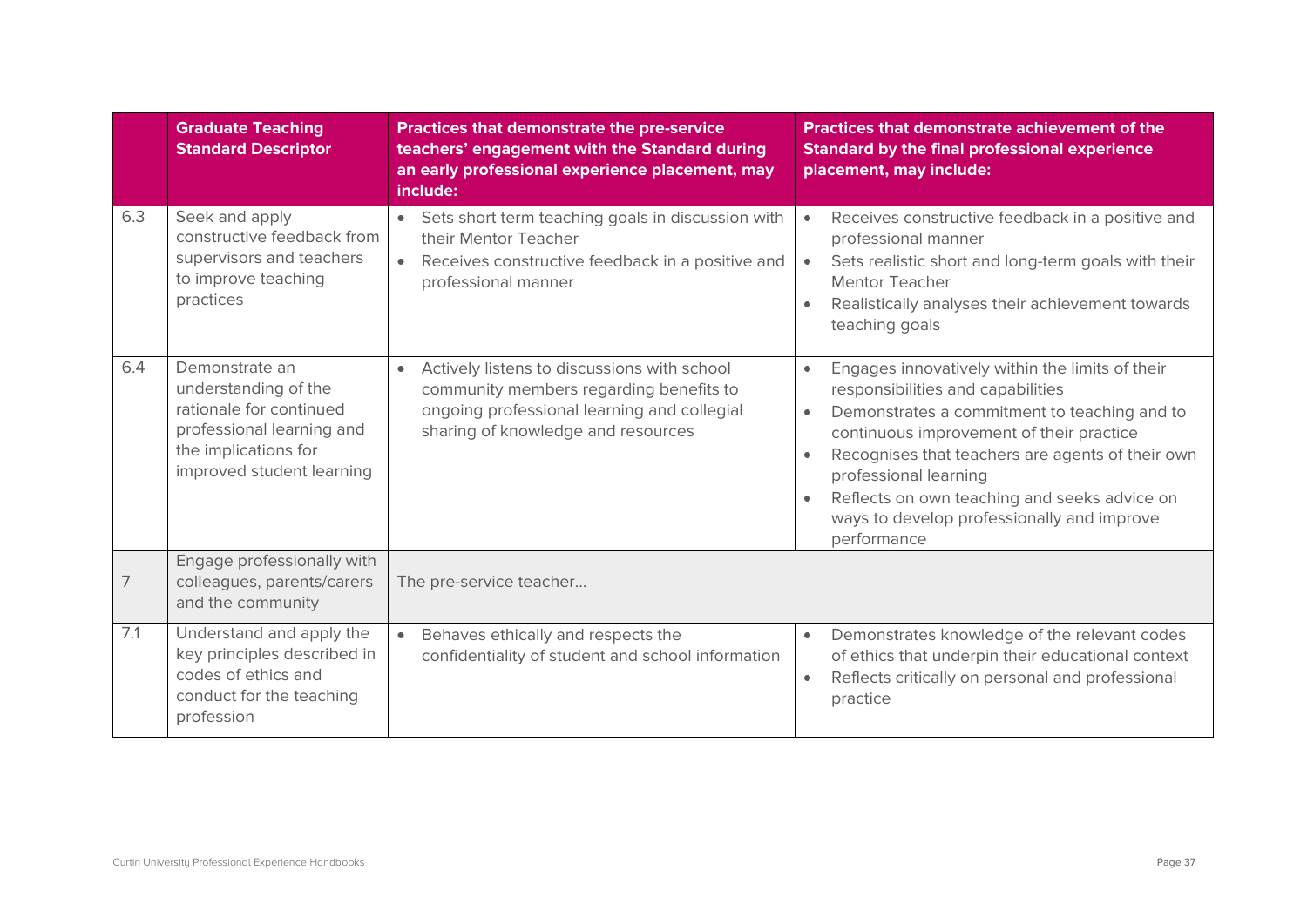|     | <b>Graduate Teaching</b><br><b>Practices that demonstrate the pre-service</b><br><b>Standard Descriptor</b><br>teachers' engagement with the Standard during<br>an early professional experience placement, may<br>include: |                                                                                                                          | <b>Practices that demonstrate achievement of the</b><br><b>Standard by the final professional experience</b><br>placement, may include:                                                                                                                                                                              |  |
|-----|-----------------------------------------------------------------------------------------------------------------------------------------------------------------------------------------------------------------------------|--------------------------------------------------------------------------------------------------------------------------|----------------------------------------------------------------------------------------------------------------------------------------------------------------------------------------------------------------------------------------------------------------------------------------------------------------------|--|
| 7.2 | Understand the relevant<br>legislative, administrative<br>and organisational polices<br>and processes required for<br>teachers according to<br>school stage                                                                 | • Seeks out and discusses evacuation procedures<br>and WHS, and the school and system discipline<br>and welfare policies | Complies with relevant legislative, administrative,<br>$\bullet$<br>organisational and professional requirements<br>such as child protection, duty of care etc.<br>Demonstrates an understanding of evacuation<br>٠<br>procedures and WHS and the school and system<br>discipline and welfare policies               |  |
| 7.3 | Understand strategies for<br>working effectively,<br>sensitively and<br>confidentially with<br>parents/carers                                                                                                               | Employs appropriate and respectful professional<br>communication with school staff, visitors, parents<br>and carers      | Establishes respectful collaborative relationships<br>through the use of appropriate language, tone<br>and body language<br>Uses appropriate language, written and oral, that<br>is sensitive to the backgrounds and needs of<br>students, families and carers                                                       |  |
| 7.4 | Understand the role of<br>external professionals and<br>community representatives<br>in broadening teachers'<br>professional knowledge<br>and practice                                                                      | Shows willingness to participate with school staff<br>$\bullet$<br>in a range of activities                              | Shows willingness to participate with school staff,<br>$\bullet$<br>external professionals and community<br>representatives, in a range of activities and<br>programs<br>Demonstrates awareness of appropriate<br>$\bullet$<br>professional organisations and how they can<br>contribute to professional development |  |

Adapted from NSW Education Standards Authority. A framework for high-quality professional experience in NSW Schools (pp. 27-37).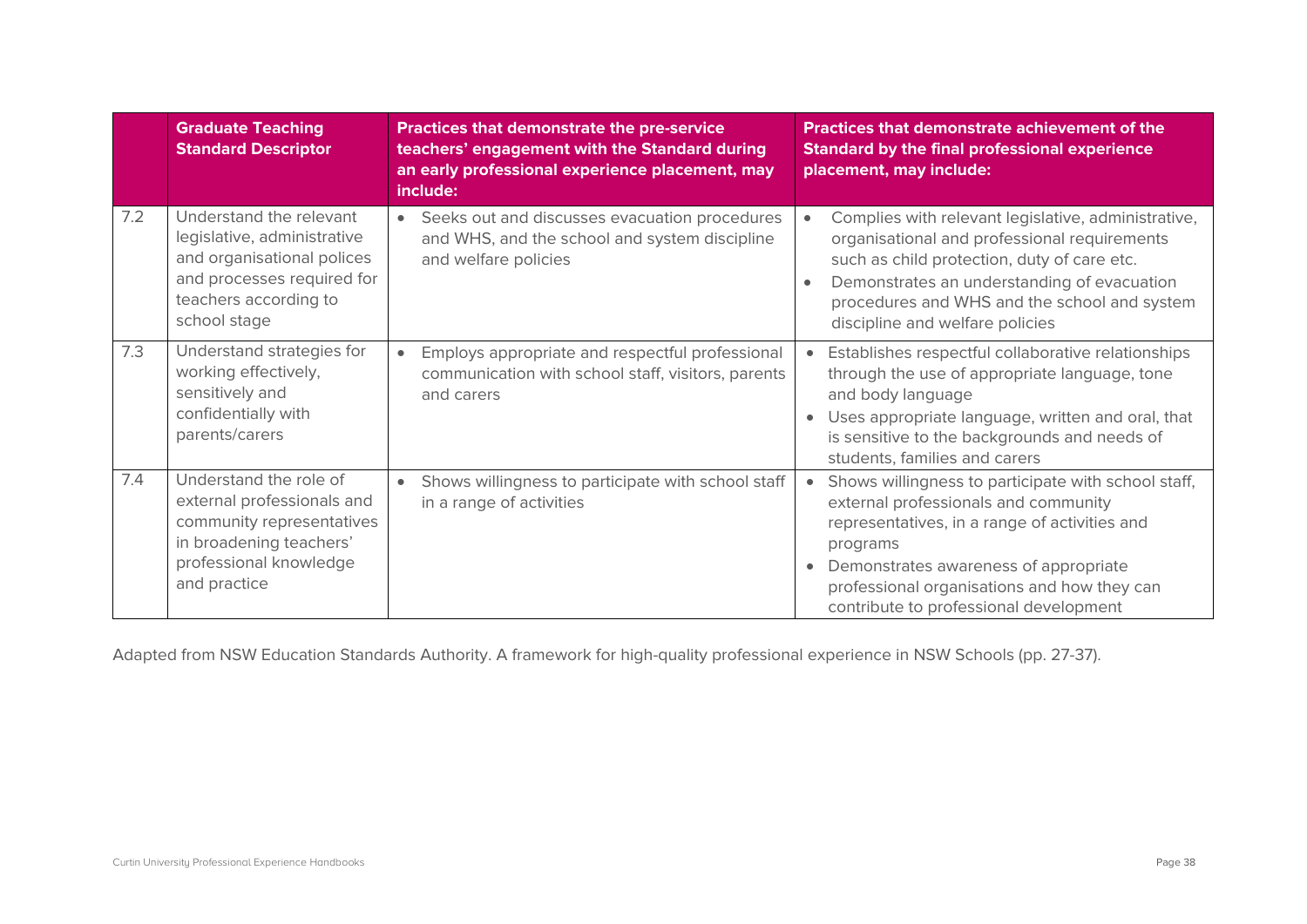### **NATIONAL QUALITY STANDARD**

|                 | <b>Concept</b>                                | Quality Authority<br><b>Descriptor</b>                                                                                                                                                                                         |
|-----------------|-----------------------------------------------|--------------------------------------------------------------------------------------------------------------------------------------------------------------------------------------------------------------------------------|
| QA1             |                                               | <b>Educational program and practice</b>                                                                                                                                                                                        |
| 1.1             | Program                                       | The educational program enhances each child's learning and development.                                                                                                                                                        |
| 1.1.1           | <b>Approved learning framework</b>            | Curriculum decision-making contributes to each child's learning and development<br>outcomes in relation to their identity, connection with community, wellbeing,<br>confidence as learners and effectiveness as communicators. |
| 1.1.2           | <b>Child-centred</b>                          | Each child's current knowledge, strengths, ideas, culture, abilities and interests are<br>the foundation of the program.                                                                                                       |
| 1.1.3           | <b>Program learning opportunities</b>         | All aspects of the program, including routines, are organised in ways that maximise<br>opportunities for each child's learning.                                                                                                |
| 1.2             | Practice                                      | Educators facilitate and extend each child's learning and development.                                                                                                                                                         |
| 1.2.1           | <b>Intentional teaching</b>                   | Educators are deliberate, purposeful, and thoughtful in their decisions and actions.                                                                                                                                           |
| 1.2.2           | <b>Responsive teaching and</b><br>scaffolding | Educators respond to children's ideas and play and extend children's learning<br>through open-ended questions, interactions and feedback.                                                                                      |
| 1.2.3           | <b>Child directed learning</b>                | Each child's agency is promoted, enabling them to make choices and decisions that<br>influence events and their world.                                                                                                         |
| 1.3             | Assessment and planning                       | Educators and co-ordinators take a planned and reflective approach to<br>implementing the program for each child.                                                                                                              |
| 1.3.1           | Assessment and planning cycle                 | Each child's learning and development is assessed or evaluated as part of an<br>ongoing cycle of observation, analysing learning, documentation, planning,<br>implementation and reflection.                                   |
| 1.3.2           | <b>Critical reflection</b>                    | Critical reflection on children's learning and development, both as individuals and<br>in groups, drives program planning and implementation.                                                                                  |
| 1.3.3           | <b>Information for families</b>               | Families are informed about the program and their child's progress.                                                                                                                                                            |
| QA <sub>2</sub> |                                               | <b>Children's health and safety</b>                                                                                                                                                                                            |
| 2.1             | <b>Health</b>                                 | Each child's health and physical activity is supported and promoted.                                                                                                                                                           |
| 2.1.1           | <b>Wellbeing and comfort</b>                  | Each child's wellbeing and comfort is provided for, including appropriate<br>opportunities to meet each child's need for sleep, rest and relaxation.                                                                           |
| 2.1.2           | <b>Health practices and procedures</b>        | Effective illness and injury management and hygiene practices are promoted and<br>implemented.                                                                                                                                 |
| 2.1.3           | <b>Healthy lifestyle</b>                      | Healthy eating and physical activity are promoted and appropriate for each child.                                                                                                                                              |
| 2.2             | Safety                                        | Each child is protected.                                                                                                                                                                                                       |
| 2.2.1           | Supervision                                   | At all times, reasonable precautions and adequate supervision ensure children are<br>protected from harm and hazard.                                                                                                           |
| 2.2.2           | Incident and emergency<br>management          | Plans to effectively manage incidents and emergencies are developed in<br>consultation with relevant authorities, practised and implemented.                                                                                   |
| 2.2.3           | Child protection                              | Management, educators and staff are aware of their roles and responsibilities to<br>identify and respond to every child at risk of abuse or neglect.                                                                           |
| QA3             |                                               | <b>Physical environment</b>                                                                                                                                                                                                    |
| 3.1             | Design                                        | The design of the facilities is appropriate for the operation of a service.                                                                                                                                                    |
| 3.1.1           | Fit for purpose                               | Outdoor and indoor spaces, buildings, fixtures and fittings are suitable for their<br>purpose, including supporting the access of every child.                                                                                 |
| 3.1.2           | Upkeep                                        | Premises, furniture and equipment are safe, clean and well maintained.                                                                                                                                                         |
| 3.2             | <b>Use</b>                                    | The service environment is inclusive, promotes competence and supports<br>exploration and play-based learning.                                                                                                                 |
| 3.2.1           | <b>Inclusive environment</b>                  | Outdoor and indoor spaces are organised and adapted to support every child's<br>participation and to engage every child in quality experiences in both built and<br>natural environments.                                      |
| 3.2.2           | Resources support play-based<br>learning      | Resources, materials and equipment allow for multiple uses, are sufficient in<br>number, and enable every child to engage in play-based learning.                                                                              |
| 3.2.3           | <b>Environmentally responsible</b>            | The service cares for the environment and supports children to become<br>environmentally responsible.                                                                                                                          |

 $\bigotimes_{\text{Uniform }k} \alpha_{\text{infinite}}$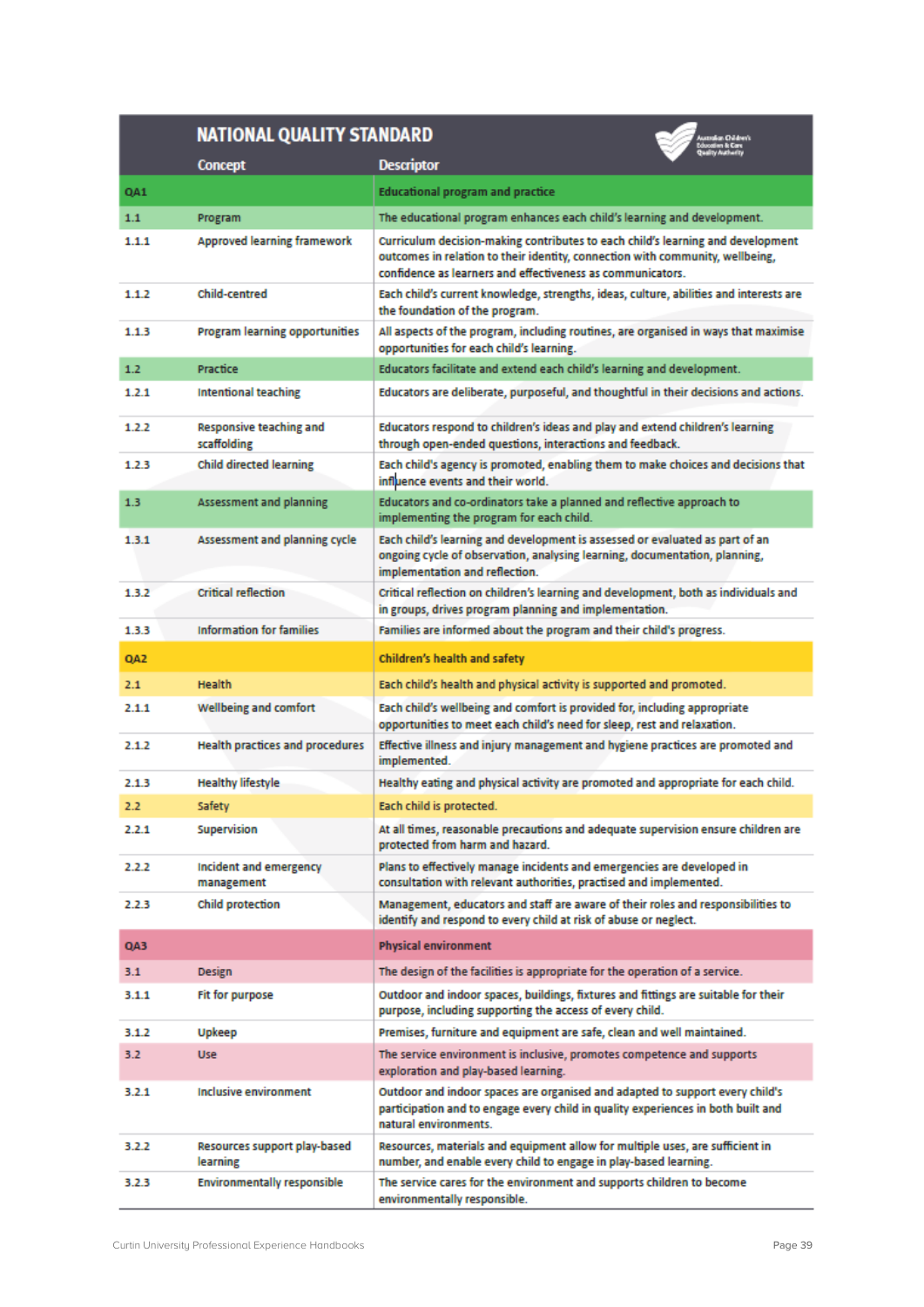|            | <b>Concept</b>                                         | <b>Descriptor</b>                                                                                                                                                           |
|------------|--------------------------------------------------------|-----------------------------------------------------------------------------------------------------------------------------------------------------------------------------|
| QA4        |                                                        | <b>Staffing arrangements</b>                                                                                                                                                |
| 4.1        | <b>Staffing arrangements</b>                           | Staffing arrangements enhance children's learning and development.                                                                                                          |
| 4.1.1      | <b>Organisation of educators</b>                       | The organisation of educators across the service supports children's learning and<br>development.                                                                           |
| 4.1.2      | <b>Continuity of staff</b>                             | Every effort is made for children to experience continuity of educators at the<br>service.                                                                                  |
| 4.2        | <b>Professionalism</b>                                 | Management, educators and staff are collaborative, respectful and ethical.                                                                                                  |
| 4.2.1      | <b>Professional collaboration</b>                      | Management, educators and staff work with mutual respect and collaboratively,<br>and challenge and learn from each other, recognising each other's strengths and<br>skills. |
| 4.2.2      | <b>Professional standards</b>                          | Professional standards guide practice, interactions and relationships.                                                                                                      |
| <b>QA5</b> |                                                        | <b>Relationships with children</b>                                                                                                                                          |
| 5.1        | <b>Relationships between educators</b><br>and children | Respectful and equitable relationships are maintained with each child.                                                                                                      |
| 5.1.1      | Positive educator to child<br><b>interactions</b>      | Responsive and meaningful interactions build trusting relationships which engage<br>and support each child to feel secure, confident and included.                          |
| 5.1.2      | Dignity and rights of the child                        | The dignity and rights of every child are maintained.                                                                                                                       |
| 5.2        | Relationships between children                         | Each child is supported to build and maintain sensitive and responsive relationships.                                                                                       |
| 5.2.1      | <b>Collaborative learning</b>                          | Children are supported to collaborate, learn from and help each other.                                                                                                      |
| 5.2.2      | Self-regulation                                        | Each child is supported to regulate their own behaviour, respond appropriately to<br>the behaviour of others and communicate effectively to resolve conflicts.              |
| <b>QA6</b> |                                                        | Collaborative partnerships with families and communities                                                                                                                    |
| 6.1        | Supportive relationships with<br>families              | Respectful relationships with families are developed and maintained and families<br>are supported in their parenting role.                                                  |
| 6.1.1      | <b>Engagement with the service</b>                     | Families are supported from enrolment to be involved in the service and contribute<br>to service decisions.                                                                 |
| 6.1.2      | Parent views are respected                             | The expertise, culture, values and beliefs of families are respected and families<br>share in decision-making about their child's learning and wellbeing.                   |
| 6.1.3      | <b>Families are supported</b>                          | Current information is available to families about the service and relevant<br>community services and resources to support parenting and family wellbeing.                  |
| 6.2        | <b>Collaborative partnerships</b>                      | Collaborative partnerships enhance children's inclusion, learning and wellbeing.                                                                                            |
| 6.2.1      | Transitions                                            | Continuity of learning and transitions for each child are supported by sharing<br>information and clarifying responsibilities.                                              |
| 6.2.2      | <b>Access and participation</b>                        | Effective partnerships support children's access, inclusion and participation in the<br>program.                                                                            |
| 6.2.3      | <b>Community engagement</b>                            | The service builds relationships and engages with its community.                                                                                                            |
| QA7        |                                                        | <b>Governance and Leadership</b>                                                                                                                                            |
| 7.1        | Governance                                             | Governance supports the operation of a quality service.                                                                                                                     |
| 7.1.1      | Service philosophy and purpose                         | A statement of philosophy guides all aspects of the service's operations.                                                                                                   |
| 7.1.2      | <b>Management systems</b>                              | Systems are in place to manage risk and enable the effective management and<br>operation of a quality service.                                                              |
| 7.1.3      | <b>Roles and responsibilities</b>                      | Roles and responsibilities are clearly defined, and understood, and support effective<br>decision-making and operation of the service.                                      |
| 7.2        | Leadership                                             | Effective leadership builds and promotes a positive organisational culture and<br>professional learning community.                                                          |
| 7.2.1      | <b>Continuous improvement</b>                          | There is an effective self-assessment and quality improvement process in place.                                                                                             |
| 7.2.2      | <b>Educational leadership</b>                          | The educational leader is supported and leads the development and<br>implementation of the educational program and assessment and planning cycle.                           |
| 7.2.3      | <b>Development of professionals</b>                    | Educators, co-ordinators and staff members' performance is regularly evaluated<br>and individual plans are in place to support learning and development.                    |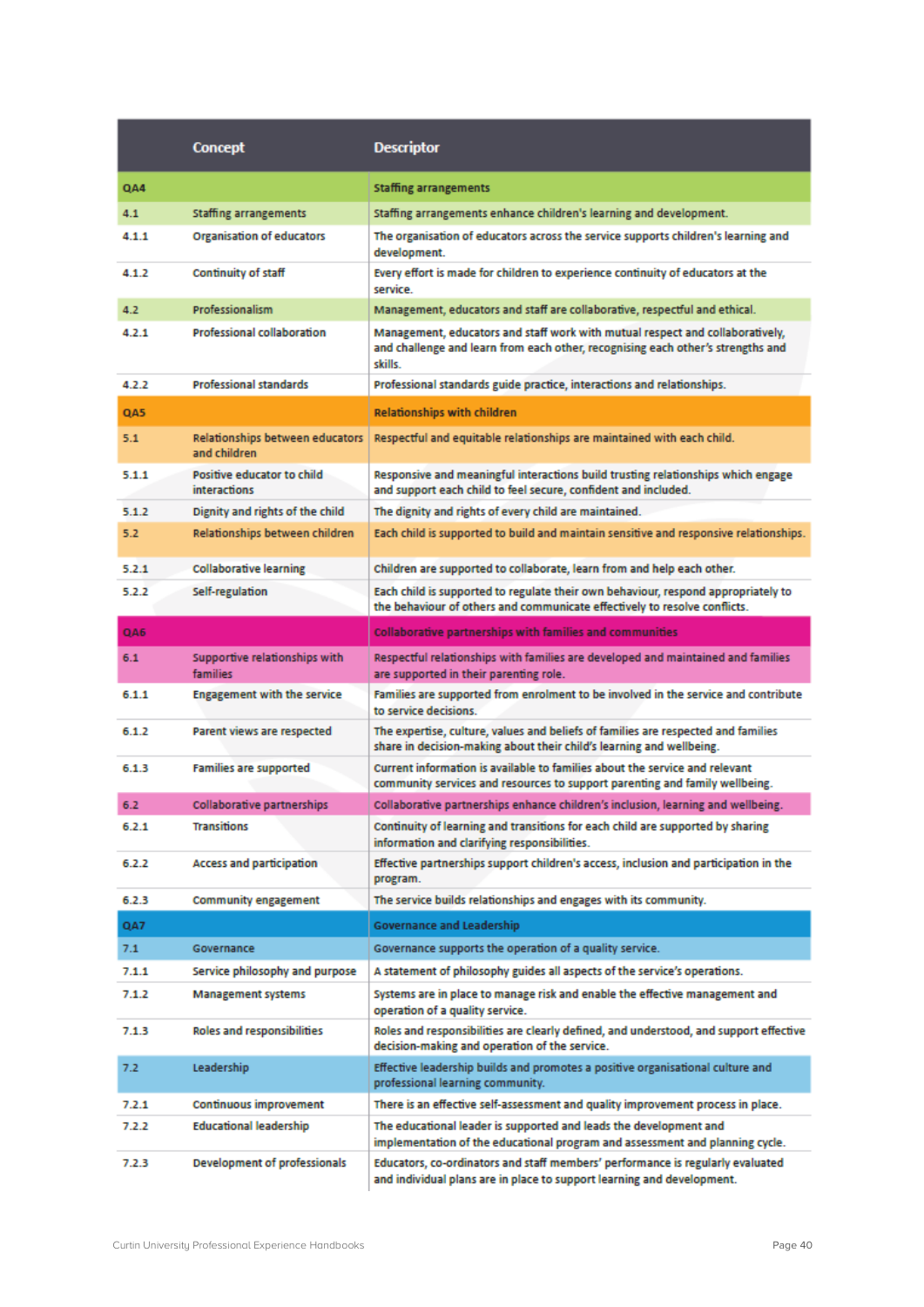### Students 'At-Risk'

Most pre-service teachers continue to develop and progress satisfactorily during the course of their placement. Occasionally a mentor teacher will have serious concerns.

**At Risk** is the term used to signify that the pre-service teacher is failing to make progress towards meeting the competencies and the required professional behaviour and skills at a level normally expected of pre-service teacher at their stage of professional learning.

If you have a pre-service teacher whom you consider is At Risk of failing, then please be guided by the following steps:

- Please contact the Professional Experience Office 9266 2166 for guidance upon initiating the At-Risk procedure. The contact details are at the front of this handbook.
- Ideally the At-Risk procedures should be commenced at the halfway point during a placement, for example, in a three-week placement, this should be commenced no later than during the second week.
- At Risk is an opportunity for the pre-service teacher, mentor teacher and supervisor to discuss progress, identify areas for improvement and to set out aspects that need to be improved if the placement is to be completed successfully. Please use the At-Risk form to guide this process.
- The completed At Risk form should be signed by the pre-service teacher, mentor and supervisor. Everyone should keep a copy of this form, and a completed copy should be forwarded to the Professional Experience Team.
- At the end of the 5 days, the pre-service teacher, mentor and supervisor should meet and discuss the aspects set out on this form. If the pre-service teacher has managed to address these successfully, then they should be awarded a pass. If they have failed to address them, then a fail should be awarded.
- The At-Risk process is not an automatic fail, it is a process to help the pre-service teacher, mentor and supervisor identify aspects that need improving and provide the pre-service teacher with an opportunity to improve their practices in order to pass their placement.

#### Or

Under the Curtin Fieldwork Education Policy and Procedures, if a student is terminated by the School or terminates themselves from their placement, they will be deemed as failing the unit.

Please note in some circumstances, a student may receive a fail result for the professional experience placement without an At Risk process being evoked and/or undertaken.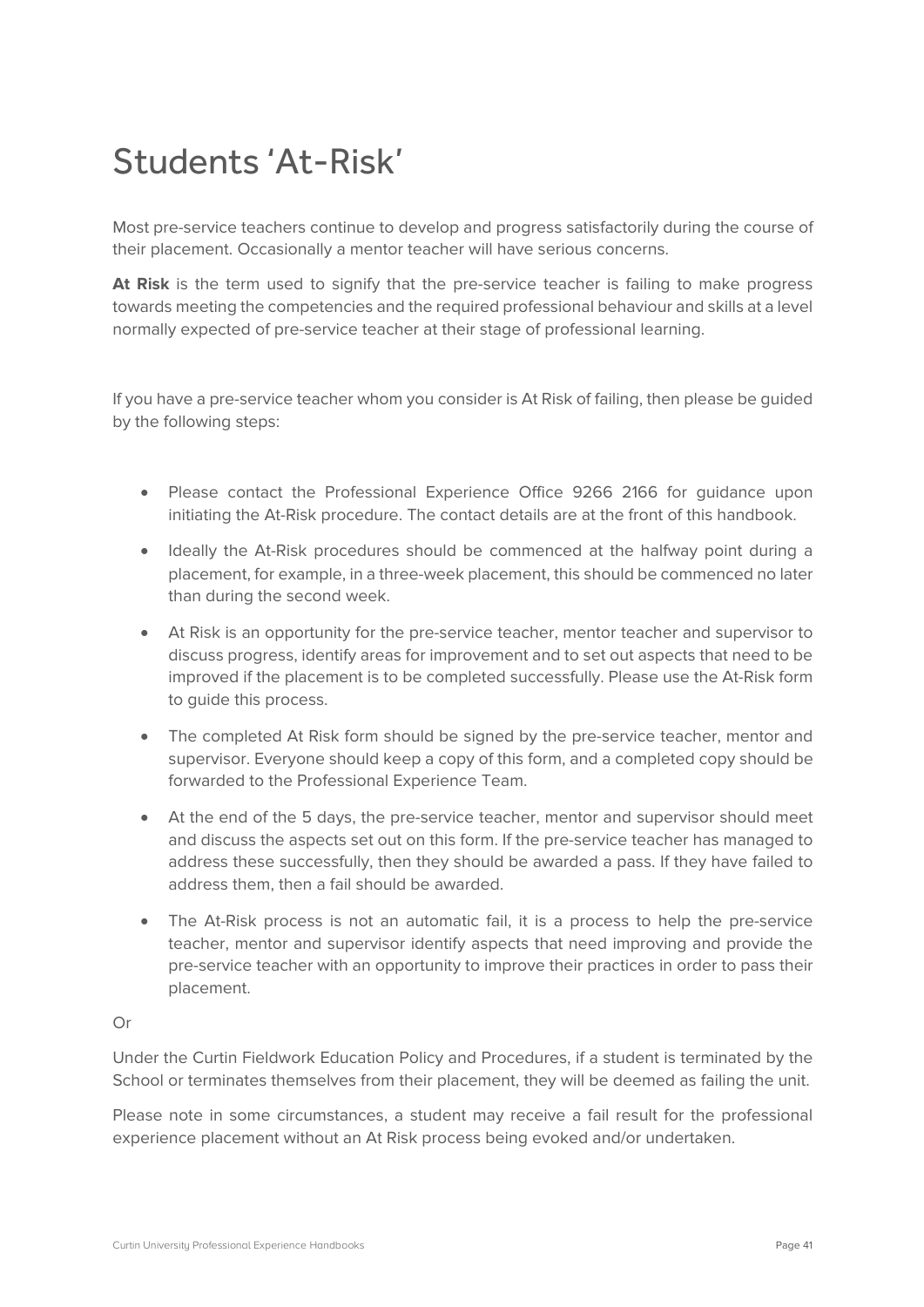### 'At-Risk' Record – Part A

| <b>Mentor Teacher Details Key Reasons for At Risk Status</b> |  |  |  |
|--------------------------------------------------------------|--|--|--|
| (These elements are considered developmental goals):         |  |  |  |
|                                                              |  |  |  |
|                                                              |  |  |  |
| $\overline{\mathbf{3.}}$ $\overline{\mathbf{1.}}$            |  |  |  |
|                                                              |  |  |  |

**Development Strategy:** List strategies to be used to support the pre-service teacher in achieving the above developmental goals

| Goals | <b>Developmental Strategy</b> | Key Support Person |
|-------|-------------------------------|--------------------|
|       |                               |                    |
| 2.    |                               |                    |
| 3.    |                               |                    |
| 4.    |                               |                    |
| 5.    |                               |                    |

The Pre-service Teacher has **5 days** in which to demonstrate **significant improvement** in the areas noted above. After 5 days, the mentor teacher and supervisor complete Part B of the At-Risk Record.

| <b>Mentor Teacher Signature:</b> | <b>Supervisor Signature:</b> |
|----------------------------------|------------------------------|
|                                  |                              |

**Pre-Service Teacher Signature:** \_\_\_\_\_\_\_\_\_\_\_\_\_\_\_\_\_\_\_\_\_ **Date:** \_\_\_\_\_\_\_\_\_\_\_\_\_\_\_\_\_\_

**Please send a copy of this form to the Professional Experience Office and provide a hard copy to the Pre-Service Teacher.** 

> **Email: Professional.Experience@curtin.edu.au Fax: 9266 2547**

**5.**  $\blacksquare$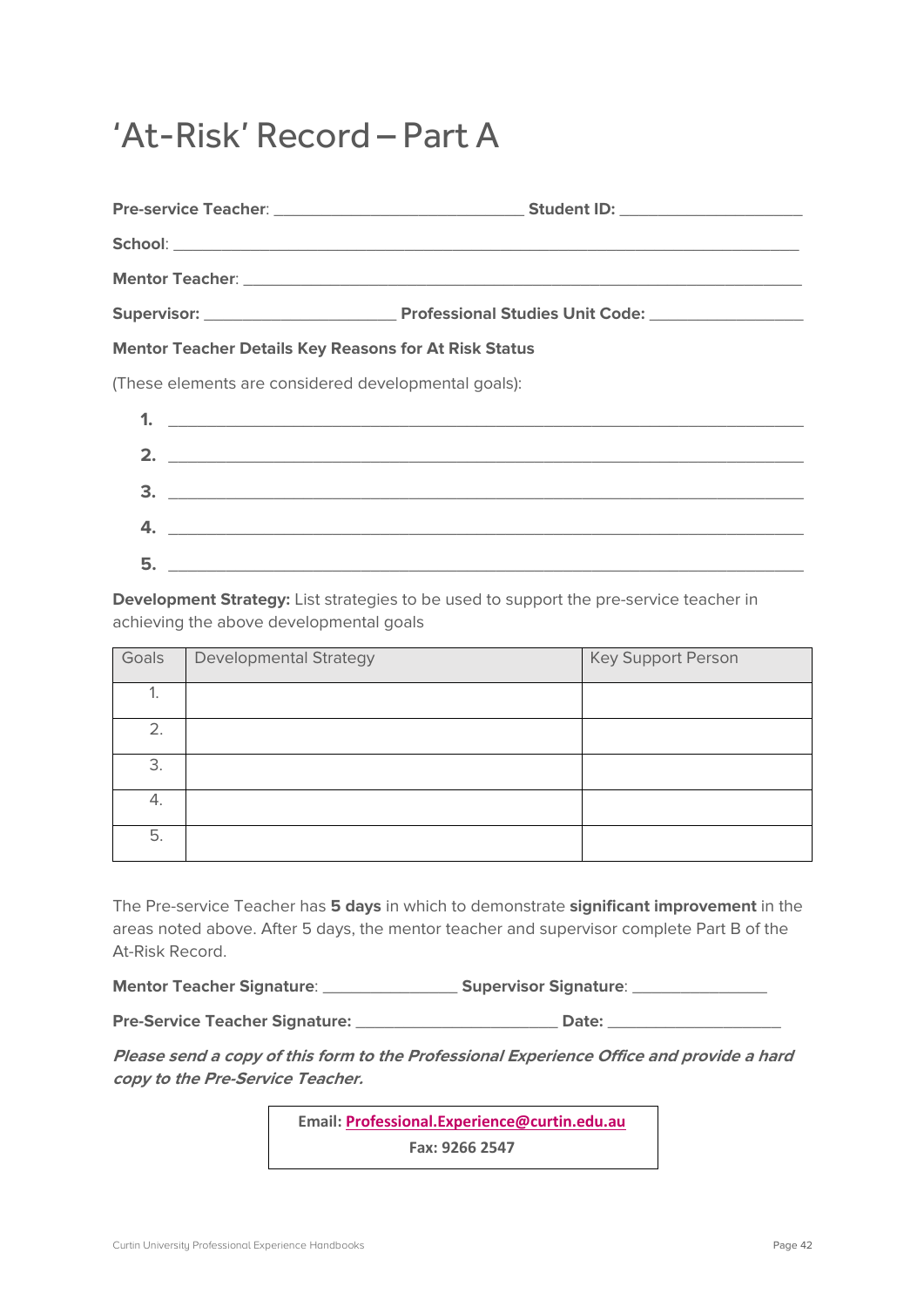### 'At-Risk' Record – Part B

**Pre-service Teacher: \_\_\_\_\_\_\_\_\_\_\_\_\_\_\_\_\_\_\_\_\_\_\_\_\_ Student ID: \_\_\_\_\_\_\_\_\_\_\_**

 $School:$ 

**Mentor Teacher: \_\_\_\_\_\_\_\_\_\_\_\_\_\_\_\_\_\_\_\_\_\_\_\_\_\_\_\_\_\_\_\_\_\_\_\_\_\_\_\_\_\_\_\_\_\_\_\_\_\_\_**

**Supervisor: \_\_\_\_\_\_\_\_\_\_\_\_\_\_\_\_ Professional Studies Unit Code: \_\_\_\_\_\_\_\_\_\_\_\_\_**

| <b>Goals</b> | <b>Developmental Strategy</b> | <b>Significant Improvement</b> |  |            |           |
|--------------|-------------------------------|--------------------------------|--|------------|-----------|
| ٠.           |                               |                                |  | <b>Yes</b> | <b>No</b> |
| 2.           |                               |                                |  | <b>Yes</b> | <b>No</b> |
| 3.           |                               |                                |  | <b>Yes</b> | <b>No</b> |
| 4.           |                               |                                |  | <b>Yes</b> | <b>No</b> |
| 5.           |                               |                                |  | Yes        | <b>No</b> |

**Outcome of At-Risk Process:** 

 **Pre-Service Teacher is required to discontinue and will receive a failing grade for this unit.**

**OR** 

 **Pre-Service Teacher is permitted to continue in this placement under the following conditions (if appropriate):** 

**Mentor Teacher Signature: \_\_\_\_\_\_\_\_\_\_\_\_\_\_ Supervisor Signature: \_\_\_\_\_\_\_\_\_\_**

**\_\_\_\_\_\_\_\_\_\_\_\_\_\_\_\_\_\_\_\_\_\_\_\_\_\_\_\_\_\_\_\_\_\_\_\_\_\_\_\_\_\_\_\_\_\_\_\_\_\_\_\_\_\_\_\_\_\_\_\_\_\_\_\_ \_\_\_\_\_\_\_\_\_\_\_\_\_\_\_\_\_\_\_\_\_\_\_\_\_\_\_\_\_\_\_\_\_\_\_\_\_\_\_\_\_\_\_\_\_\_\_\_\_\_\_\_\_\_\_\_\_\_\_\_\_\_\_\_ \_\_\_\_\_\_\_\_\_\_\_\_\_\_\_\_\_\_\_\_\_\_\_\_\_\_\_\_\_\_\_\_\_\_\_\_\_\_\_\_\_\_\_\_\_\_\_\_\_\_\_\_\_\_\_\_\_\_\_\_\_\_\_\_** 

**Pre-Service Teacher Signature: \_\_\_\_\_\_\_\_\_\_\_\_\_\_\_\_\_\_\_ Date: \_\_\_\_\_\_\_\_\_\_\_\_\_\_\_**

**Please send a copy of this form to the Professional Experience Office and provide a hard copy to the Pre-Service Teacher.** 

> **Email: Professional.Experience@curtin.edu.au Fax: 9266 2547**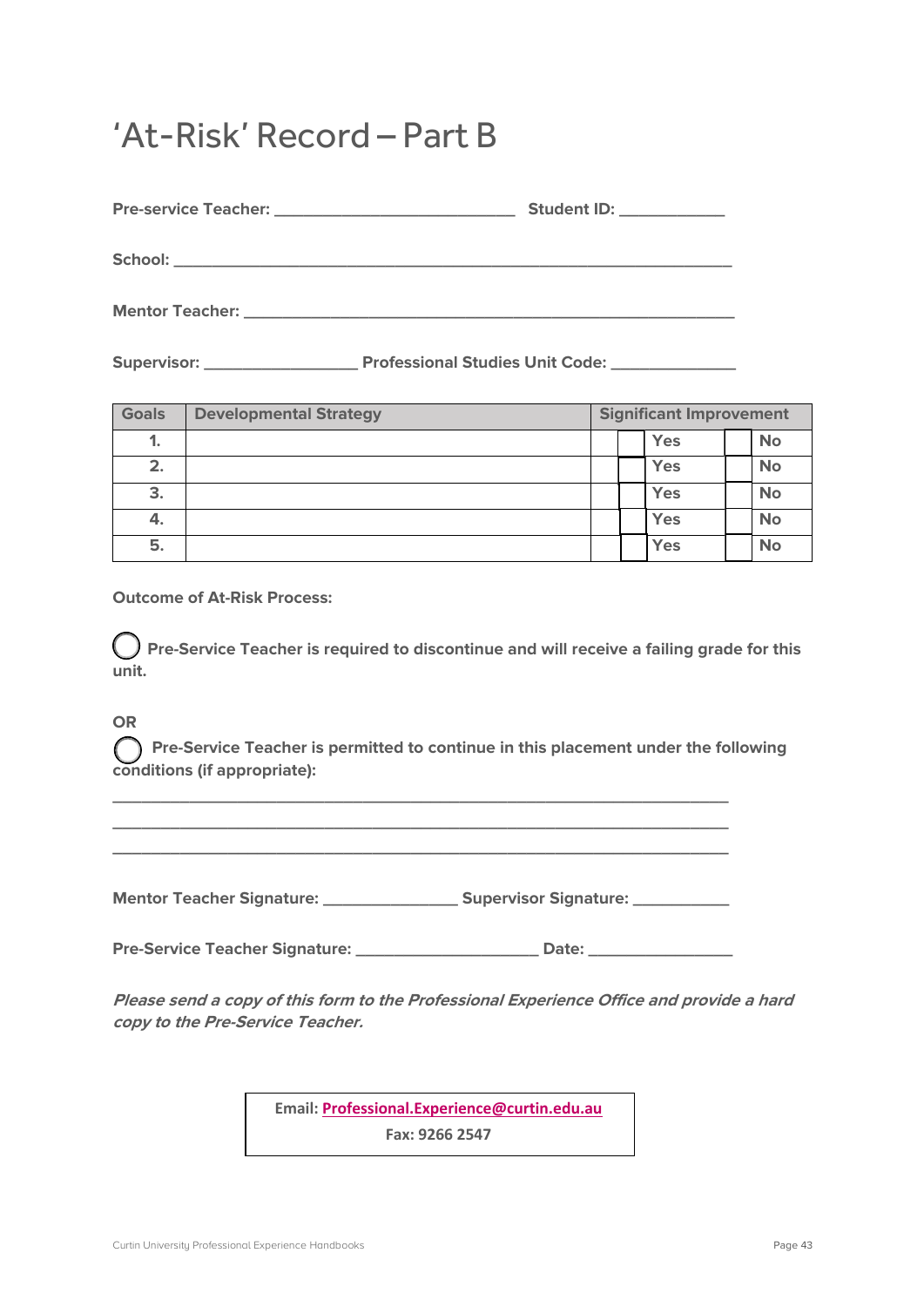### Anecdotal Observation

**(Note: All documents are available on Blackboard)**

**Date: \_\_\_\_\_\_\_\_\_\_\_\_\_\_\_\_\_\_\_\_\_\_\_\_\_\_\_\_\_\_\_\_\_\_\_\_\_\_\_\_\_\_\_\_\_\_\_\_\_\_\_\_\_\_\_\_\_\_\_\_\_\_\_**

| Child's name/s         | Age            |
|------------------------|----------------|
| Context                |                |
| Observation            | Interpretation |
|                        |                |
|                        |                |
|                        |                |
|                        |                |
|                        |                |
|                        |                |
| <b>Future planning</b> |                |
|                        |                |
|                        |                |
|                        |                |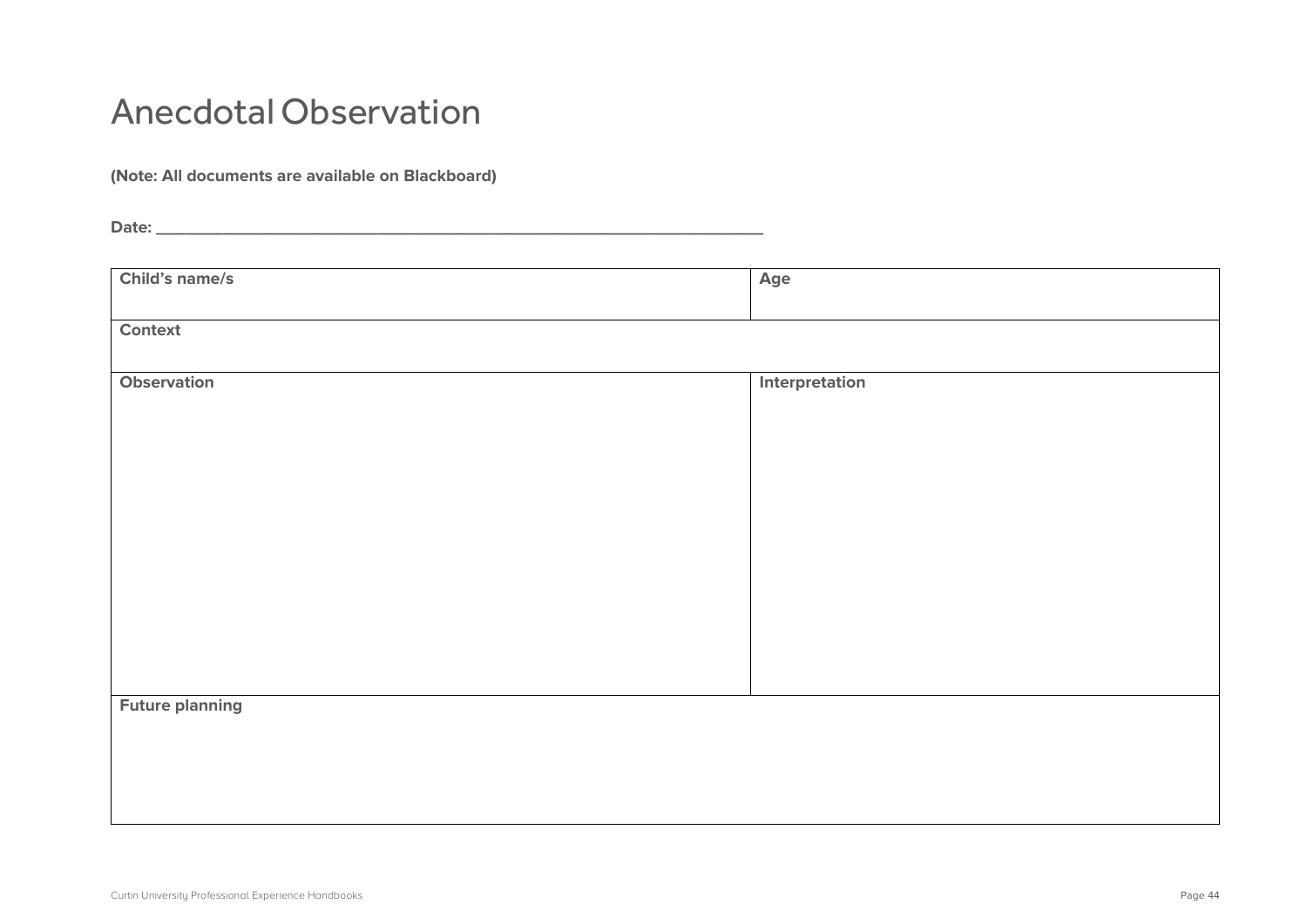### Running Record

**Date: \_\_\_\_\_\_\_\_\_\_\_\_\_\_\_\_\_\_\_\_\_\_\_\_\_\_\_\_\_\_\_\_\_\_\_\_\_\_\_\_**

| Child's name/s         |             |  | Age            |
|------------------------|-------------|--|----------------|
| Context                |             |  |                |
| Time                   | Observation |  | Interpretation |
|                        |             |  |                |
|                        |             |  |                |
|                        |             |  |                |
|                        |             |  |                |
|                        |             |  |                |
|                        |             |  |                |
| <b>Future planning</b> |             |  |                |

(see Arthur et al., 2015, pp. 286)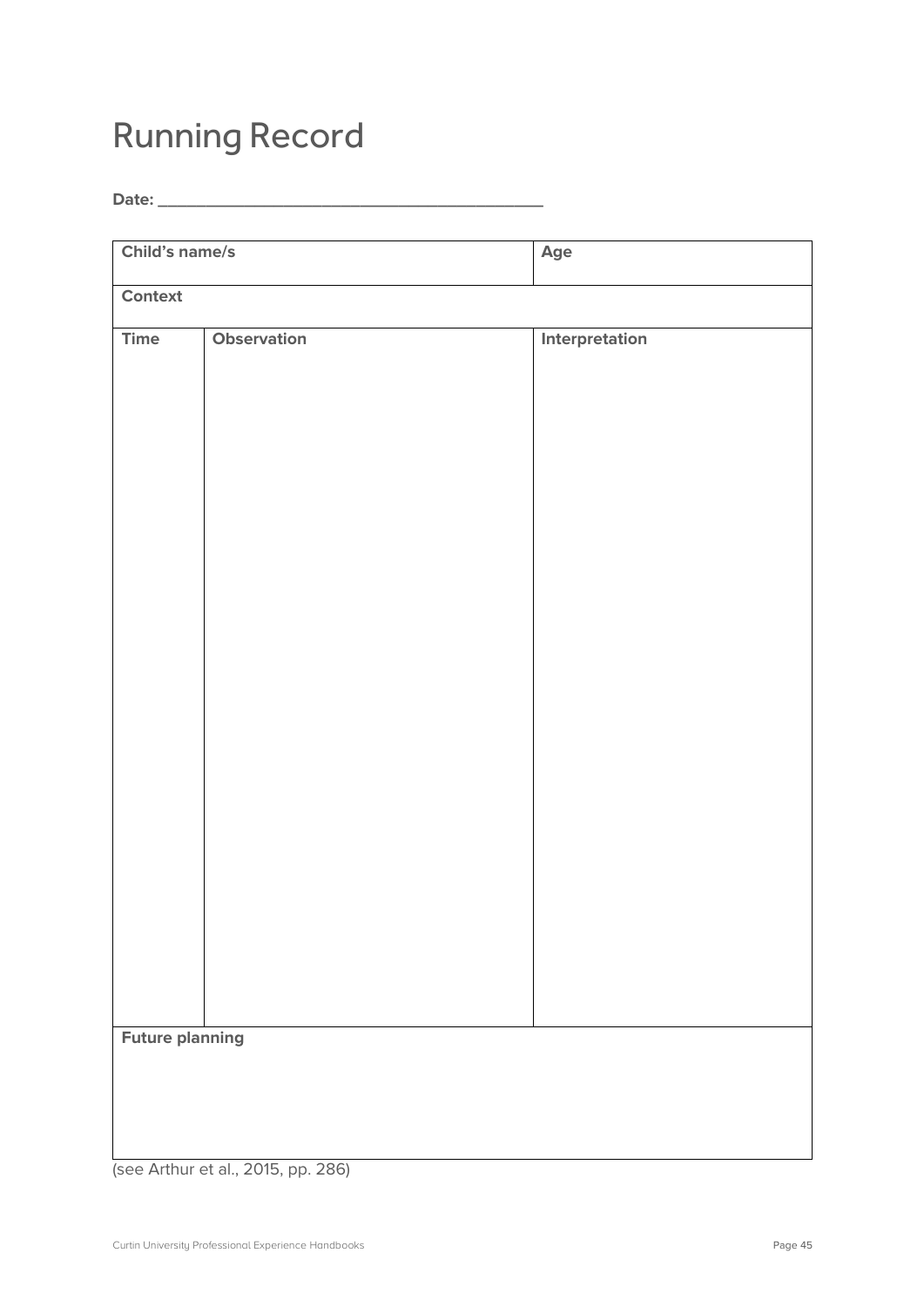### Time Sample Observation

**Date: \_\_\_\_\_\_\_\_\_\_\_\_\_\_\_\_\_\_\_\_\_\_\_\_\_\_\_\_\_\_\_\_\_\_\_\_\_\_\_\_\_\_\_\_\_\_\_\_\_\_\_\_\_\_\_\_\_\_\_\_\_\_\_**

| Child's name/s         |             | Age            |  |
|------------------------|-------------|----------------|--|
| Context                |             |                |  |
| Time                   | Observation | Interpretation |  |
|                        |             |                |  |
|                        |             |                |  |
|                        |             |                |  |
|                        |             |                |  |
|                        |             |                |  |
|                        |             |                |  |
|                        |             |                |  |
|                        |             |                |  |
|                        |             |                |  |
|                        |             |                |  |
|                        |             |                |  |
|                        |             |                |  |
|                        |             |                |  |
|                        |             |                |  |
| <b>Future planning</b> |             |                |  |
|                        |             |                |  |
|                        |             |                |  |

(see Arthur et al., 2015, p. 286)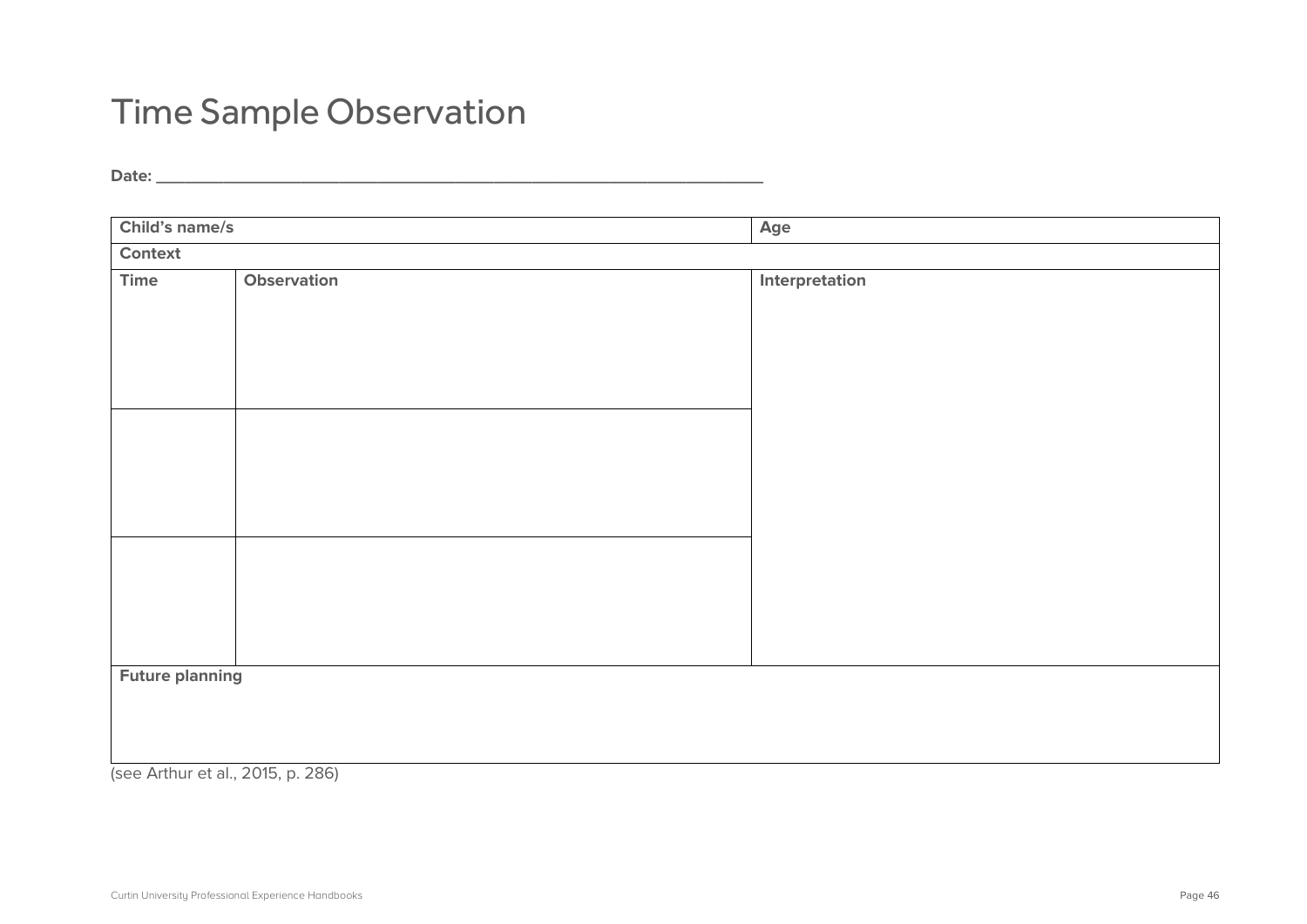### Event Sample

**Date: \_\_\_\_\_\_\_\_\_\_\_\_\_\_\_\_\_\_\_\_\_\_\_\_\_\_\_\_\_\_\_\_\_\_\_\_\_\_\_\_\_\_\_\_\_\_\_\_\_\_\_\_\_\_\_\_\_\_\_\_\_\_\_\_\_\_**

| Child's name/s         | Age            |
|------------------------|----------------|
|                        |                |
|                        |                |
| Context                |                |
|                        |                |
|                        |                |
| <b>Antecedent</b>      | Interpretation |
|                        |                |
|                        |                |
|                        |                |
|                        |                |
|                        |                |
|                        |                |
|                        |                |
|                        |                |
| <b>Behaviour</b>       |                |
|                        |                |
|                        |                |
|                        |                |
|                        |                |
|                        |                |
|                        |                |
|                        |                |
|                        |                |
| Consequence            |                |
|                        |                |
|                        |                |
|                        |                |
| <b>Future planning</b> |                |
|                        |                |
|                        |                |
|                        |                |
|                        |                |
|                        |                |
| $1000 \text{ A}$       |                |

(see Arthur et al., 2015, p. 287)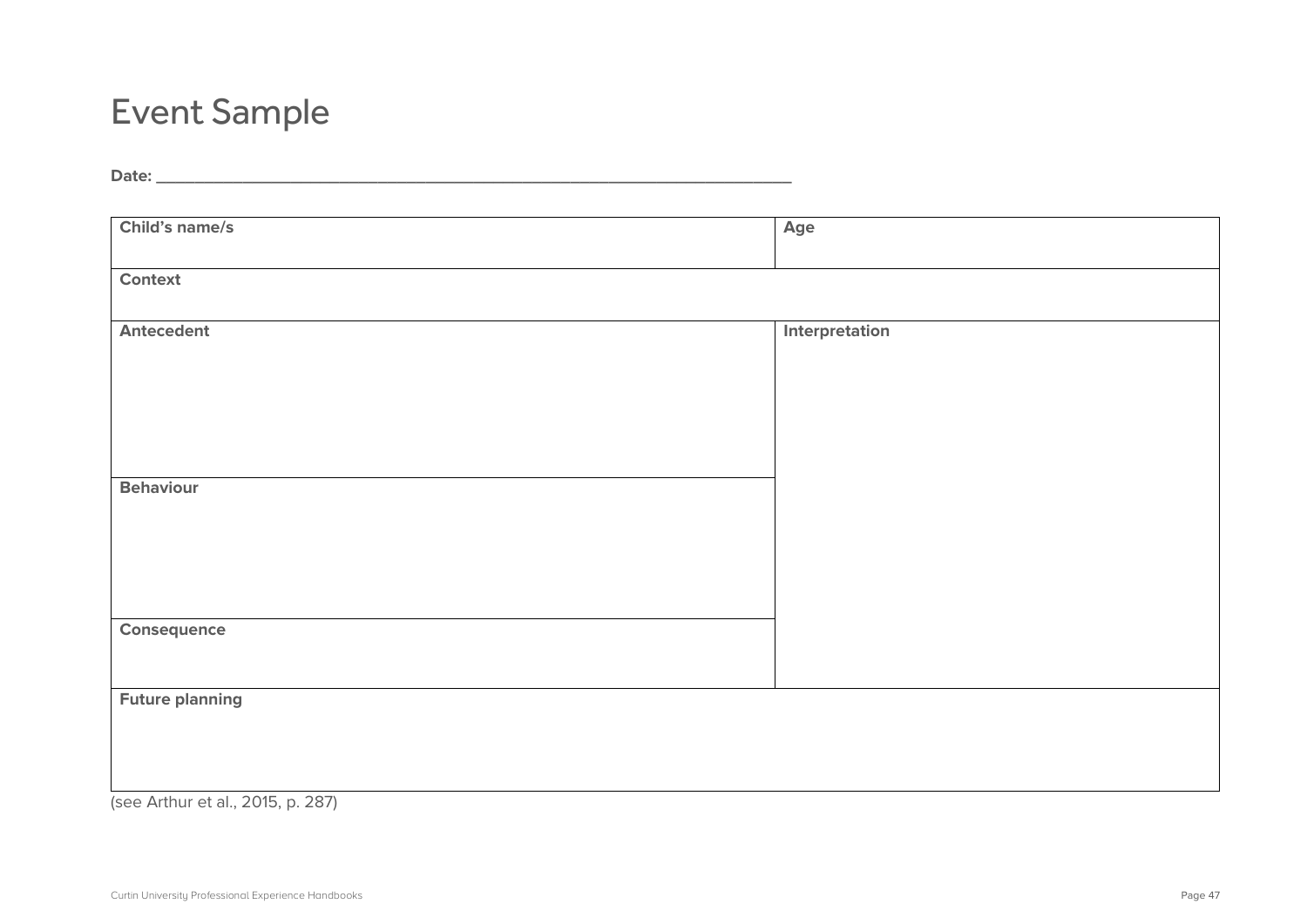### Jottings

### **Child's Name/s: \_\_\_\_\_\_\_\_\_\_\_\_\_\_\_\_\_\_\_\_\_\_\_\_\_\_\_\_\_\_\_\_\_\_\_\_\_\_\_\_\_\_\_\_\_\_\_\_\_\_\_**

| Date                   | <b>Observation</b>                | Interpretation |
|------------------------|-----------------------------------|----------------|
|                        |                                   |                |
|                        |                                   |                |
|                        |                                   |                |
|                        |                                   |                |
|                        |                                   |                |
|                        |                                   |                |
|                        |                                   |                |
|                        |                                   |                |
|                        |                                   |                |
|                        |                                   |                |
|                        |                                   |                |
|                        |                                   |                |
|                        |                                   |                |
|                        |                                   |                |
|                        |                                   |                |
|                        |                                   |                |
|                        |                                   |                |
|                        |                                   |                |
|                        |                                   |                |
|                        |                                   |                |
|                        |                                   |                |
|                        |                                   |                |
|                        |                                   |                |
| <b>Future planning</b> |                                   |                |
|                        |                                   |                |
|                        |                                   |                |
|                        | (see Arthur et al., 2015, p. 282) |                |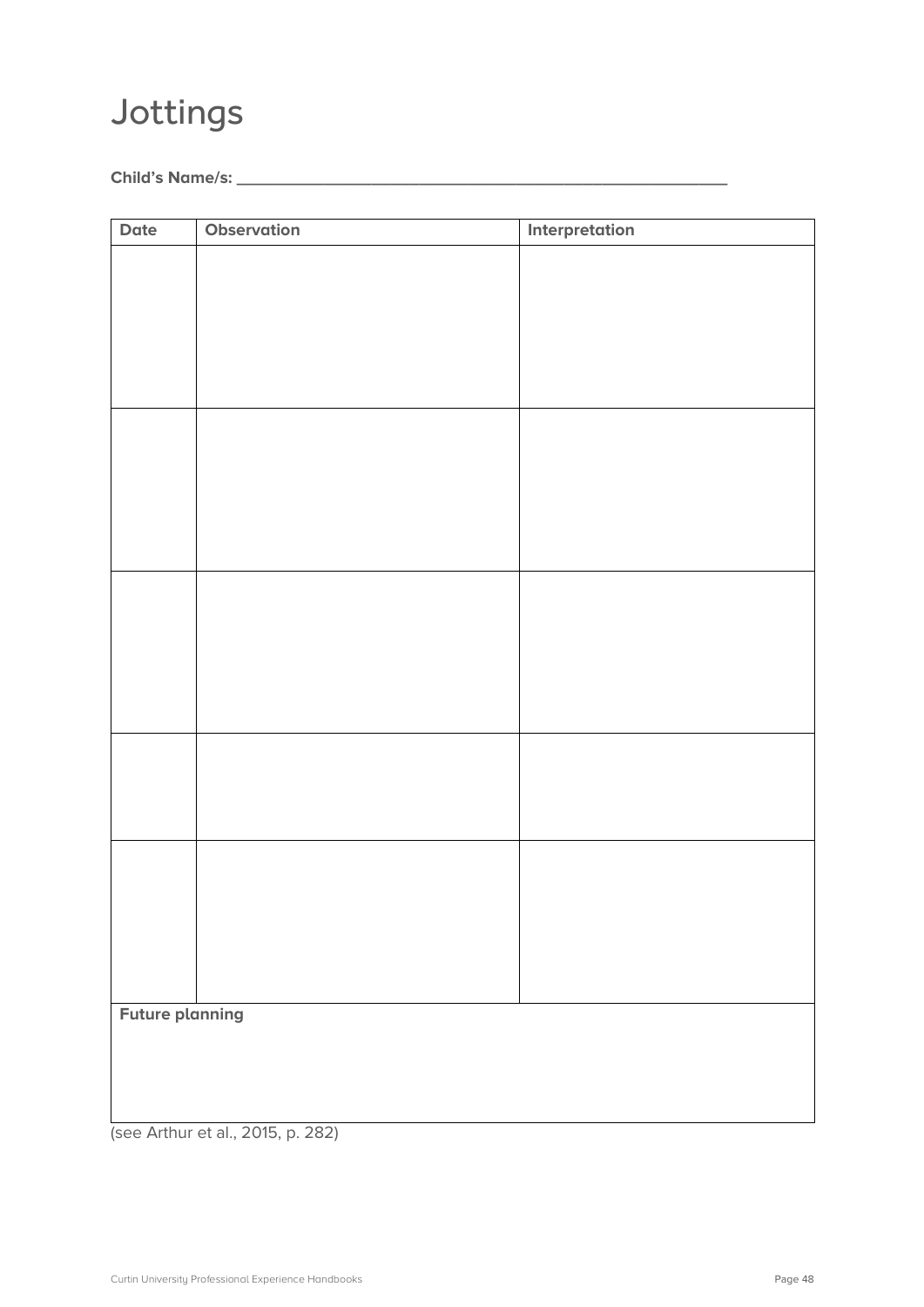### Narrative

**Child's Name/s: \_\_\_\_\_\_\_\_\_\_\_\_\_\_\_\_\_\_\_\_\_\_\_\_\_\_\_\_\_\_\_\_\_\_\_\_\_\_\_\_\_\_\_\_\_\_\_\_\_\_\_**

**What are the children curious about? What are they trying to figure out?**

**What knowledge and experiences are the children drawing on? What theories are they working from or testing?**

**Do we see any inconsistencies in the children's thinking? Are there 'soft spots' or misunderstandings in the children's thinking?**

**How are the children building on each other's ideas, perspectives, and contributions?**

**What do we want to learn more about, after watching and listening to the children?**

**What insights does this observation give us about possible ways that we could deepen our relationships with children's families?**

Questions from: Pelo, A. (2006). At the crossroads: Pedagogical documentation and social justice. In A. Fleet, C. Patterson, & J. Robertson (Eds.), Insights: Behind pedagogical documentation. (pp. 173-190). Castle Hill, NSW: Pademelon Press.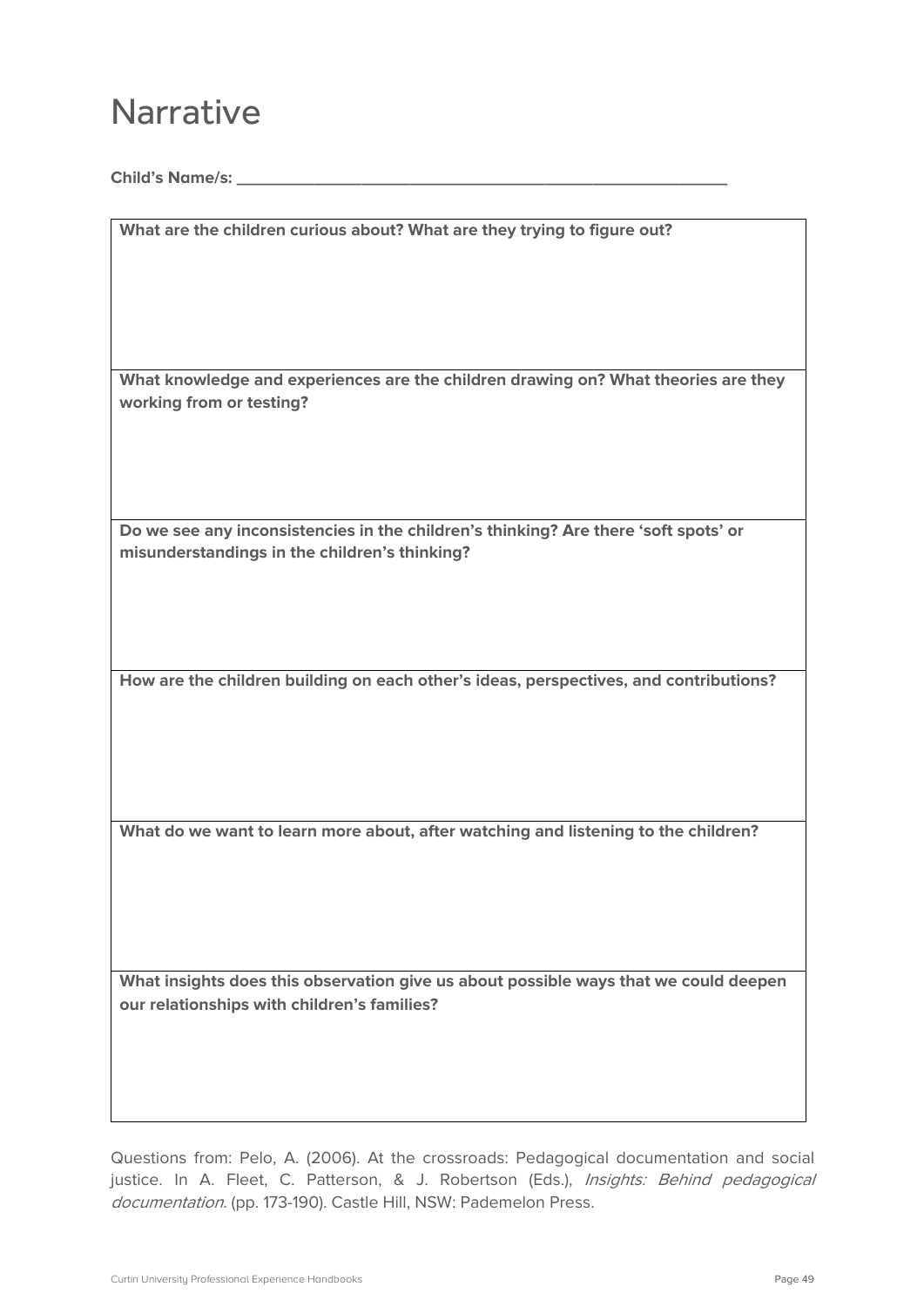### Lesson Plan Template

| <b>Learning area</b>                                                            |                                       |                                                      |                                          |
|---------------------------------------------------------------------------------|---------------------------------------|------------------------------------------------------|------------------------------------------|
| Lesson topic                                                                    |                                       |                                                      |                                          |
| <b>Date and Time</b>                                                            |                                       |                                                      |                                          |
| <b>Overall duration (time)</b>                                                  |                                       |                                                      |                                          |
| <b>Curriculum links</b>                                                         | E.g.<br><b>EYLF</b> references        | Content descriptions from the AC + specific content  |                                          |
| <b>Objectives</b>                                                               |                                       | By the end of this lesson, students will be able to: |                                          |
| <b>Student prior</b><br>knowledge                                               | Assumed or expected                   |                                                      |                                          |
| <b>Lesson preparation</b>                                                       |                                       |                                                      |                                          |
| <b>Materials</b>                                                                | $\bullet$                             | Resources                                            | $\bullet$                                |
| <b>Key terminology</b>                                                          | $\bullet$                             | Key features                                         | E.g. cultural<br>$\bullet$<br>references |
| <b>Learning strategies &amp;</b><br>activities: introductory<br><b>Time</b>     |                                       |                                                      |                                          |
| <b>Learning strategies &amp;</b><br>activities:<br>developmental<br><b>Time</b> |                                       |                                                      |                                          |
| <b>Learning strategies &amp;</b>                                                |                                       |                                                      |                                          |
| activities: concluding<br><b>Time</b>                                           |                                       |                                                      |                                          |
| <b>Differentiation</b>                                                          | Behaviour management / learning needs |                                                      |                                          |
| <b>Key questions</b>                                                            |                                       |                                                      |                                          |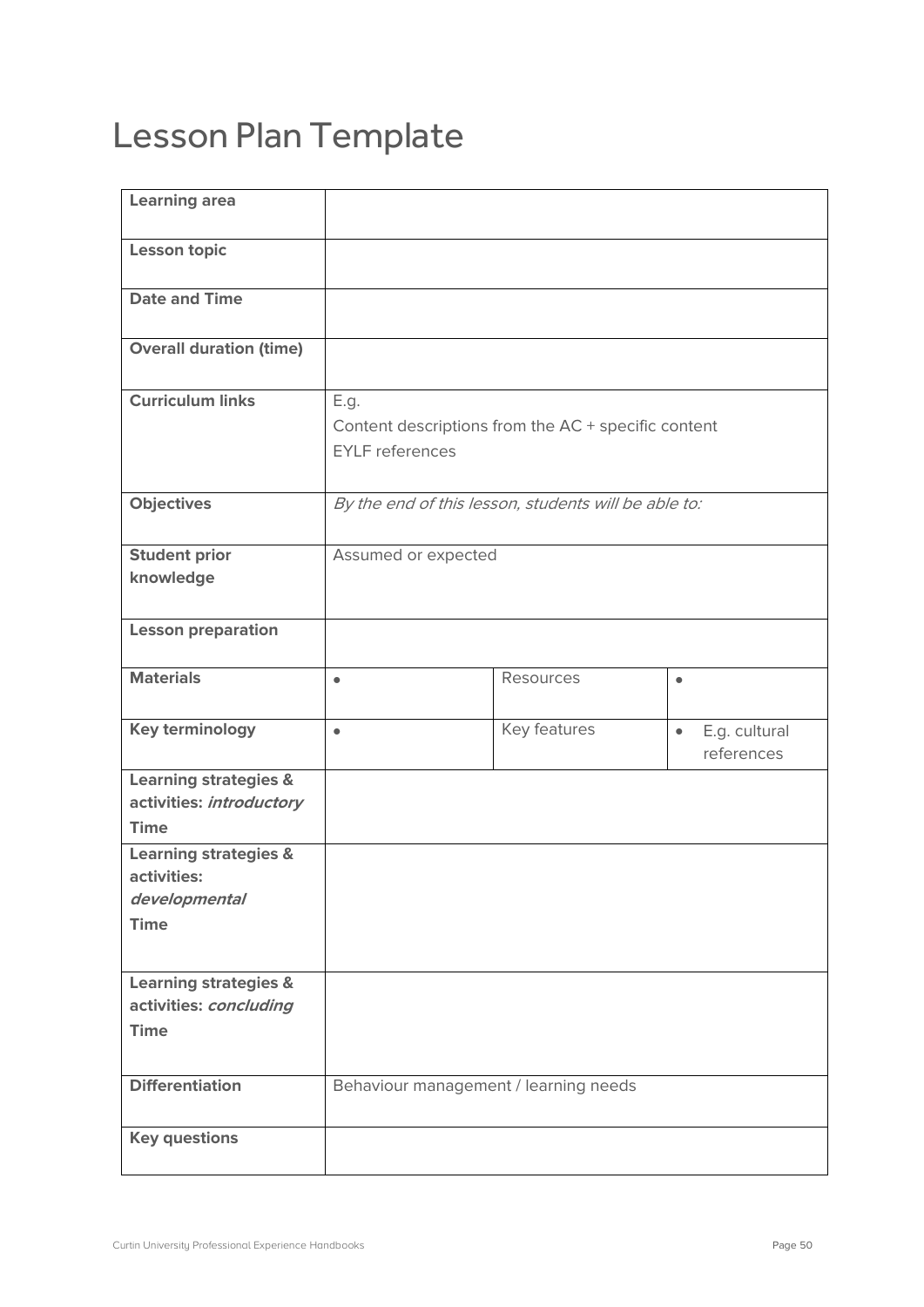| <b>Assessment of student</b> | Related to the stated objectives                                                                                    |
|------------------------------|---------------------------------------------------------------------------------------------------------------------|
| learning                     | Diagnostic/formative/summative                                                                                      |
|                              | Assessment tools/strategies                                                                                         |
| <b>Relationships</b>         | What approaches can you utilise to build and maintain safe,<br>supportive, reciprocal and respectful relationships? |
| <b>Reflection</b>            | Pose your own questions. Consider What worked well, what did<br>not work well, possible changes & follow up         |
| <b>Next lesson</b>           |                                                                                                                     |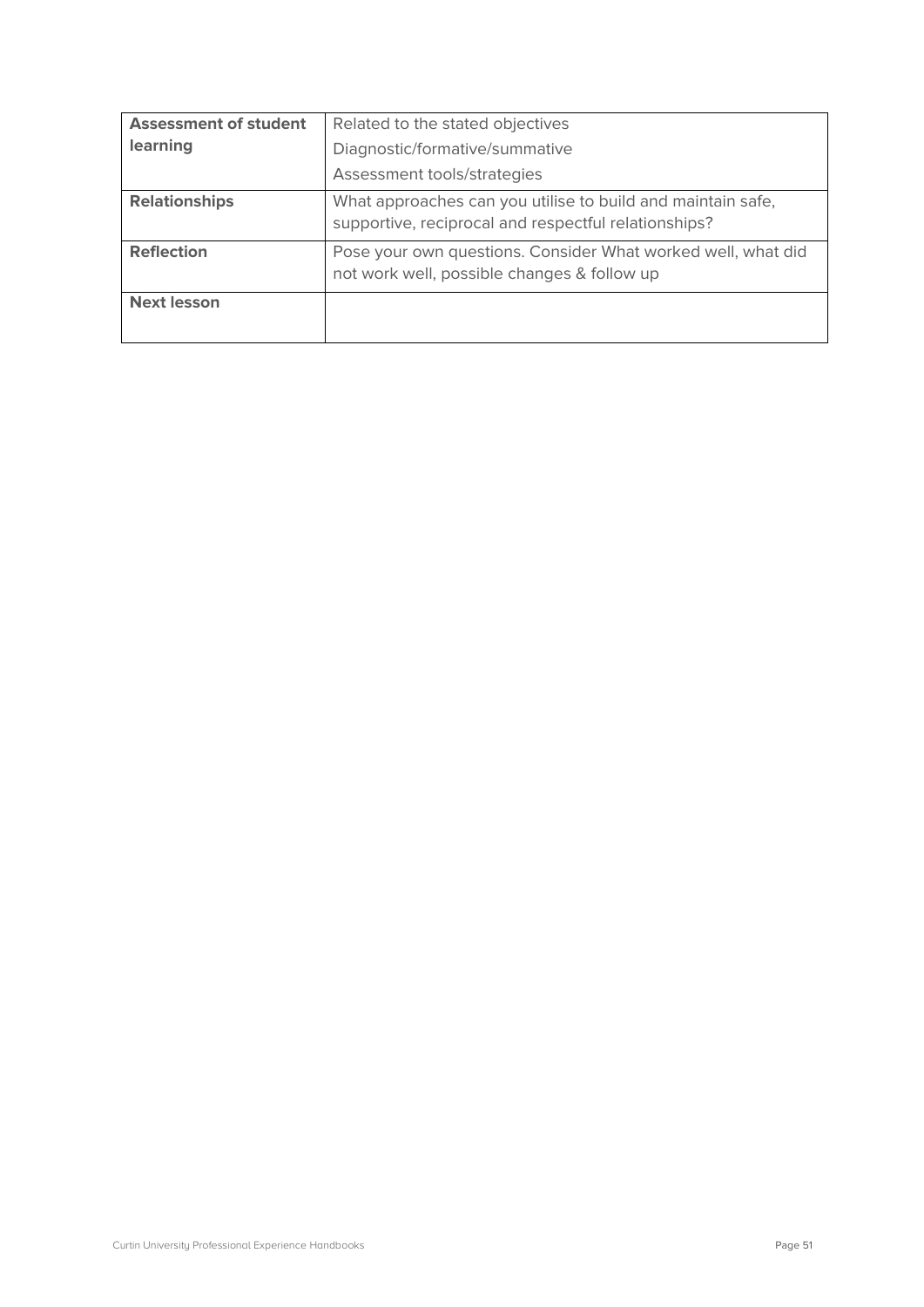### Feedback Comments & Suggestions Form

Completed by the Curtin Supervisor/Coach

(For use during lesson observations to assist in writing reports and giving feedback to the preservice teacher)

| <b>Pre- service Teacher:</b> |                          |  |
|------------------------------|--------------------------|--|
| Date:                        | <b>Observation time:</b> |  |
| <b>Class:</b>                | Lesson/activity:         |  |
| <b>School:</b>               |                          |  |

Commendations – areas of strength:

Recommendations – areas still needing development:

Conclusions:

| <b>Supervisor/Coach:</b>    |                   |           |      |
|-----------------------------|-------------------|-----------|------|
|                             | <b>Print Name</b> | Signature | Date |
| <b>Pre-Service Teacher:</b> |                   |           |      |
|                             | <b>Print Name</b> | Signature | Date |